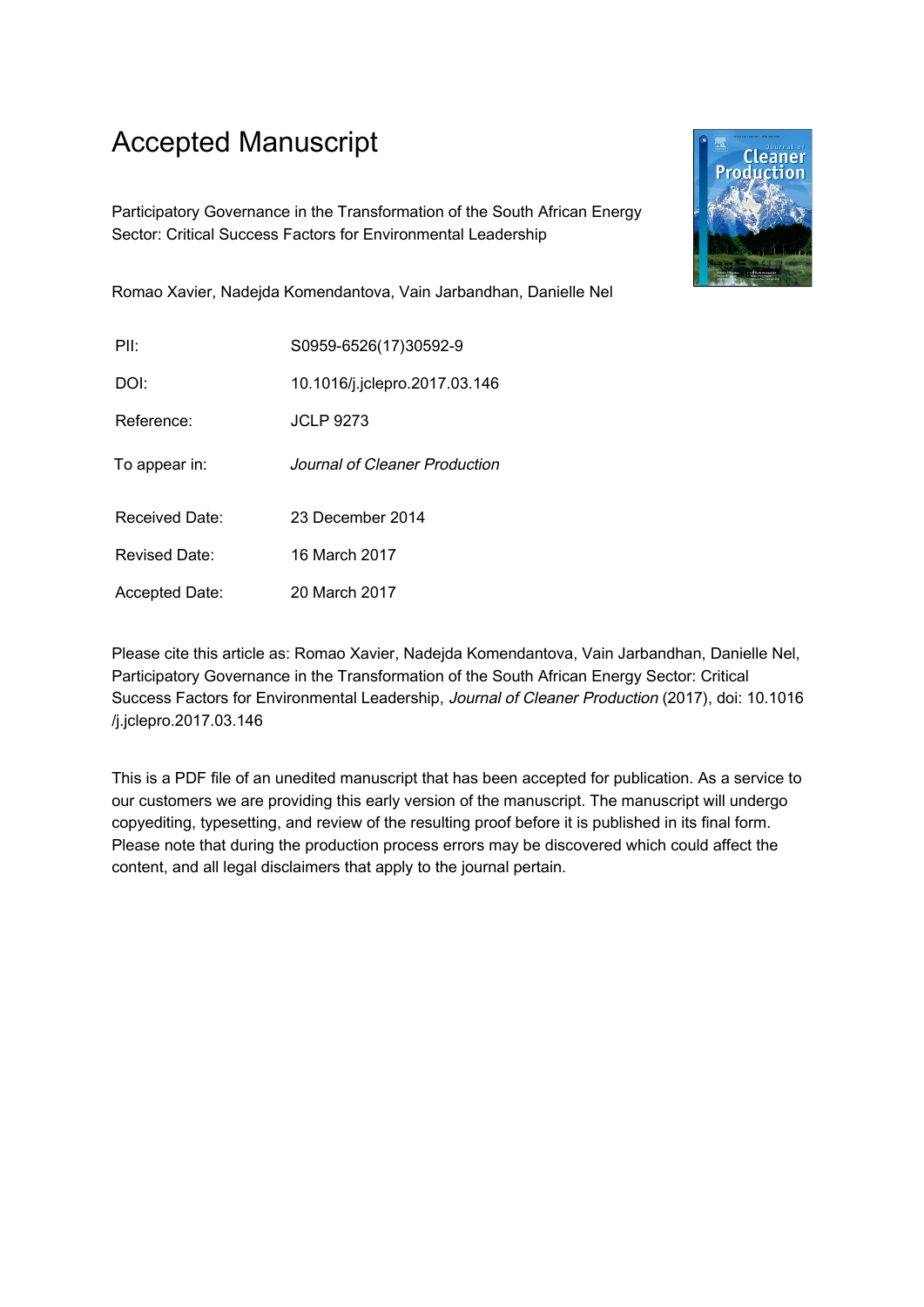Socio-economic development and economic growth is connected with the intensive use of energy resources, which poses also risks to long-term viability of the biosphere by causing natural resource depletion and environmental degradation. One of the options to reduce Human and environmental risks from extensive energy generation are renewable energy sources. However, there are several barriers for transformation of energy sector towards a greater share of renewable energies. Human factors such as social support or opposition are crucial drivers for this transition.This paper examines the state of infrastructure projects in South Africa and assesses how lessons from these projects can contribute to improve development of energy transformation in the country. It analyses the challenges of applying participatory governance in the energy transition in South Africa, as a critical component of successful infrastructure project implementation, and of insights into fostering environmental leadership. The paper is based on the case studies analysis of ten large infrastructure projects in South Africa and focuses on public participation in these projects, its effects and challenges by applying the ladder of public participation methodology. Findings from the study support the scientific arguments that public participation in decision-making regarding deployment infrastructure projects creates an enabling environment for successful implementation. In conclusion public participation was only in the context of environmental impact assessment which is a mandatory requirement for infrastructure projects in South Africa. Currently public participation is manly regarded as a reactive measure to conflict resolution. It is organized to provide feedback on the results of environmental impact assessment, mainly as a way to address conflict, which has already emerged. Our results show that provision of information and consultation are the two most frequent levels of public participation. Land use issues and questions about benefits and impacts from infrastructure projects on local communities are the most frequent concerns.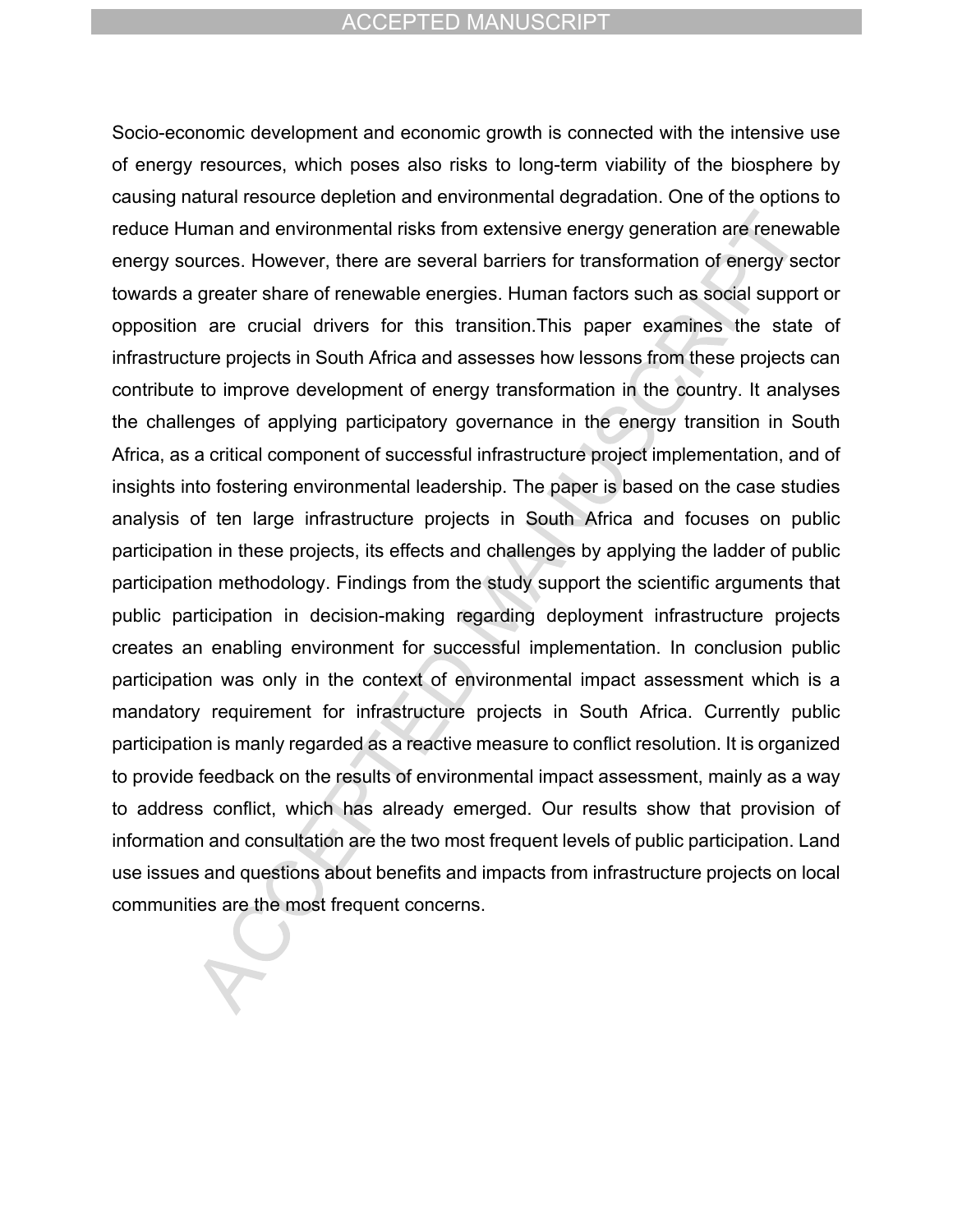## **Participatory Governance in the Transformation of the South African Energy Sector: Critical Success Factors for Environmental Leadership**

Romao Xavier,<sup>1</sup> Nadejda Komendantova, <sup>2,3</sup> Vain Jarbandhan, <sup>4</sup> Danielle Nel<sup>5</sup>

<sup>1</sup> South African Young Scientist Summer Programme 2014 and Wits University PhD candidate

2 International Institute for Applied Systems Analysis (IIASA), Laxenburg, Austria

<sup>3</sup> Department of Environmental Systems Science, ETH Zürich, Switzerland

4 Department of Public Management and Governance, University of Johannesburg

<sup>5</sup> Department of Public Management and Governance, University of Johannesburg

**Corresponding author**: Romao Xavier: [romaoxavier02@yahoo.com.br](mailto:romaoxavier02@yahoo.com.br) 

**Acknowledgments:** This work was carried out within the framework of the South African Young Scientists Summer Program, SA-YSSP, held by the International Institute for Applied Systems Analysis (IIASA) in collaboration with the University of Free Sate. Support for this research came from the National Research Foundation of South Africa as well as the Department of Science and Technology of the government of South Africa and the Intelligent Energy Europe. We wish to thank everyone, including colleagues, who provided professional advice and cooperation.

**Key words:** Participatory governance, energy sector transformation, environmental leadership, environmental stewardship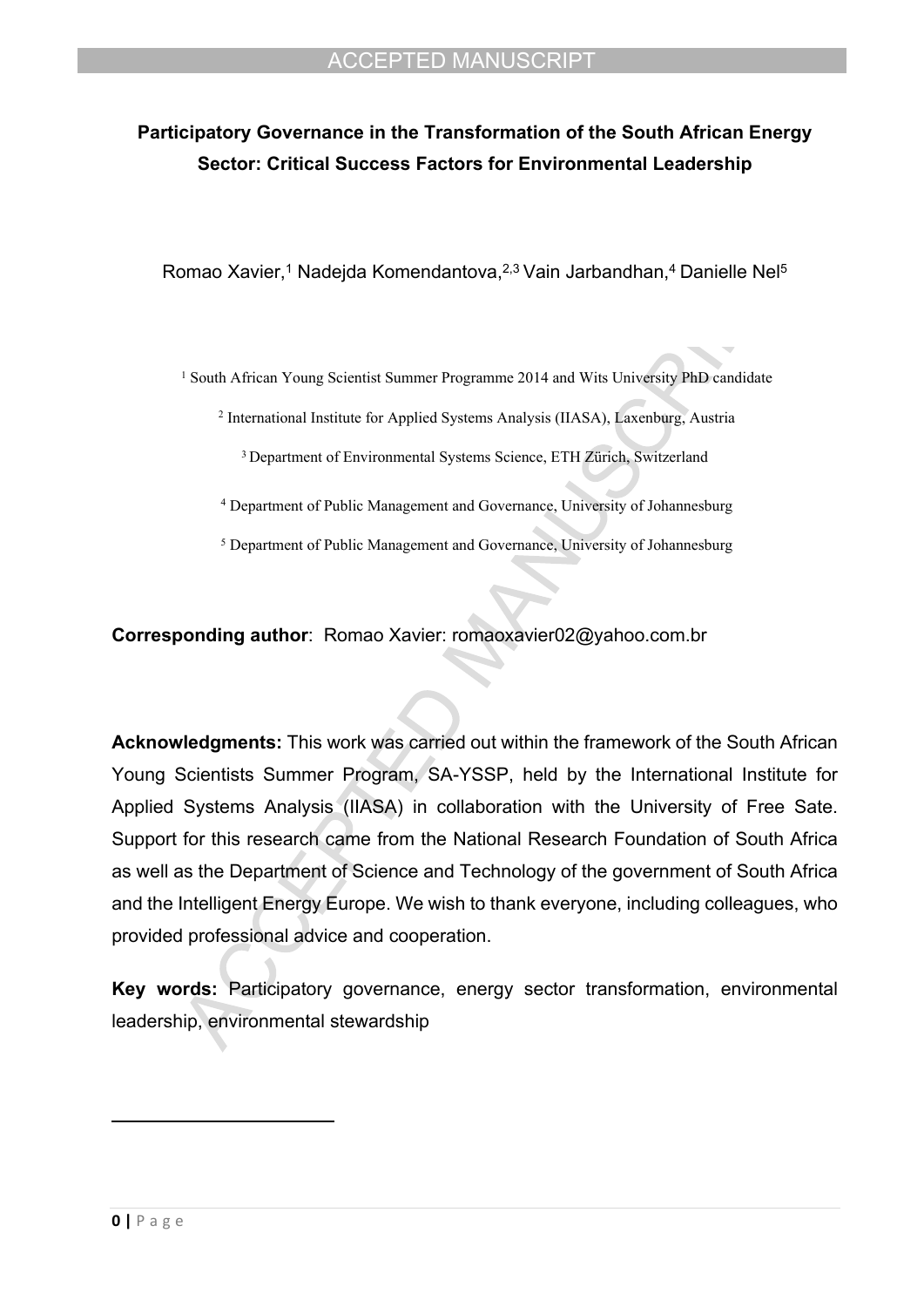### **1. Introduction**

The dominating source of energy in the world is based on fossil fuels, accounting for around 80% of the total primary energy supply and of the electricity generation (Jacobsson and Bergek, 2004; Jacobsson and Lauber, 2004). In the last four decades there has been a widespread assumption that greenhouse gas (GHG) emissions are a product of industrialized countries and their concern alone. However, studies in recent years show that developing countries are making an increased contribution to emissions (Pegels and Stamm, 2011). For instance, in 2000 developing countries accounted for 55% of annual global GHG emissions (Oliver, 2013). High economic growth in these countries has led to an increase in energy demand, which has led to an increase in GHG emissions (World Resources Institute, 2009). A transformation of the energy system, particularly of electricity generation systems, mainly through a conversion to low-carbon technologies, is therefore required.

Globally, the energy sector has been undergoing reform and transformation in response to natural resource depletion and environmental degradation (Pegels, 2010). A clean, sustainable energy supply would reduce the negative impact on the environment and on human health. Although GHG and climate change are one of the 21<sup>st</sup> century's most serious challenges, the parties to the climate change negotiation process under the United Nations Framework Convention on Climate Change are still struggling to reach an agreement to prevent dangerous climate change (Pegels, 2010). It is widely agreed that the way the world produces, distributes, and uses energy globally needs to be transformed.

South Africa is part of the BRICS (Brazil, Russia, India, China, and South Africa) geopolitical formation, which is characterized by high energy-intensive use for infrastructure development, industry, and electrification (Gerasimchuk, 2010). South Africa ranks highly in energy consumption because its economy is based on heavy and extraction industries. It has the highest net import to total consumption ratio in the bloc. In fact, in 2009 South Africa had a share of net imports of 26%, against 3.8% for Brazil, 1.8% for Russia, and 12.7% for China (BRICS Joint Statistical Publication, 2013). The BRICS grouping also accounts for high GHG emissions, almost as much as the share of all 27 high-income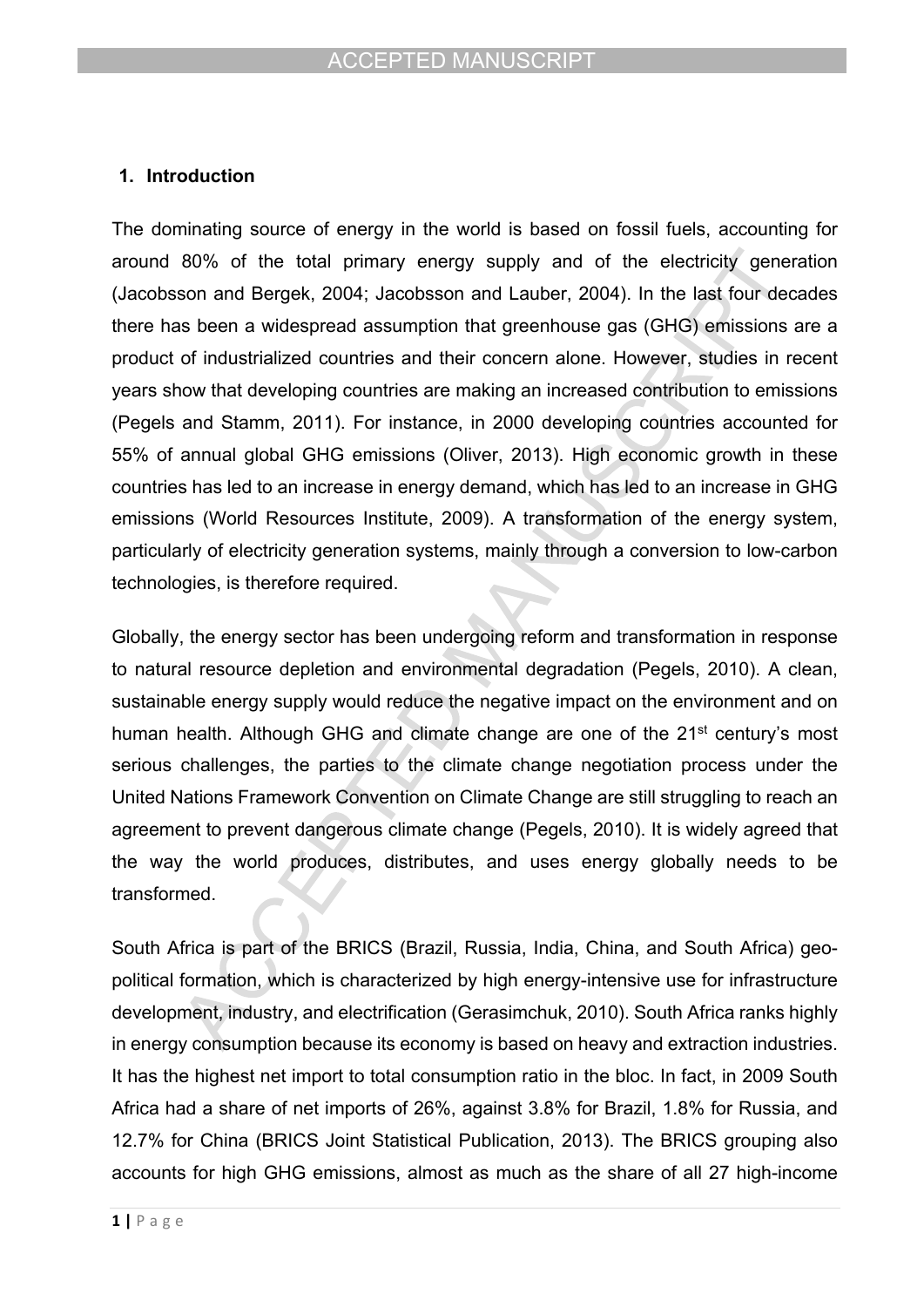countries (Gerasimchuk, 2010). South Africa is still among a small number of countries on the African continent that emits disproportionately high levels of GHG, mainly due to high energy intensity per unit of GDP and continued reliance on heavily polluting ''minerals energy'' (Nel, 2010). South Africa is responsible for 1% of global GHGs and for 18% of the Sub-Saharan share (Pegels and Stamm, 2011). Therefore, a profound transformation of the way energy is produced, distributed, used, and managed in South Africa is required to achieve sustainable development.

Leadership is important for transformation of any system, with environmental leadership being particularly key to success (. The question therefore appears: "How energy transformation and transition towards low-carbon technologies can be governed without significant conflict in society, with the greatest benefits for local communities?" The central assumption of this paper is that participatory governance could be a tool for improving transformation of the energy sector in South Africa, through astute environmental leadership. For this, we draw lessons and recommendations from analysis of large-scale infrastructure projects within and outside the energy sector in South Africa. We provide a stakeholder analysis of the main actors in selected infrastructure projects, and we look at their participation level using the Arnstein (1969) ladder of participation. With the help of this methodology we map the level of public participation by key stakeholders in ten infrastructure case studies within the transport, built environment, and energy sectors in South Africa. We choose these three different sectors to have an opportunity to compare different stages and patterns of public participation.

Socio-economic development and economic growth is connected with the intensive use of energy resources, which consequently poses risks to the long-term viability of the biosphere by causing natural resource depletion and environmental degradation. Concerns of climate change mitigation, energy security and environmental protection are driving the transformation agenda of the energy sector in several countries of the world. One of the options to reduce environmental risks from extensive energy generation, such as negative impact on human health and environment, is for countries to embrace renewable energy as part of the 'energy-mix'. However, there are several barriers for transformation of energy sector towards a greater share of renewable energy. Amongst the barriers, human factors such as social support or opposition are drivers for the transition from fossil to renewable sources. Scientific evidence shows that public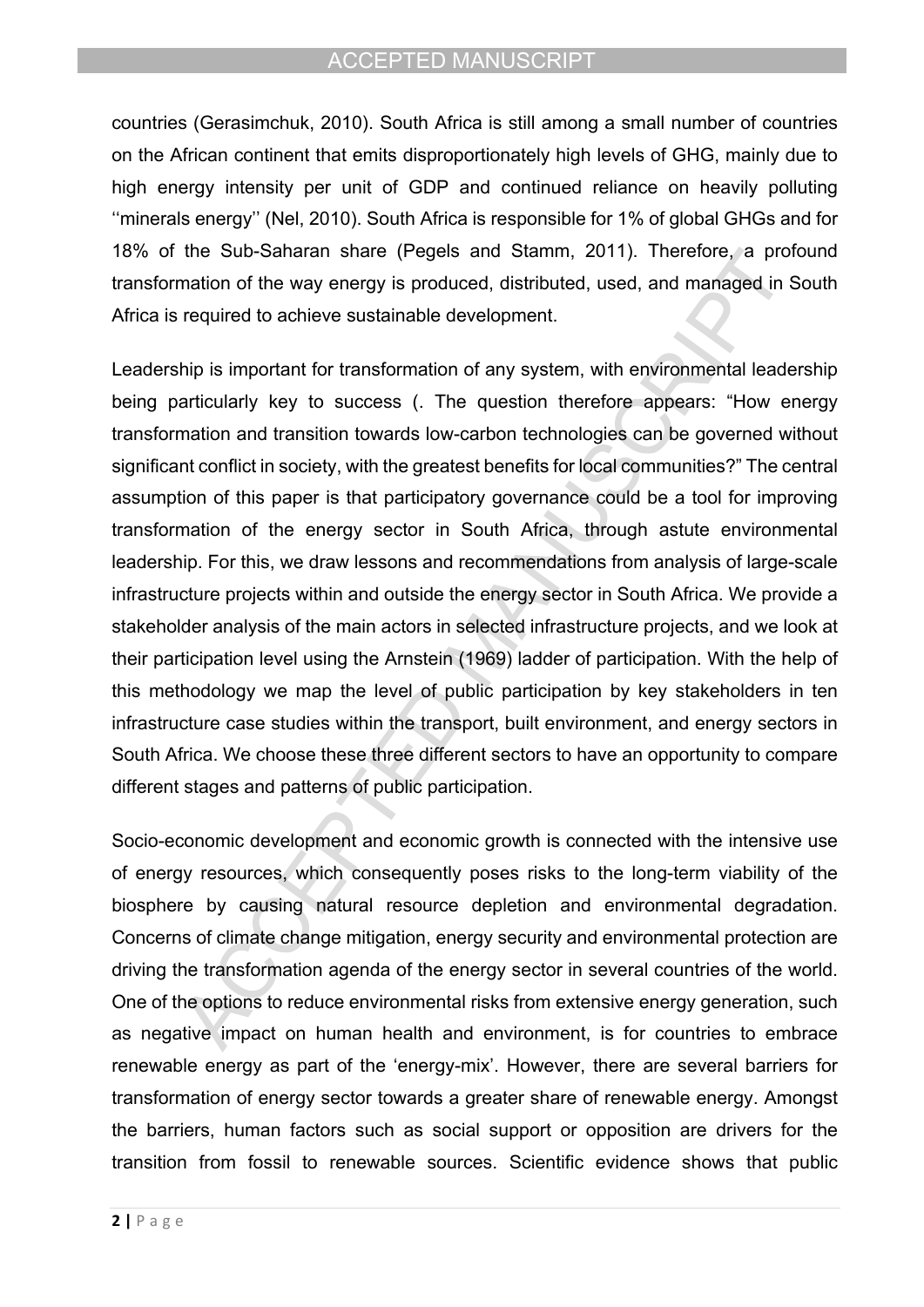participation in decision making regarding deployment of infrastructure projects creates an enabling environment for the successful implementation of embracing renewable energy. This paper focuses on a qualitative analysis of ten participatory projects that were undertaken in South Africa, and lessons learnt from these projects will be drawn to strengthen the transition towards embracing renewable energy. Furthermore, this paper contributes to understanding of the challenges of participatory governance in energy transition in South Africa, as a critical component of successful infrastructure project implementation, and of insights into fostering environmental leadership.

#### **2. Background**

## **2.1. Theoretical background**

If the world is to achieve energy security and meet climate change and other environmental objectives, reforming energy institutions and energy governance processes is critical. Hence implementing transparent and participatory governance processes in making energy decisions is of paramount importance (Lariña, Dulce and Saño, 2011).

Development of effective participatory mechanisms within infrastructure planning governance has been dependent on how far the outputs of participatory processes have an impact upon strategic policy priorities (Groves, Munday and Yakovleva, 2013).

Participatory processes in the transformation of energy sector may prompt a more comprehensive and inclusive evidence base including local knowledge (Blackmore, 2008; Groves, Munday and Yakovleva, 2013), thus it has been argued that it may improve decision making with regard to the potential social and environmental impacts of infrastructure development (Groves, Munday and Yakovleva, 2013).

The question of good governance needed for energy transition in the world towards lowcarbon energy generation, should be premised on the following theories on governance namely, i) participatory governance; ii) the new ecological paradigm; iii) environmental leadership, and iv) stewardship, which are described in detail in the following paragraphs.

**Participatory governance**, involves not only state but also civil society. It is believed not only to improve the outcomes of development activities, but also to contribute to good governance, which is the cornerstone of the democratic process (Weiss, 2010; Veltmeyer,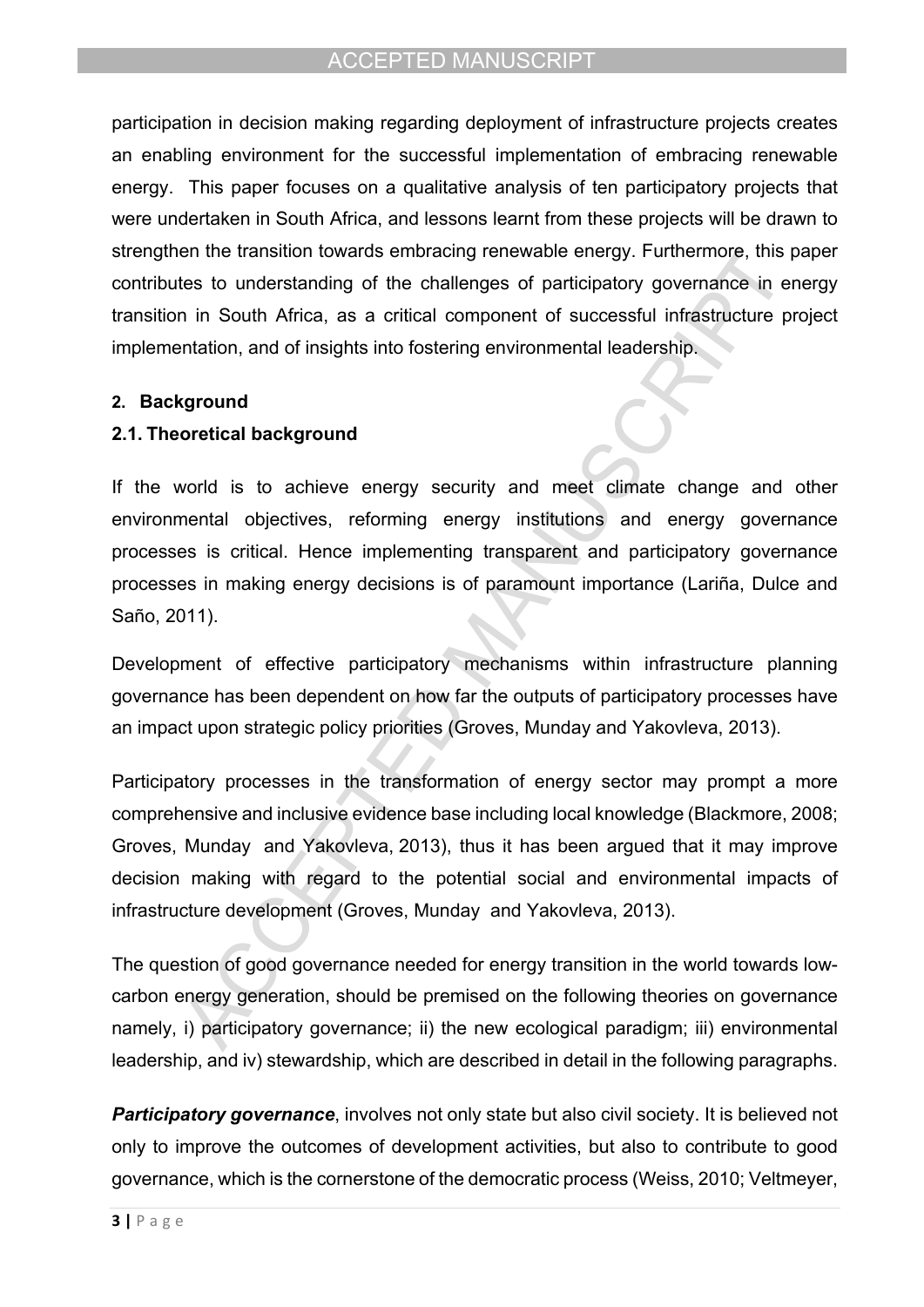2004). Civil society is made up of the "economic and social actors, community-based institutions and unstructured groups and the media at the local, national, regional and global levels" (Weiss, 2000). According to Coelho and Favareto (2006), participatory governance will lead to improvement of governance systems and provide an impetus to development. Moreover, participatory governance increases circulation of information, transparency and accountability. Thus, participatory governance together with decentralization are key elements to improve governance systems and to stimulate overall development (Coelho and Favareto, 2006). However, Jordhus-Lier and de Wet (2013) argue that participation language is easy to use, but difficult to translate into practice. Arnstein (1969) also concludes that there are different levels of participation, from substantial delegation of decision-making power to outright manipulation.

The *New Ecological Paradigm* differs from the current social paradigm in that the assumptions made in the New Ecological Paradigm (NEP) focuses on a shift towards sustainability of the earth's resources and ecosystems. NEP further stresses that the natural balance of the earth's ecosystem is at a tipping-point and that alternatives have to be found to sustain future generations (Macdonald and Patterson 2007).

**Environmental leadership** is the "ability to influence individuals and mobilize organisations to realize a vision of long-term ecological sustainability" (Egri and Herman, 2000). Leadership plays a key role in any transformation process and the main features of environmental leadership are the ability to deal with the complexity of environmental issues; to integrate seemingly contradictory outlooks; to understand and address the expectations of a wide range of actors and to profoundly change organizational practices (Borial, 2007). In energy sector transformation, an environmental leader can influence changes in a top-down, usually formal way, or using a bottom-up, usually emergent and informal approach involving a network of leaders and change agents (Taylor, 2011). Influence is an important factor in the context of relationships between leaders and their collaborators. Conventional leaders, typically managers and executives, operate within formal role descriptions; emerging leaders, who voluntarily and sometimes spontaneously arise from the population to take on extra roles as behavioural models, so-called champions (Taylor, 2011) are also particularly important in terms of triggering and driving environmental change. Hence, to address the complexity of environmental issues, their interdisciplinary and global nature, the societal pressures that surround them, and also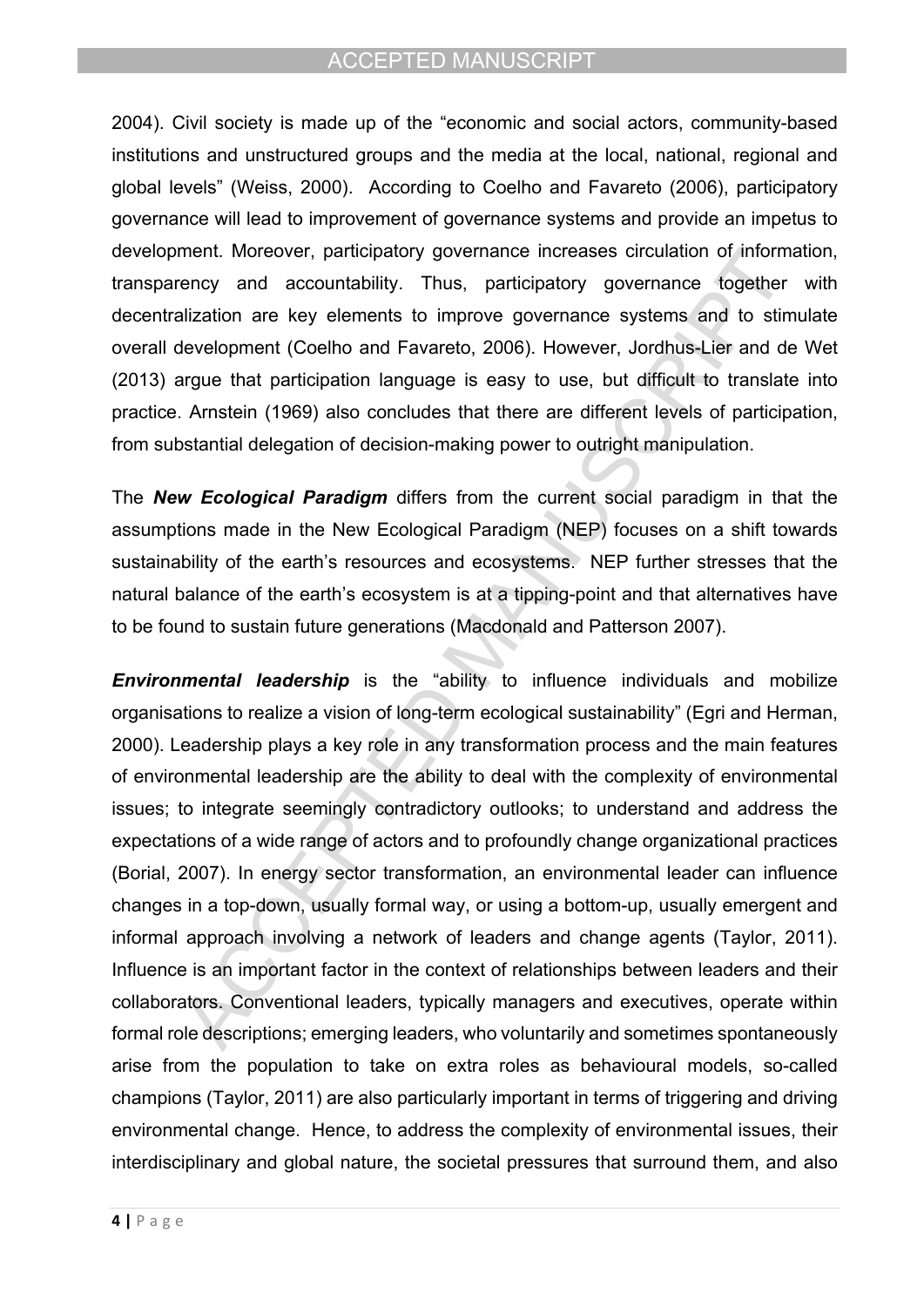internal transformation, managers and leaders need to develop specific skill sets and approaches (Borial et al., 2008).

Scholars and practitioners use the term "*stewardship*" more commonly to mean that those charged with the control and responsible use of natural resources, in the decisions they make, take account of the interests of society, future generations, and individual needs, as well as the rights of other species (Gjesdal, 1981; Worrel, and Appleby, 2000). Today, stewardship translates into creating accountable and committed workplaces without resorting to governing by increased control or compliance. Stewardship is the intention to distribute power widely, especially to those at the lowest levels of the organization (Block 2013). It is a call for a purpose greater than today's drive for material gain, and it pays attention to supporting the common good of our communities, the Earth, and people outside the usual cast of stakeholders. For Block (2013), stewardship is an even more urgent form of governance. A stewardship theory has been developed and is being adapted to different fields. The theory explains processes such as participative strategy, organizational performance, and control concentration (Eddleston and Kemermanns, 2010). Worrell and Appleby (2000) note, stewardship is applicable to the widest range of fields of resources use and also is relevant to aspects of land tenure and property rights that are very important for renewable sources of energy use.

## **2.2. Background to the case study**

Currently most energy generation in South Africa comes from non-renewable sources. Coal is the main energy source (92%), nuclear accounts for 5%, and the rest comes from gas and renewable sources such as hydropower (SARi, 2011). In fact, renewable energy generation in South Africa represents less than 2% of total electricity generation (Musango and Brent 2011). It has to be noted that South Africa has abundant renewable energy sources (RES) potential. Solar is by far the most abundant energy source in the country. The total estimated potential of solar power for the country is around 8,500,000 PJ/yr (Winkler, 2005), while the potential for other renewable energy sources varies between 21-50 PJ/Yr for wind, 18-49 PJ/Yr for biogas, 20-36 PJ/Yr for hydro, 200-220 PJ/Yr for wood, and 20 PJ/Yr for agricultural waste (Winkler, 2010).

ESKOM operates the national power transmission system in South Africa and produces almost all the electricity in the country, with 27 power stations and a total production of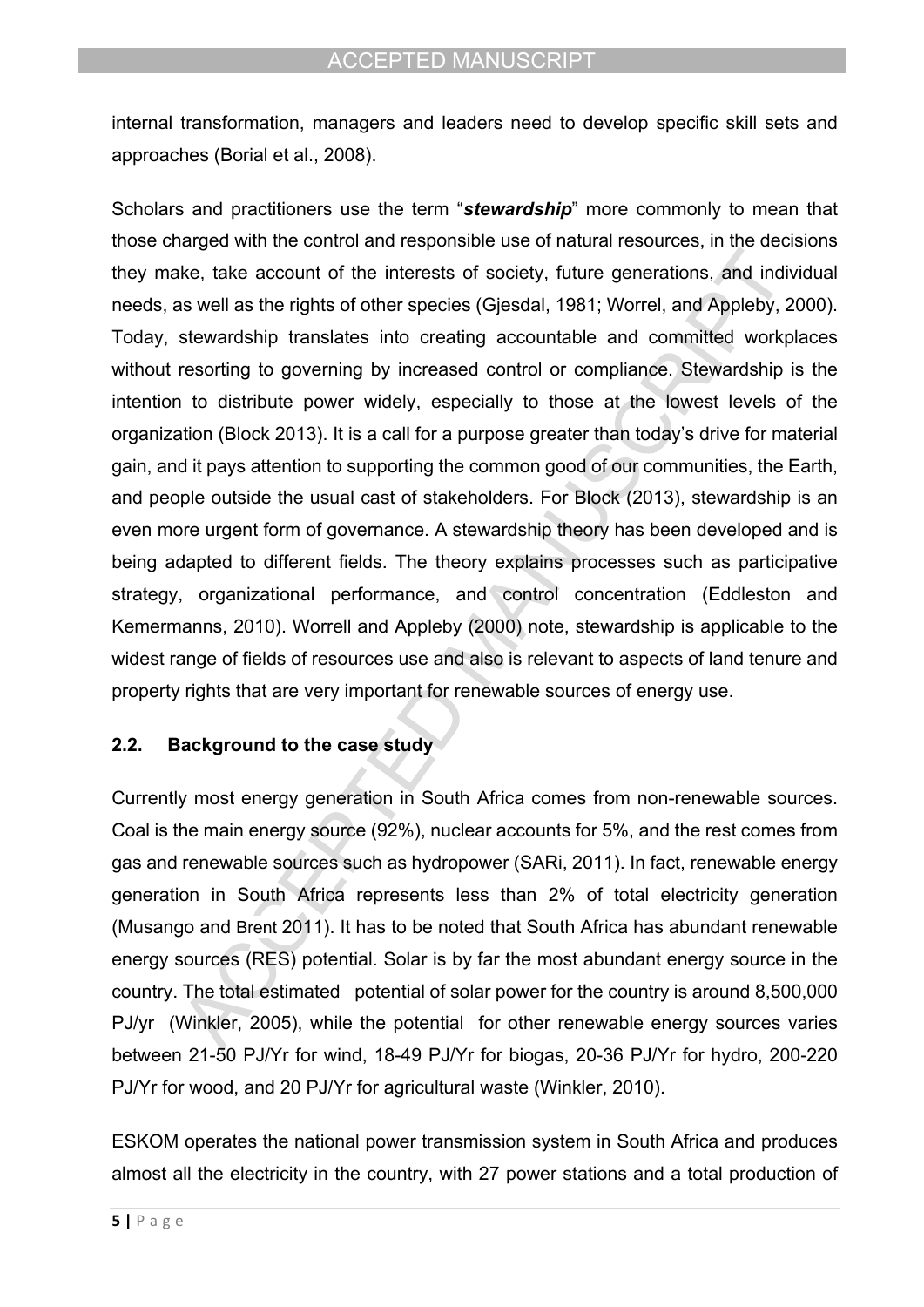40.7 GW. ESKOM is also the sole transmission licensee responsible for all electricity in the country (Pickering, 2010). However, currently the electricity subsector is undergoing transformation in terms of the monopolistic approach of ESKOM to a free-market base and a move from conventional to cleaner sources renewable energy.

During the last 40 years energy supply and demand in South Africa were balanced. However, growing electricity demand resulted in supply deficit in the last years. For example, in June 2013 energy demand was greater than energy supply by almost 1GW (ESKOM, 2013). The infrastructure of ESKOM is also aging and by 2028 about a quarter of ESKOM's coal-fired power plants will need to be replaced (Dames, 2011).

The South African government recognizes the need for transformation of energy system. Currently, the country is undergoing policy reform to diversify its energy mix through expanded use of RES. The need for a shift in mind-set and for new approaches to developing and upgrading national capabilities to enable sustainable and inclusive development is recognized in the National Development Plan 2010-2030.

The government has committed to supply 3.7GW of energy from RES by 2016 under the Integrated Resources Plan 2010-2030 (IRP, 2010). The IRP sets a target to provide 42% of energy supply from RES by 2030. In the updated IRP version there are targets for 4.7 GW of concentrated solar power by 2030 and of 10 GW by 2050, 16 GW of wind generated energy by 2050, 1.4 GW of photovoltaic by 2029 and of 25 GW by 2050 (IRP, 2013). As part of the Industrial Policy Action Plan, the South African Renewable Initiative (SARi) of the Department of Trade and Industry is one of the policy responses of the South African government to the challenge of creating firstly an enabling environment to secure international investments; and secondly creating a set of policies to facilitate investment in the transformation of the energy sector.

Although the potential of RES is recognized in South Africa, the deployment thereof is very slow. In fact, only two major wind projects had been installed in South Africa by 2010 with total capacity of 8.4MW (Winkler, 2010). Moreover, changing the South African fuel mix, which is highly dependent on coal, will be a medium-term challenge at the very least. The minerals-energy complex is so central to the economy that it will likely take decades to change it dramatically (Winkler et al., 2010).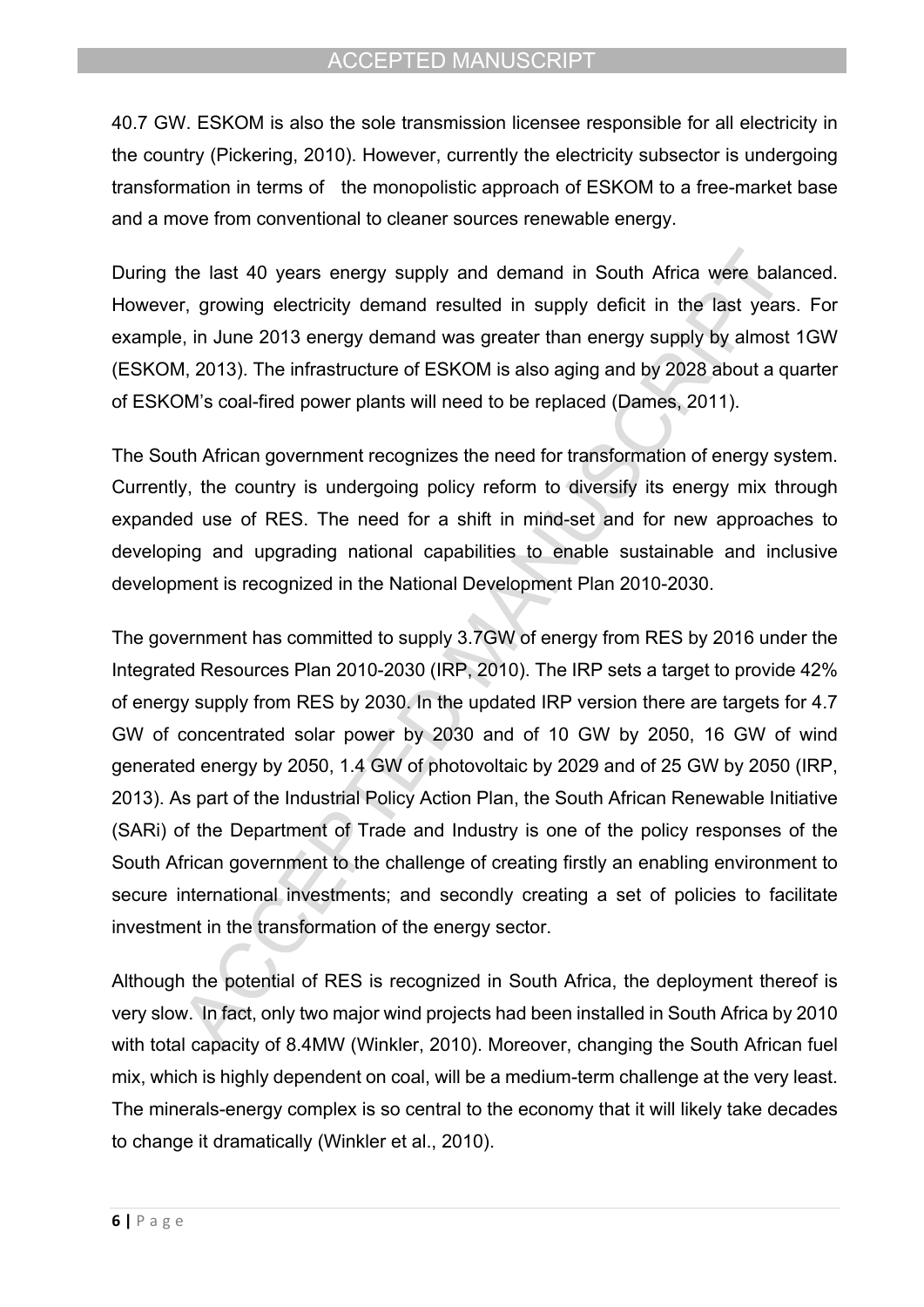Transformation of the energy sector in South Africa is a complex endeavour, given the different levels and categories of transformation within the sector, ranging from transforming the way energy is produced, distributed, and used, to how it is managed, including the market structure (Winkler, 2005; Inglesi, 2009). To be able to transform the energy sector, South Africa needs a sector-wide change. The key changes required are in leadership, decision-making and good governance processes. Governance is the complex set of values, norms, processes, and institutions by which society manages its development and through which it is able, both formally and informally, to resolve conflicts.

#### **2.3. Research problem**

There is recognition among scholars and practitioners worldwide that it is no longer the technical potential of renewable sources of energy that is the real problem today, but rather how that potential can be realized in a sustainable and feasible manner (Jacobsson and Lauber 2004; Jacobsson and Bergek 2004; Krupa and Burch 2011; Komendantova et al, 2012; Nel, 2013). Scientific evidence recognizes that for the energy system to transform, a technological approach needs to emerge covering a range of new technologies (Jacobsson and Carlsson, 1997; Jacobsson and Bergek, 2004). Before new technology can reach a critical mass for scaling -up into the broader market, it needs to diffuse through a series of exploratory niches and stages. Deployment of new technology from exploration process to scaling -up depends on its legitimacy access to resources and formation of markets, which, depends on the underlying institutional framework (Jacobsson and Begek, 2005). Wapner (1997) describes the important role of civil society in economic transformation which ultimately leads to a green economy. Often being outside the power dynamics and commercial pressure of government and business, civil society can be in a better position to "shift codes of good conduct, influence economic calculation and the dynamic of commercial life" (Wapner, 1997). Within the South African energy sector participation of all stakeholders in policy and decision making increases the likelihoods to achieve acceptance, appropriate decisions and policy choices, and is a key to foster efficient infrastructure development for transformation of the country's energy system.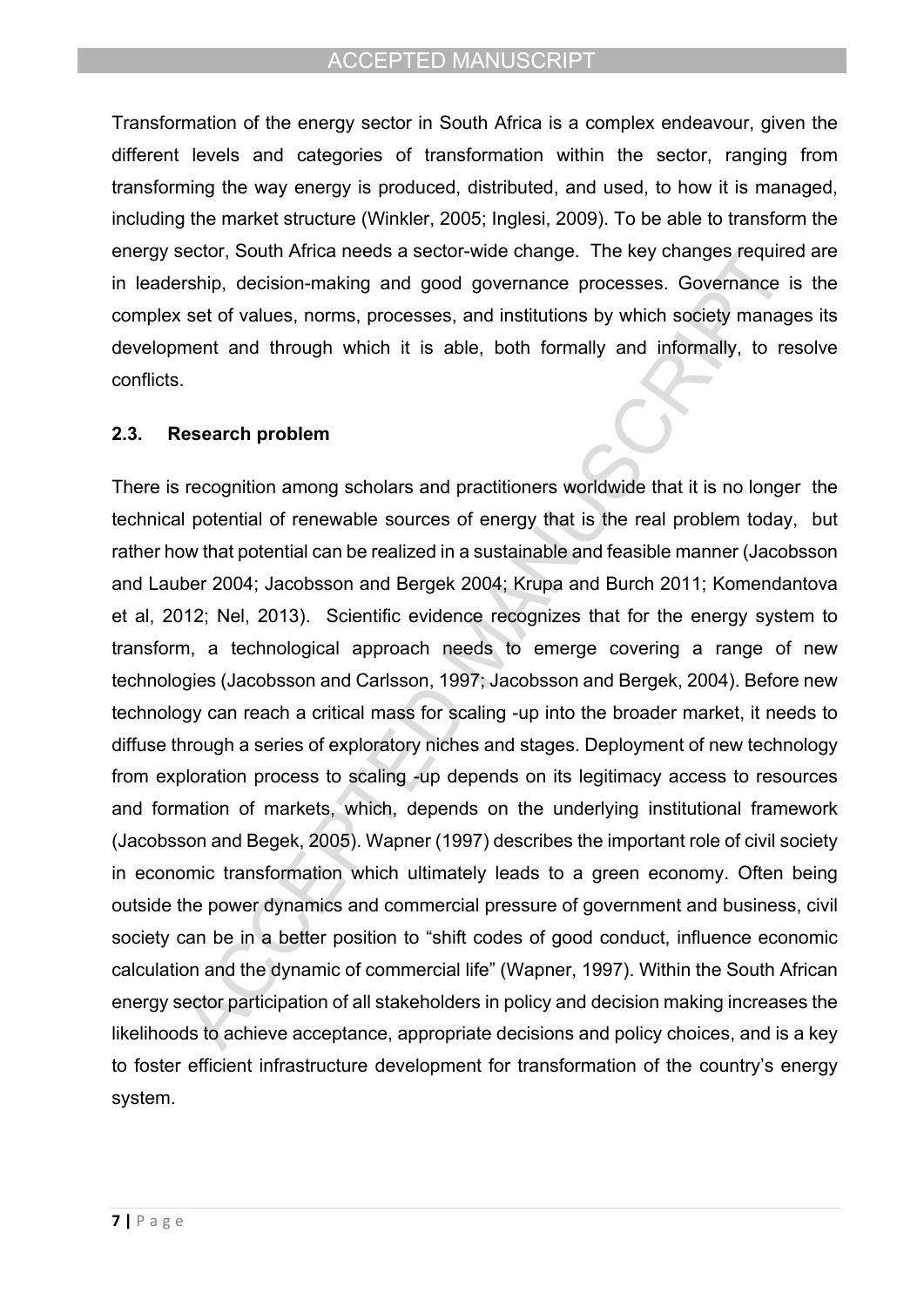Energy system in South Africa needs to transform so as to address the issues of ageing infrastructure, energy demand, growth and diversification of energy mix. Currently, South Africa has one of the lowest prices for electricity in the world, which comes from coal, and the successful deployment of renewable energy sources is far from certain (Winkler, 2005). Public participation is thus essential for dealing with issues such as conflict resolution, public acceptance of energy-transition and technological choices. However, scientific evidence of public participation in renewable energy projects, to our knowledge, is limited.

Learning from other infrastructure development projects, implemented or under implementation in South Africa, is essential to understand how public participation works in South Africa and to formulate recommendations about how public participation might shape deployment of renewable energy sources. This leads to three research questions:

- *i) What are participatory governance concerns and gaps in infrastructure projects in South Africa?*
- *ii) What has, or has not, worked in terms of governance of infrastructure projects in South Africa?*
- *iii) What can be used to inform development of infrastructure projects for transformation of energy system in South Africa?*

Answers to these research questions allowed us to identify concerns and gaps related to decision-making, governance, and public participation in infrastructure projects. The findings informed our recommendations for the policymaking process for sustainable transformation of the energy systems in South Africa, which appears at the end of this paper.

The major scope of this work is to understand patters of engagement into infrastructure projects in Africa. Connected to this scope we identified two major research questions:

- What was the most frequent level of participation, which was achieved in infrastructure projects in South Africa?
- What were the successful practices of stakeholder's engagement and addressing concerns?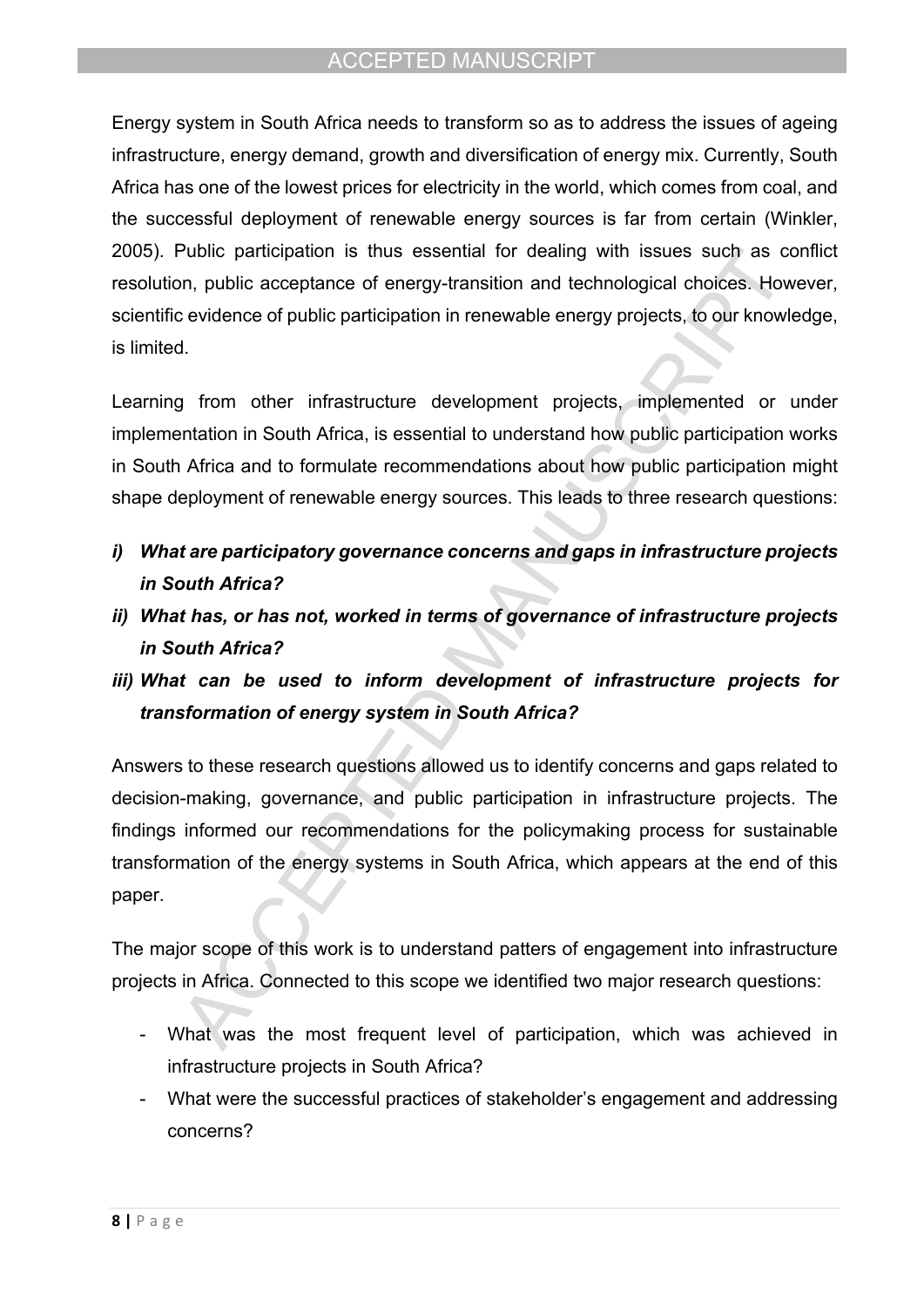Based on the results on these two research questions we plan to derive recommendations for engagement practices, which would be possible in South Africa taken into reference experience from other infrastructure projects, and which were successful in other sectors. Our results will provide direction to development of possible patterns for stakeholders' engagement into energy transition projects. These recommendations could be then further evaluated as with the current work we can provide suggestions on the possible engagement into energy transition but it lays out of the scope of current paper to evaluate if these suggestions would lead to successful outcomes.

#### **3. Methods**

#### **3.1. General methods**

We apply a case study approach of ten selected infrastructure projects in South Africa, between 2005 and 2013. Case study methods are used in many fields of enquiry, especially in evaluation research, in which the researcher engages in an in-depth analysis of a case (cases). Case study research is bound by time, activity and a variety of data collection procedures over a given period of time (Cresswell, 2014). In this article the case studies run over a period of seven years.

In order to evaluate the outcomes of the participatory process, it is necessary to evaluate the process itself and its characteristics which might have influence on effectiveness of stakeholder's engagement (Smith et al., 1997). One of the most well-known and frequently applied methodologies to evaluate the participatory process was developed by Arnstein in 1969 and adapted by Rau in 2012. The methodology was applied for evaluation of outcome of participatory processes in several infrastructure cases, like deployment of energy generation capacities or electricity transmission infrastructure (Komendantova et al., 2016).

The theoretical aspect related to public participation is highlighted in the work of Arnstein's 'ladder of citizen participation'. Arnstein's theory focuses on the meaning and purpose of public participation, and consists of eight rungs, with two levels of non-participation (Manipulation and Therapy), three degrees of tokenism, (Informing, Consultation, and Placation) and three degrees of citizen power (Partnership, Delegated Power and Citizen Control). Arnstein illustrated the characteristics of each type with examples from well-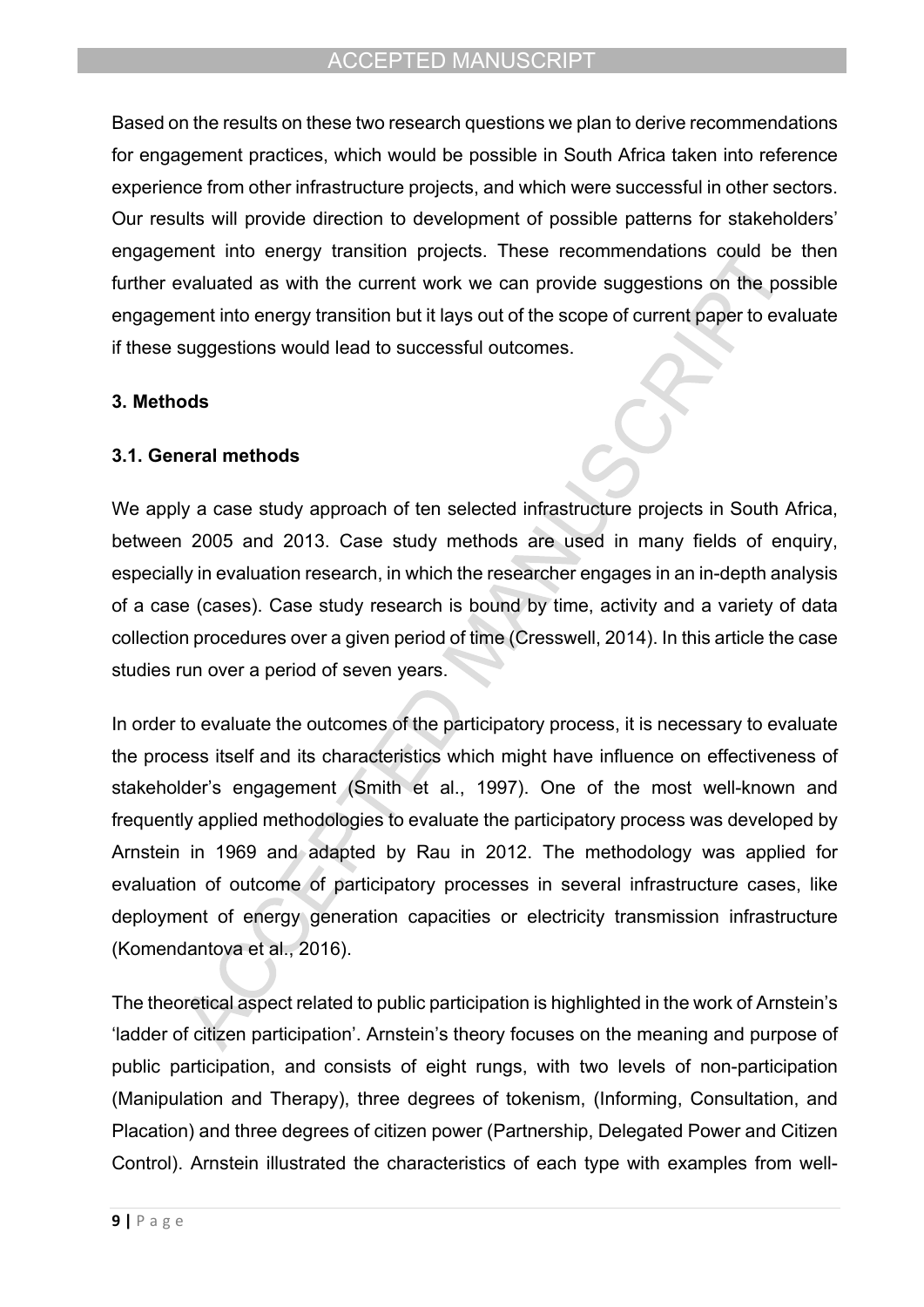known federal programs. As a theoretical framework, we apply the concept of participation, as developed by Arnstein (1969) to map and assess the different levels of participation in infrastructure projects, as well as to analyse the role of participatory governance as a tool for transforming the South Africa energy sector and how environmental leadership considerations can foster public acceptance by minimizing conflicts and maximizing efficiency of infrastructure development in the energy sector transformation. Below we describe Arnstein's ladder of citizen participation in detail.

In Arnstein's "ladder of citizen participation" (Figure 1) eight levels of participation are grouped into the following main patterns**.** 



#### **Figure 1.** Ladder of citizen participation

## Source: Arnstein (1969)

The first five levels represent what Arnstein called "tokenism", where people can hear and be heard, but still lack power to make their points considered by the powerful and by decision makers. Therefore, at these levels of participation, there is no assurance that the *status quo* of policies, laws, or programs will be changed. Participation that is restricted to these five levels does not lead to any change in *status quo* and hence would not bring about meaningful participation. As such, the powerless can achieve a certain level of advising (placation), but the power holders remain the ones who decide what can be done and how. The three last levels of participation represent the most balanced and effective concept of genuine participation.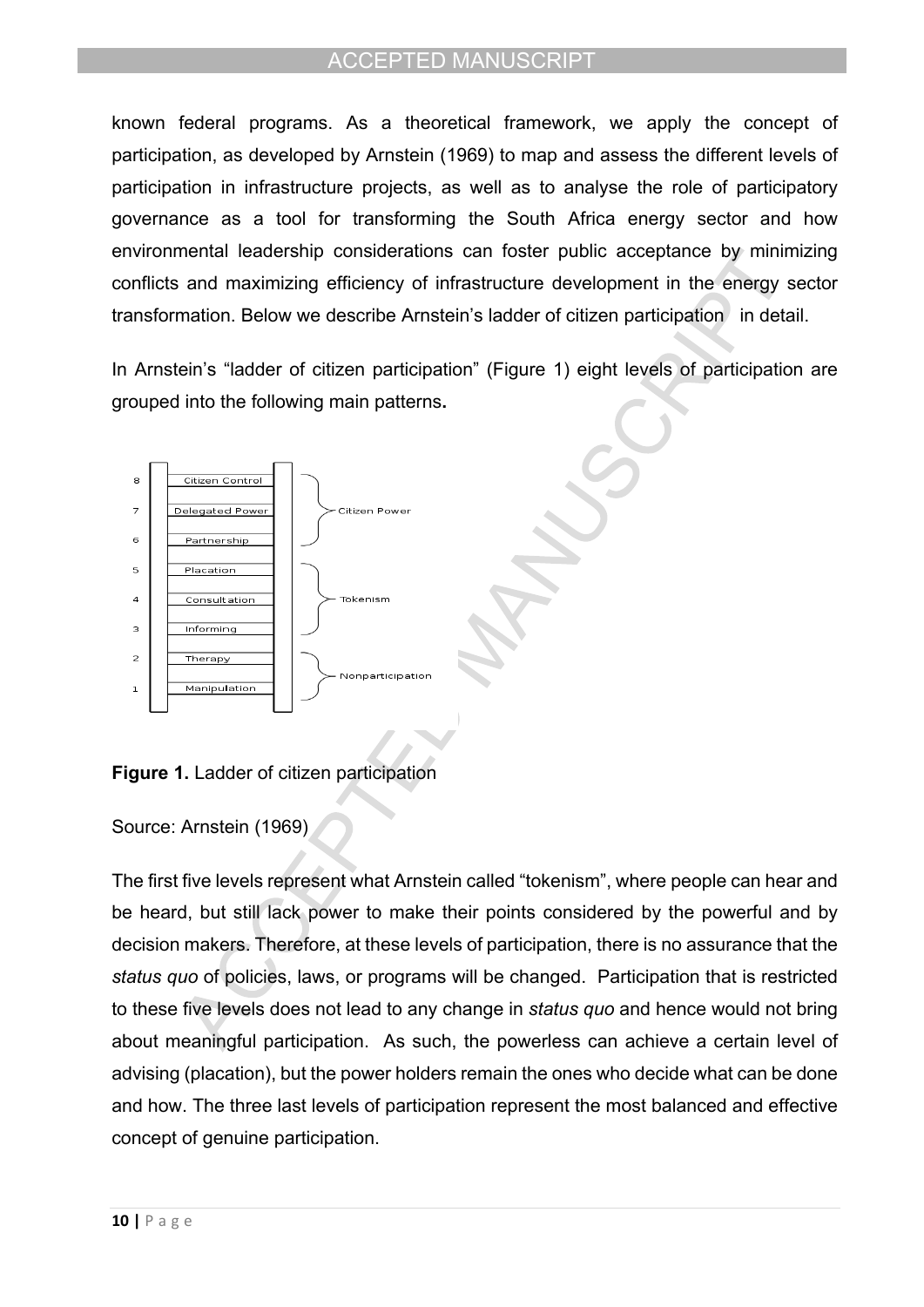Arnstein (1969) points out some limitations to this conceptual framework. First, although this definition of participation shows that citizen participation is uneven and follows steps/levels or gradations, it is clearly limited because it is a simplification. Second, this conceptual framework considers "have-not" citizens and "power- holders" as two homogeneous groups, undermining all differences, cleavages and competing interests that each group encompasses, including subgroups that emerge in the process. Third, Francisco and Matter (2007) highlight the bottlenecks that exist in the process of participation. They note that this process does not include an analysis of the most significant roadblocks to achieving genuine levels of participation on both sides. On the "power-holders'" side, these include racism, paternalism, nepotism, and resistance to power redistribution. Finally, in the real world, people and programs are more heterogeneous; there will thus be much more than eight levels of participation without clear sharp and distinctions among them. Many of the characteristics used by Arnstein to illustrate each of the eight levels could be applicable to other levels.

In this paper, qualitative analysis of ten infrastructure projects supplemented by Arnstein's Ladder of Public Participation is performed as case study. According to Cresswell (2014:14) case studies allow researchers to gather an in-depth analyses of a case, where researchers use this information to enrich an understanding of a phenomena. Furthermore, the most seminal theoretical work on public participation, which has received considerable academic attention, was developed by Sherry R Arnstein (1969). It stems from the recognition that there is a sequence of participation, ranging from therapy or manipulation of citizens, through to consultation and to what is viewed as genuine participation, or not.

The strategic objectives of all selected infrastructure projects analysed, are aligned with the key regulatory framework on the National Development Plan (NDP) and the New Growth Path (NGP), namely, i) the creation of jobs and livelihoods; ii) expansion of infrastructure; and iii) transformation to a low-carbon economy. All projects aim to contribute to the achievement of the key objectives of the National Infrastructure Plan (NIP) and are also integrated into the Strategic Infrastructure Projects (SIPs) program, which has the core functions of unlocking opportunities, transforming the economic landscape, creating new jobs, strengthening the delivery of basic services, and integrating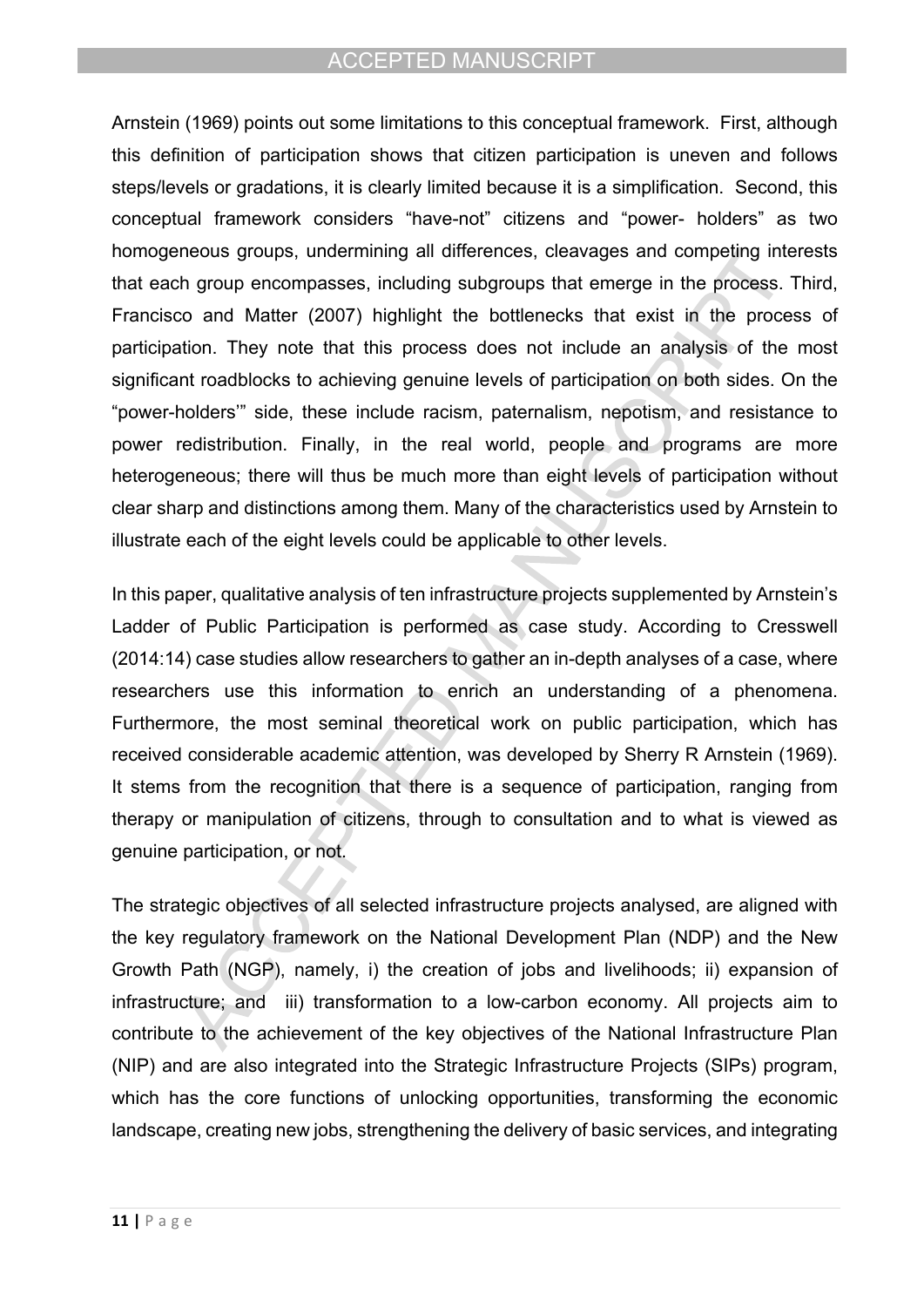African economies. All projects are aligned with the approved Integrated Resources Plan 2010 (IRP 2010).

We chose each infrastructure case study based on the following criteria:

- i) It is a medium- or large-scale project in terms of coverage and budget,
- ii) It responds to the National Development Plan 2010/2030, and
- iii) It began after 2005 and is either ongoing or completed.

We analysed infrastructure projects by following the three-step logic approach, namely:

- i) Review of the project, including details such as financing of the project, its goals, experience of problems,
- ii) Issues of public acceptance, including reaction of the public and concerns of different stakeholders, and,
- iii) How the project addressed public concerns, how the public was involved in decision making, and what the outcomes were of the actions to deal with public acceptance issues.

In this study we operationalise Arnstein's 'ladder of citizen participation' was developed in the table below:

| <b>Manipulation</b> | <b>Information</b>    | <b>Consultation</b> | Partnership | <b>Delegation</b>    | <b>Control</b> |
|---------------------|-----------------------|---------------------|-------------|----------------------|----------------|
| <b>Therapy</b>      |                       | <b>Placation</b>    |             |                      |                |
| Press releases      | Surveys               | Key contacts        | Advisory    | Public inquiries     | Referenda      |
| Advertising         | Toll-free<br>phones   | Interest groups     | Committees  | Impact<br>assessment |                |
|                     | Public<br>information | Meetings            | Policy      | Citizens'<br>forums  |                |
|                     | Campaign              | Focus groups        | Communities |                      |                |

Table 1: Adaptation and operationalization of Arnstein's 'ladder of citizen participation'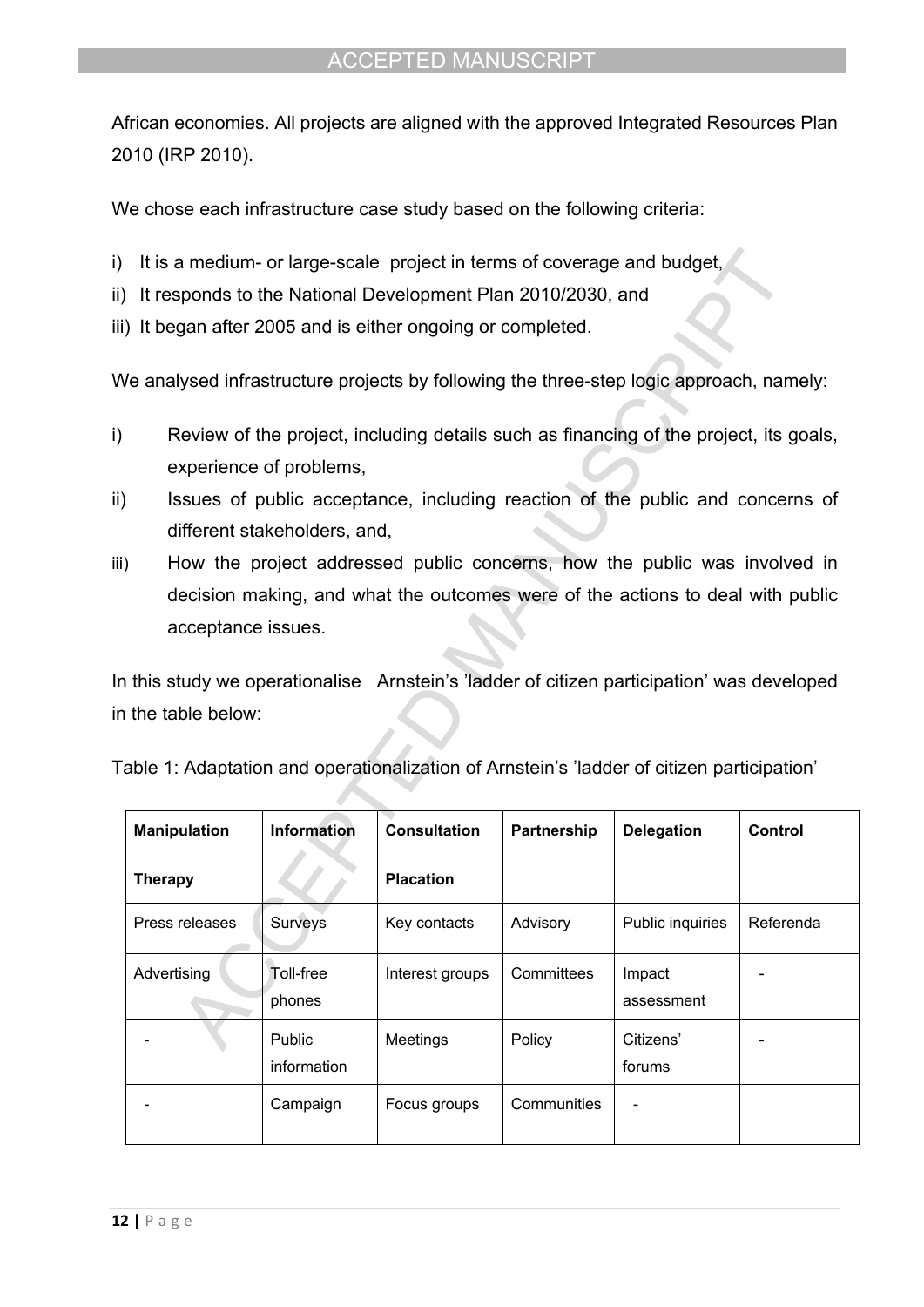| $\overline{\phantom{0}}$ | Meetings                    | Public hearings          | $\overline{\phantom{a}}$ |  |
|--------------------------|-----------------------------|--------------------------|--------------------------|--|
| -                        | Circulation of<br>proposals | $\overline{\phantom{0}}$ |                          |  |

Case studies of ten ongoing or completed infrastructure projects in South Africa were undertaken by mapping out who the main stakeholders in each project were, and by assessing their level of participation using the classification suggested by Arnstein (1969). We looked at the ways and means project managers involved the public in the project and how they addressed public concerns. This allowed us to gauge and classify the levels of public involvement and to further analyse which of the project managers addressed public concerns. In analysing the public participation level for these 10 infrastructure cases, we provide a consideration of the differentiated stages of participation. In so doing, we address the critics of the Arnstein ladder of participation, considering that the groups to be heterogeneous in their composition and interests and the projects implementations also to be differentiated in terms of the intensity of involvement of different stakeholders.

## **3.2. Cases**

Based on Manzungu's (2004) assertion, namely, that "improved infrastructure governance rather than only stakeholder's participation should be an indicator for democratic infrastructure development and effective stakeholders' participation depends on a conducive governance regime at national level. Stakeholder participation without significant restructuring of ownership and access rights as well as true and genuine decision making sharing, runs the risk of tokenism" and the operationalization of Arnstein ladder of participation we assessed the following 10 cases were assessed. By laying out what has worked and what has not worked in the past infrastructure projects in South Africa we are better positioned to identify critical issues and challenges of public participation and acceptance to inform the development of future energy projects.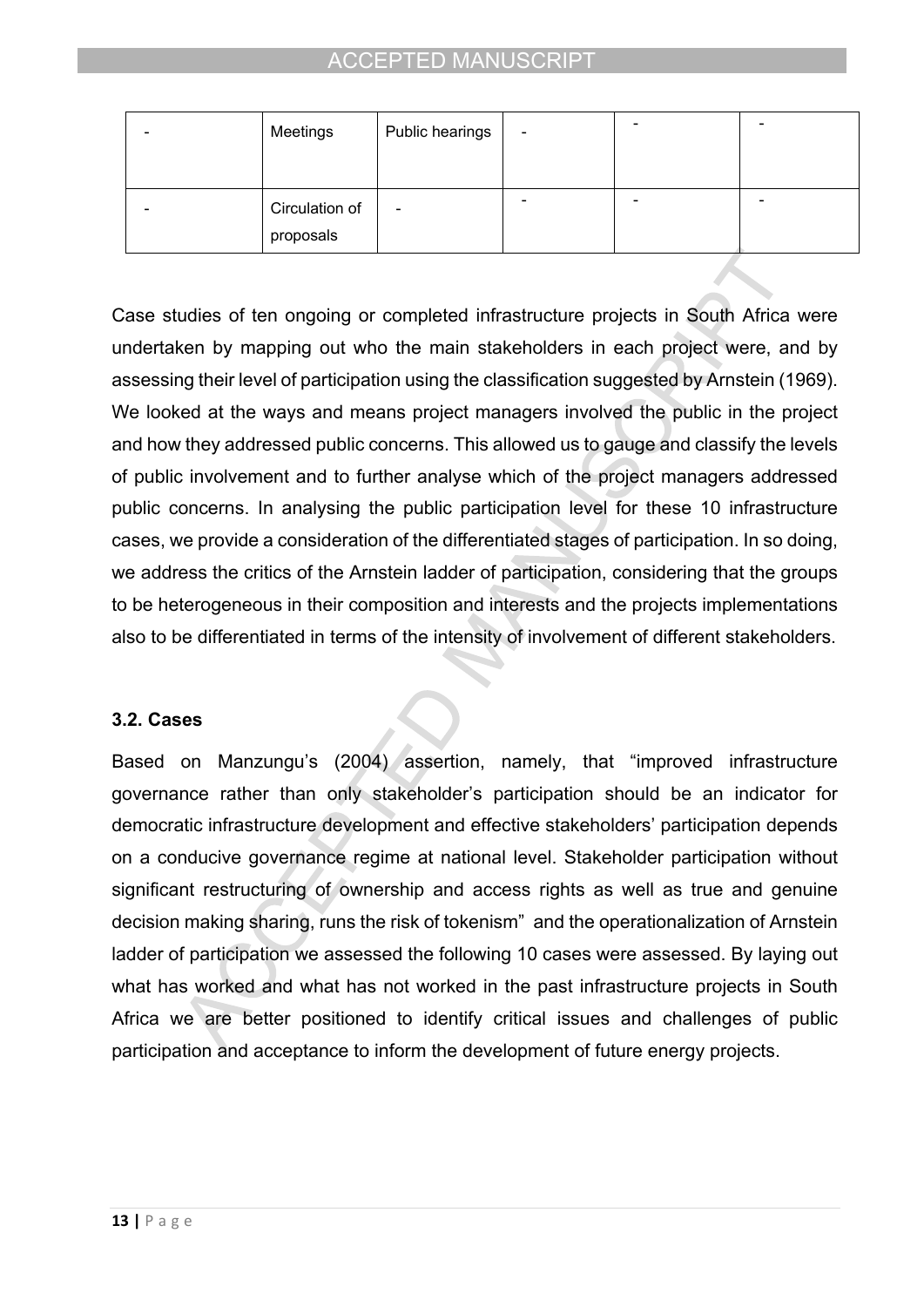## **a. The Gauteng Freeway Improvement Project (GFIP)—The e-toll system**

Gauteng is the economic heartland of South Africa, within its geographical location lies the country's largest city, [Johannesburg](http://en.wikipedia.org/wiki/Johannesburg), and its administrative capital, [Pretoria.](http://en.wikipedia.org/wiki/Pretoria) The Gauteng Freeway Improvement Project (GFIP) aimed to upgrade the freeway system and the construction of new freeways and roads in Gauteng. The overall objectives of GFIP were to improve living conditions, ensure sustainable economic growth, and reduce traffic congestion. GFIP was a public-private partnership approach and initial capital costs and loans were supported by an Open Road Tolling (ORT) system with a full electronic toll (etoll) collection system (based on the "user Gauteng is the economic heartland of South Africa, within its geographical location lies the country's largest city, [Johannesburg,](http://en.wikipedia.org/wiki/Johannesburg) and its administrative capital, [Pretoria](http://en.wikipedia.org/wiki/Pretoria). The Gauteng Freeway Improvement Project (GFIP) aimed to upgrade the freeway system and the construction of new freeways and roads in Gauteng. The overall objectives of GFIP were to improve living conditions, ensure sustainable economic growth, and reduce traffic congestion. GFIP was a public-private partnership approach -pay" principle).

Stakeholder engagement and public consultation came mainly through media coverage of the key events since 2006. Letters of notification were sent to affected organizations. The public and interested parties were given a certain period of time to express their views through specific mechanisms. All representations received written responses. Public engagement and participation in the design phase, which was limited, was increased because of the rise in the public dissatisfaction rate and the outcry over the e-tolling system at the development and implementation stage. At this stage other means and mechanisms for public participation were started, such as establishing a postal address, email account, and fax number for public inputs. Four public meetings were organized in 2011. However, demonstrations, strikes, and boycotts of the e-toll system continued in an organized and sometimes *ad hoc* manner.

Issues of concern mainly revolved around the cost of the e-tolling for the commuters, including drivers of private taxis and citizens driving private vehicles, as well as the fact that e-tolling was only taking place in Gauteng. A report from the civic action group of business associations and individuals, the Opposition to Urban Tolling Alliance (OUTA), illustrates why there was strong opposition to the e-tolling system: "The more we engaged, the more we realized that this plan of SANRAL's did not attract the necessary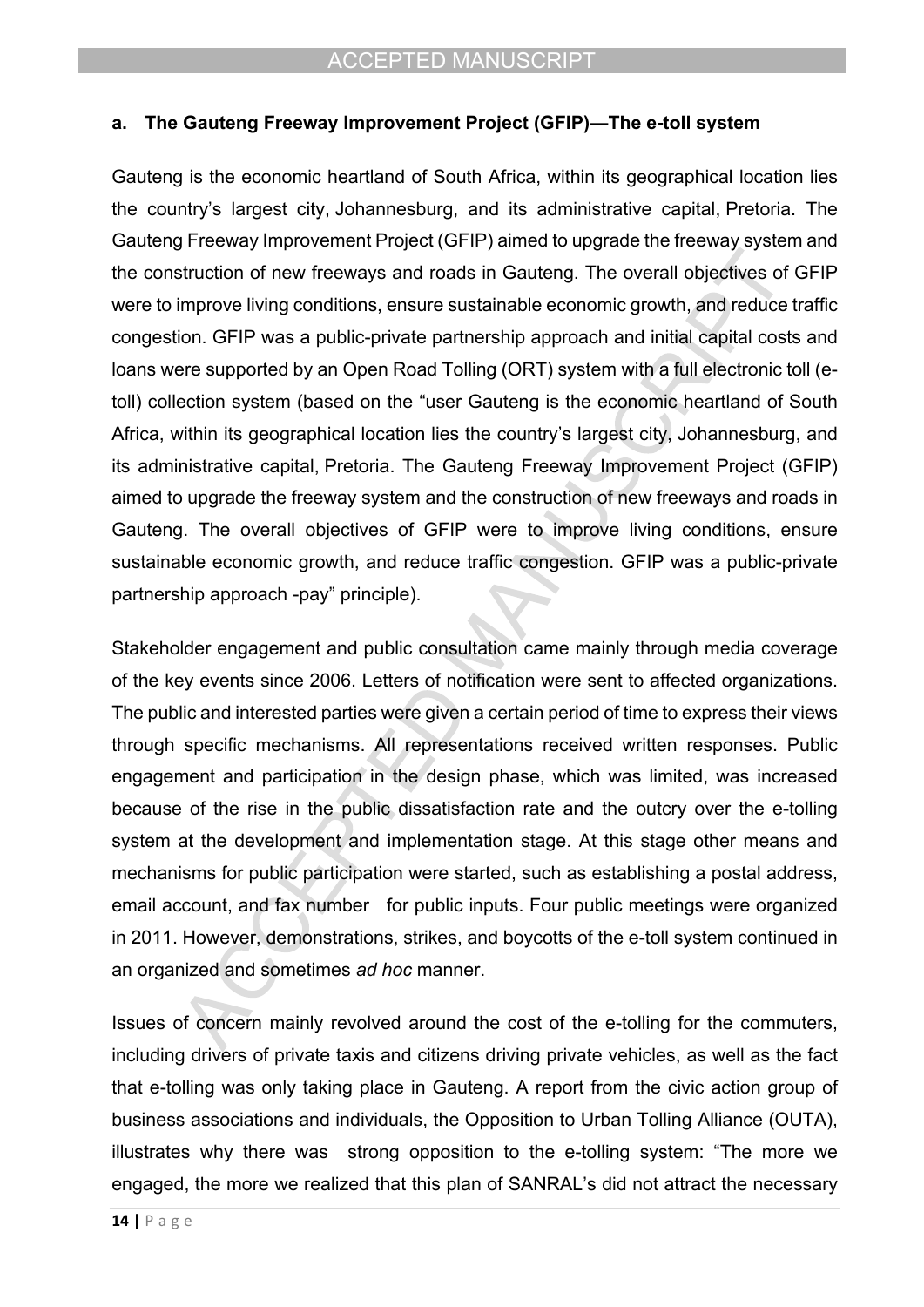levels of engagement and planning that a process of this magnitude required. We also learned that SANRAL had taken on something far more complex than they could handle and that it was fraught with inefficiencies, was extremely costly and they ignored far simpler methods, which exist within Government policy to collect revenue for this project" (OUTA, 2013).<sup>2</sup>

At first, court orders were granted to stop citizens and their organizations from boycotting the implementation of the e-tolling system. The start date for the operation was postponed. Extra channels of communication and engagement were opened. More open dialog with representatives of different sections of society was initiated. However, SANRAL had misjudged public opposition. After more than two years of delays and legal challenges to the system posed by popular dissent and civil disobedience from opponents, including the Congress of South African Trade Unions (COSATU), a political ally of South Africa's governing party the African Nation Congress (ANC), the government, which was still under pressure, finally started e-tolling on Gauteng's freeways to prove its ability to enforce unpopular policies. Commuters had no choice but to pay e-tolls (COSATU, 2013). The e-toll debate is still currently unresolved with a task team being set-up for further consultation with all stakeholders. It has to be borne in mind that a large portion of the e-toll road users still do not pay their bills.

However, some studies argued that the public's negative reaction would probably be temporary, as its dissatisfaction was linked to the additional real expense, which would be incurred and that the benefits were not immediately perceptible (OUTA, 2013). There are several lessons to be learned for other similar infrastructure project, including those within the energy sector, namely, that there needs to be meaningful involvement of the public from the outset, from the policy decision making through to implementation and monitoring, and that public power and influence should not be underestimated by governments and public bodies, if effective outcomes are to be reached.

<sup>&</sup>lt;sup>2</sup> See OUTA (Opposition to Urban Tolling Alternative) website on [http://www.outa.co.za/site/about-outa/why-we-oppose-e](http://www.outa.co.za/site/%20about-outa/why-we-oppose-e-tolling/#sthash.Z8Cev8g3.dpuf)[tolling/#sthash.Z8Cev8g3.dpuf](http://www.outa.co.za/site/%20about-outa/why-we-oppose-e-tolling/#sthash.Z8Cev8g3.dpuf)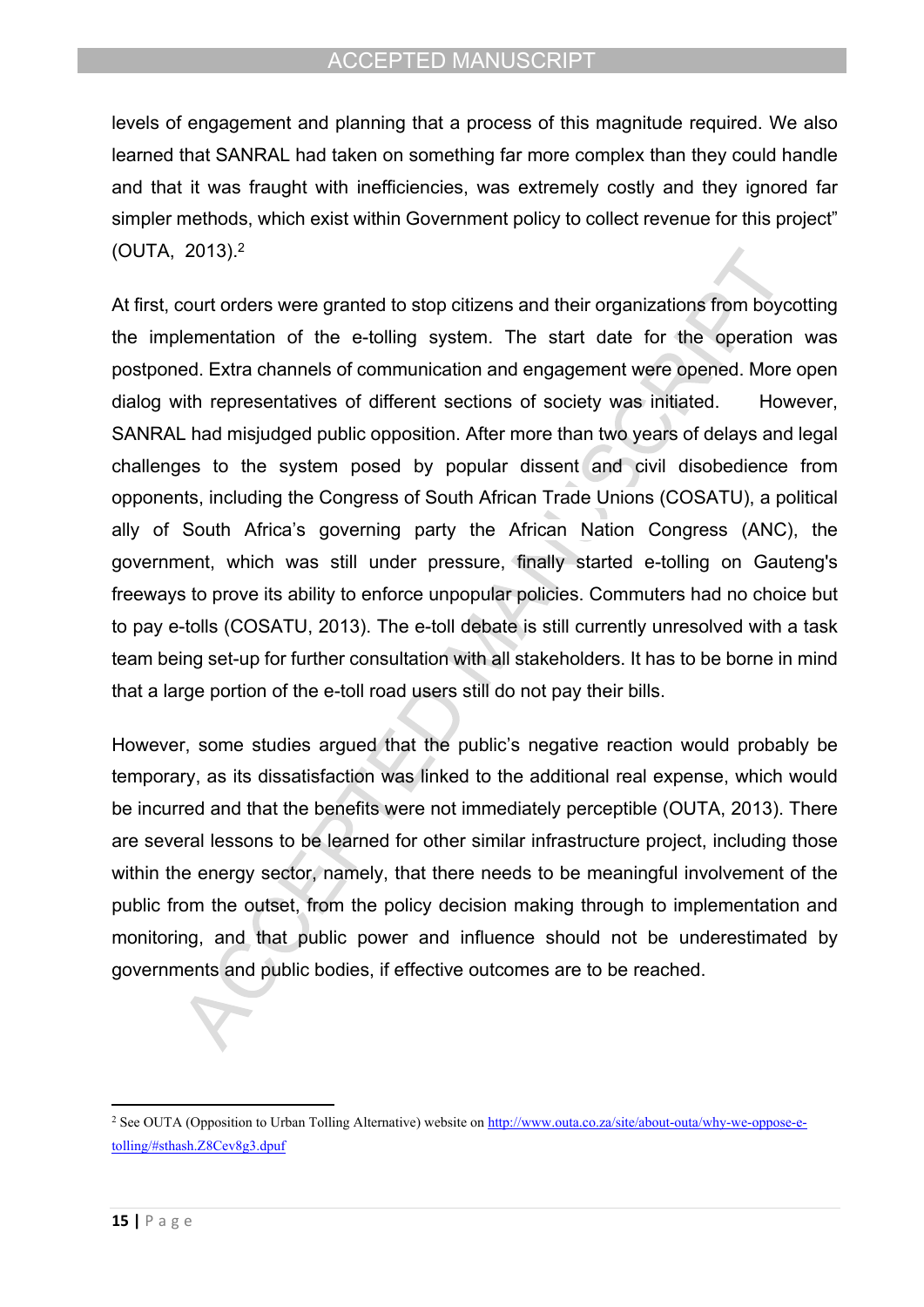#### **b. 2010 World Cup soccer stadiums**

A Memorandum of Understanding (MoU) between the government of South Africa and the management of the International Federation of Football Associations (FIFA) was drawn up in 2004 after South Africa was awarded the right to host the 2010 FIFA World Cup. The MoU sought to create an enabling environment for World Cup. The 2010 World Cup megaproject was a public activity divided among 24 projects. The main objective of this first project was to build five new stadiums and upgrade five more to meet FIFA's requirements. Thirteen cities tendered to host the event, of which nine were selected. Ten stadiums were built and/or upgraded, one each in Port Elizabeth, Durban, Pretoria, Nelspruit, Polokwane, Cape Town, Bloemfontein, and Rustenburg, and two in Johannesburg. The duration of the project was 2006–2010. Some stadiums were completed in 2009 to accommodate the 2009 FIFA Confederations Cup and others in 2010 on time to host the main event.

The construction and upgrading reportedly did not take into consideration inputs from involved parties including the public. The media was used mainly to publicize the World Cup events and the socio-economic gains for both South Africa and the African continent. However, very little attention was devoted to public engagement. Public dissatisfaction was recorded, mainly related to land-use development and working conditions for the skilled and non-skilled workers involved in the construction. For instance, around 70,000 workers were on strike for better wages in 2009. There was a lack of consideration for client requirements and no involvement on the part of the general public and potential users regarding project specifications (Bond et al., 2011).

#### **c. Karoo: Fracking using groundwater to explore shale gas**

Fracking is a new technology proposed to address the need for alternative sources of energy in South Africa. By definition, hydraulic fracturing is the fracturing of rock using a pressurized liquid. Induced hydraulic fracturing or hydro-fracturing, commonly known as fracking, is a technique in which typically water is mixed with sand and chemicals, and the mixture is injected at high pressure into a [wellbore](http://en.wikipedia.org/wiki/Wellbore) to create small fractures, along which fluids such as gas, [petroleum](http://en.wikipedia.org/wiki/Petroleum), [uranium](http://en.wikipedia.org/wiki/Uranium)-bearing solution, and brine water then migrate to the well (Little, 2014). For shale gas, the extraction process requires deep drilling into the earth for about 4 to 6 km, an enormous amount (99%) of water, mixed with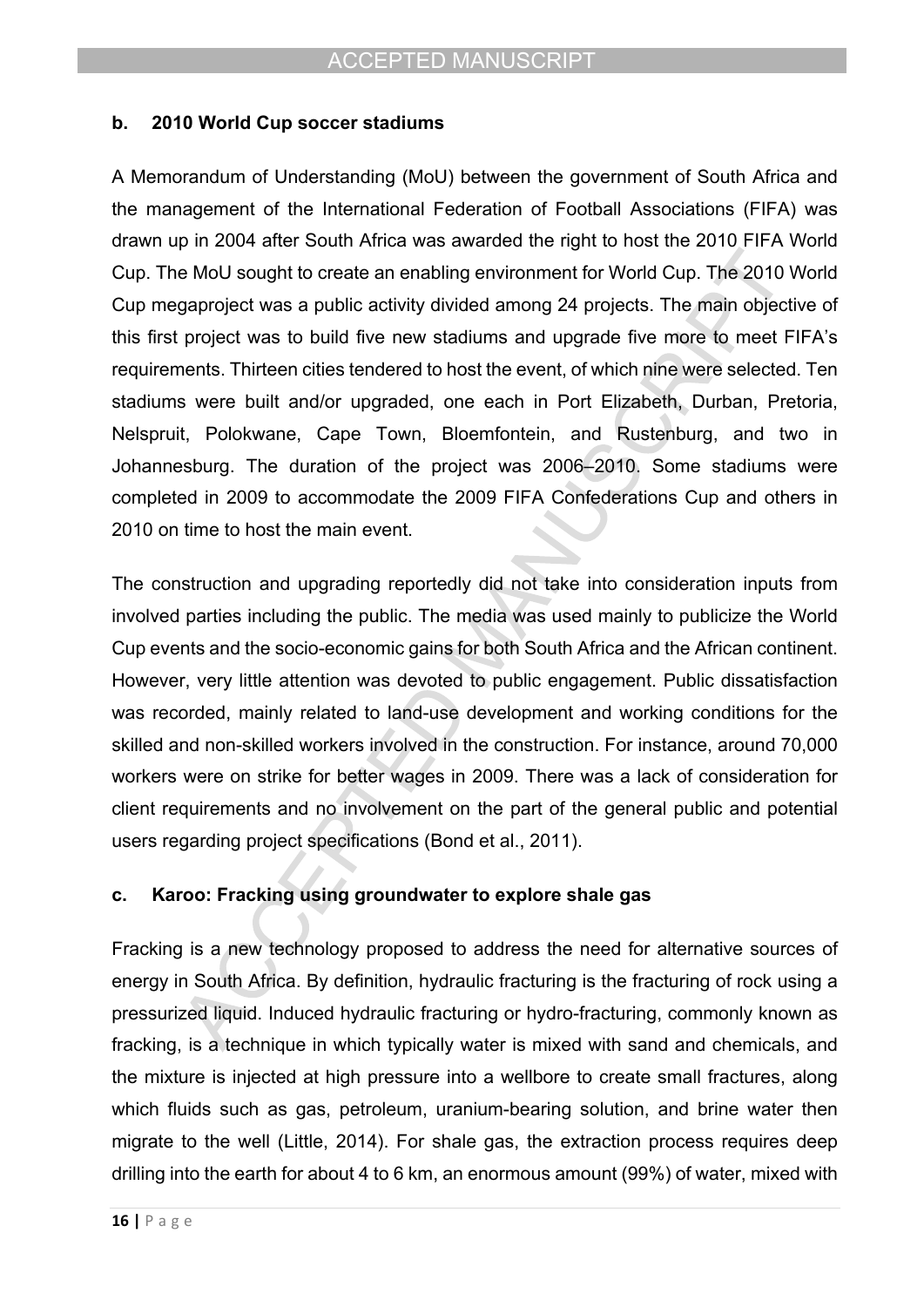sand and about 1% of toxic chemicals, being pumped into the rocks causing them to fracture and release shale gas.

The Karoo, a semi-desert natural region on the west coast of South Africa close to the Namibian border, can be home to an estimated 390 trillion cubic feet of shale gas (Mantshantsha, 2013). This prospect has given rise to one of most controversial debates ever around a new technology in South Africa. Multinational oil and gas industries are bidding to get licenses for prospecting and exploitation; a number have been granted permission for preliminary technical studies in different parts of the country, three of them in the Eastern Cape Province area of the Karoo. Amid protests and regulatory constraints, the government was forced to issue a moratorium in 2011 until legislation was drafted.

No public participation has been recorded in this government–multinational debate. Thus fracking is the latest example of a new technology that is being introduced in South Africa without public debate (Fig, 2013). The project caused massive protests from anti-fracking organizations at local and national levels. One of the protests marched toward the parliament in Cape Town and the offices of the multinational Shell, to pressure the government into refraining from authorizing fracking in the Karoo, as the fracking process uses too much water (about two million litres of water for drilling a single well) and has a high potential risk of water contamination in a region with scarce water resources (Prinsloo, 2013).

The process of granting rights for exploration to interested and bidding companies does not provide for any open public hearing, and the public can have an input only when the companies apply for the exploration right and submit an environmental management report on which the public can comment as interested and affected parties. In South Africa, exploration rights are usually automatically converted into production rights, leaving no room for any other opportunity in the process for the public to voice their concerns. As Fig (2013) noted, most of the questions around water contamination, waste management, climate change, employment, and social impacts have not been discussed and the government is moving fast to authorize studies and exploration, which in real terms means authorizing production. The government has not provided real spaces for transparent public policy discussions in this matter, restricting the debate to a mere administrative process where the public is completely ignored. An amendment to the Minerals and Petroleum Resources Development Bill is currently under consideration by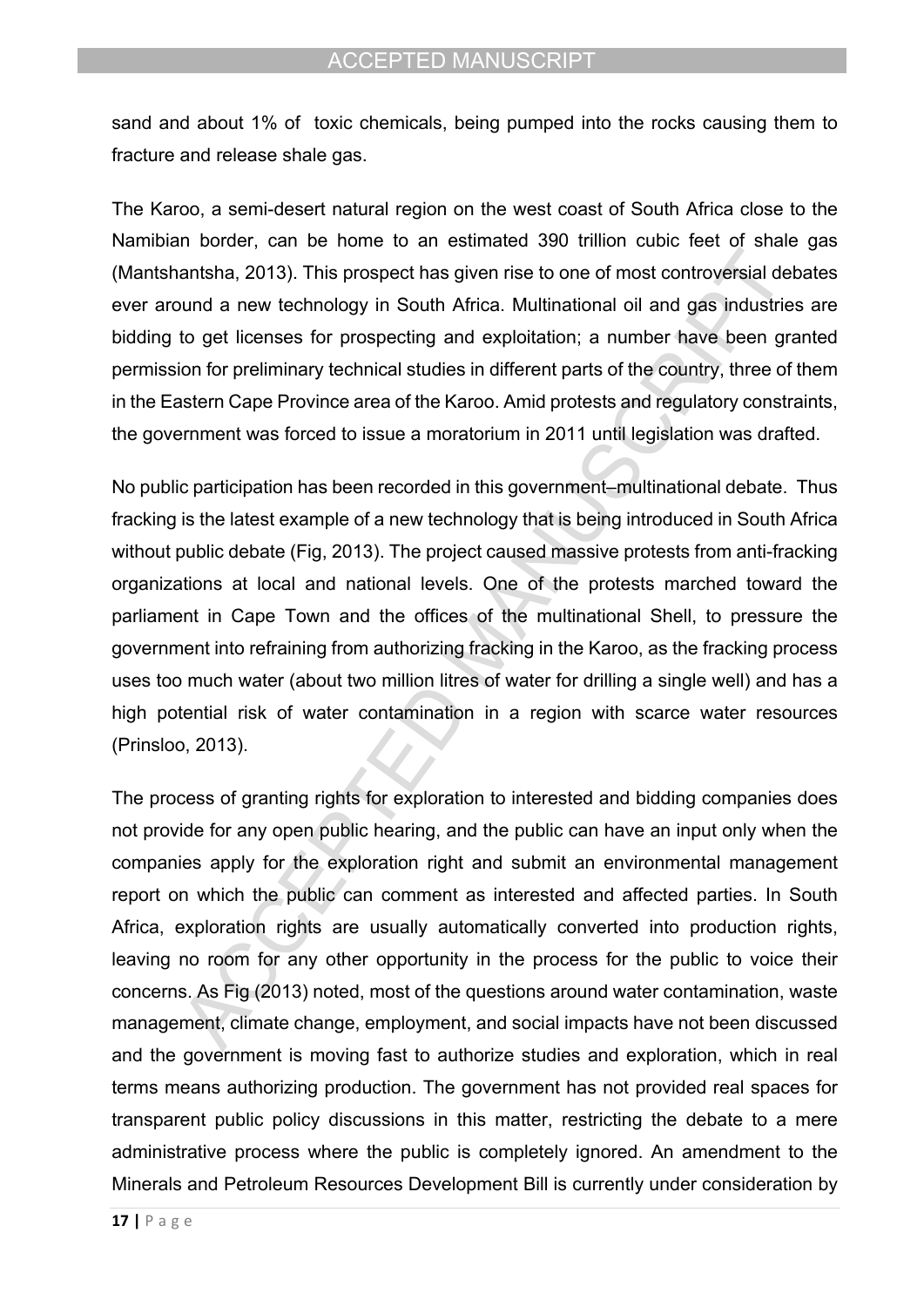parliament making provision for the state to take shares of up to 50% in gas companies, which is believed to be an addition economic reason for the government to ignore protest from the public (Prinsloo, 2013).

#### **d. Rea Vaya Bus Rapid Transport network**

The Rea Vaya Bus Rapid Transport (BRT) system is an infrastructure project servicing certain routes in the City of Johannesburg. It has 22 median stations no more than 1.3 kilometres apart; two depots in Tembisa and Vosloorus; a bus holding area in Kempton Park; and a state of the art transport command centre to monitor bus operations. The project aims to address the growing number of commuters facing gridlock, pollution, and frustration with traffic congestion in Gauteng. Its objective in phase 1A from February 2001 to February 2011 was to provide 41 articulated buses and 102 standard buses, 25 km of dedicated routes, 76 km of feeder and complementary routes, and 30 operating stations. In its phase 1B, completed in 2013, it added 17 km of track, 17 stations, and 134 buses. After completion of the final phase in 2015, there will be a total of 65 km of BRT track, 67 stations, and 253 BRT buses. President Zuma noted that this project is now used by more than 100,000 Gauteng residents. Similar systems are being built in Cape Town, Tshwane, Nelson Mandela Bay, Buffalo City, eThekwini, and Rustenburg (State of Nation Address, 2014).

A consultation mechanism was established with privately owned taxi operators to negotiate the replacement of taxis with energy-efficient buses; this reduced carbon consumption by 20,000 tonnes of carbon dioxide a year in the first phase and 60,000 tonnes a year thereafter (Ekhuruleni Municipality-MC, 2007). No concerns were reported from the public, perhaps due to the scheme's positive direct impact on the public; the buses proved to be cheaper, more reliable, and user-friendly facilities for people with special needs, providing, for instance, easy access for the elderly, children, and people with disabilities, in addition to stations with weather-proof roofing.

#### **e. The Gautrain Rapid Rail Link**

The Gautrain Rapid Rail Link (GRRL) is a public transport project of the Gauteng provincial government integrated within the Spatial Development Initiatives (SDIs),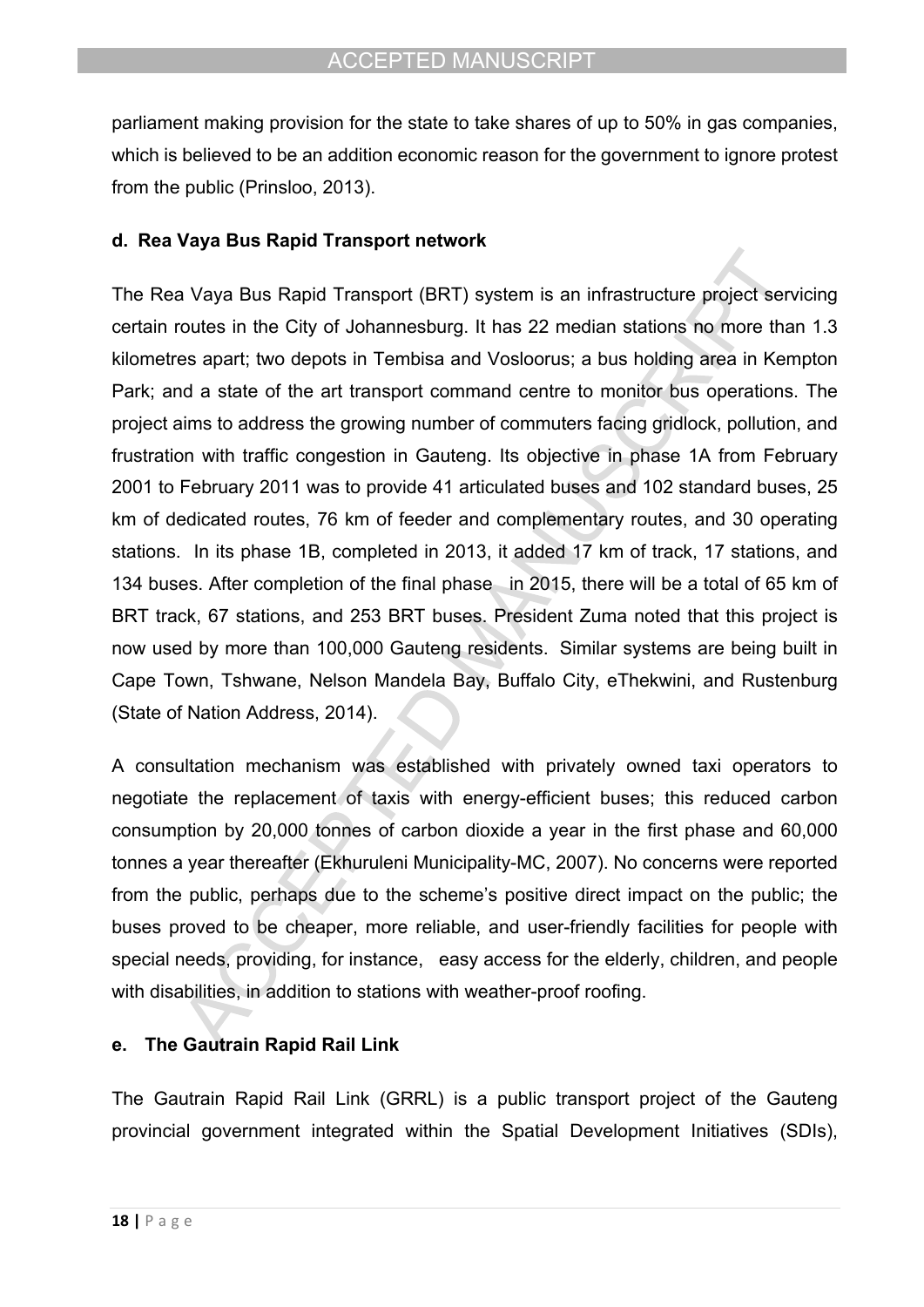otherwise known as Blue IQ. $3$  The private sector was called upon to partially fund, design, build, and operate the rail system under a 15-year concession with the Gauteng provincial government.

The GRRL aims to stimulate development, for instance, job creation, in specific areas of the province with high potential for economic growth. It also aims to create a sustainable and much more integrated public transport system that optimizes land use. Other objectives are to minimize traffic congestion on main roads, reduce the number of vehicular accidents, and decrease levels of traffic pollution.

In the first phase, 20-25 trains would link the Pretoria CBD–JIA–Johannesburg CBD triangle, with intermediary stations being built in Rosebank, Malboro, Midrand, Centurion, and Hatfield. From these stations a network-dedicated road-based feeder bus network will supplement the existing public transport feed.

According to the Gautrain Alternative Alignment (GAA, 2002) consultation was undertaken from the outset with all key authorities. Public participation was incorporated into the conceptual project for the Gautrain, and mechanisms for consultation were implemented in all phases of the project, including an environmental impact assessment (EIA), where the public and interested and affected parties (I&APs) were informed about the purpose and aims of the Gautrain project, issues of concern and needs were elicited, and IAP requirements were sought. These platforms served as data gathering and facilitation tools for project implementation. On their basis, specialist studies, and development of mitigation measures for identified risks and opportunities were carried out.

Public concerns were continuously captured in regular reports and the drafts made public through, for instance, libraries, local information centers, the project website, and at the consultants' office. As a result of such public participation processes, some routes or sections of the original project route were changed to benefit all parties concerned, which improved land-use management and prevented conflicts (Gautrain, 2013).

<sup>&</sup>lt;sup>3</sup> A partnership with business and government departments to promote strategic private sector investment in key growth sectors of the regional economy.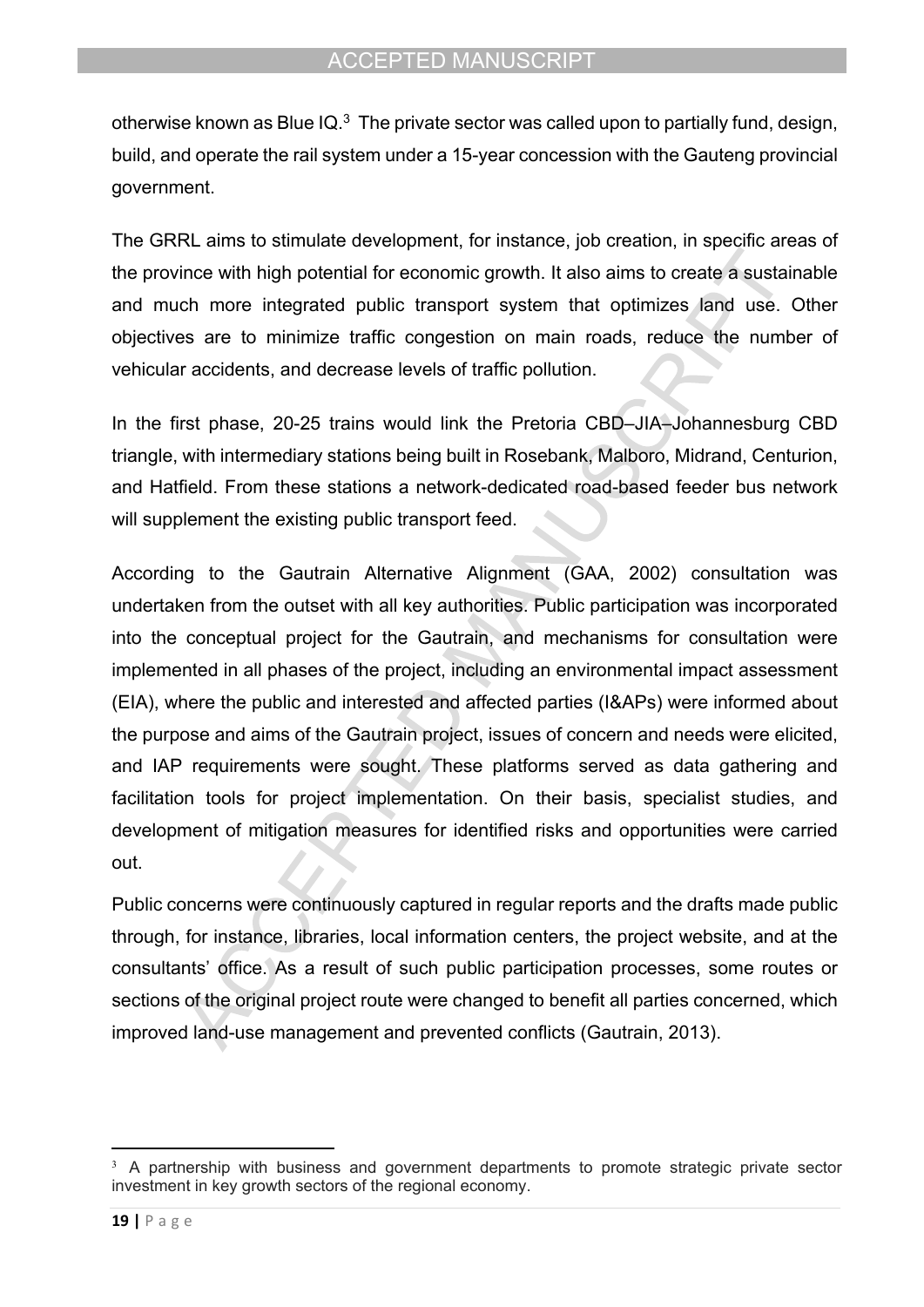## f. **Medupi Power Station**

According to ESKOM (2014), Medupi is a Greenfield coal-fired power plant project located west of Lephalale Municipality in the Limpopo Province, South Africa. Medupi is the fourth dry-cooled, baseload station built in 20 years by Eskom after the Kendal, Majuba, and Matimba power stations. The planned operational life of the station is 50 years. The name "Medupi" is a Sepedi word which means "rain that soaks parched lands, giving economic relief"<sup>4</sup> (ESKOM, 2013). It was a public project initiated in response to the growing demand for electricity in the country by the state-owned ESKOM.

As there is no specific mention of public participation mechanism in the project proposal, we considered the practice of environmental impact assessment as a public input mechanism. For the EIA landowners within the area affected by the project were directly consulted. Although the Medupi was a complex coal-fired project, the decision to undertake its construction was not participatory. Thus public concerns about the impact of such power plants and the need for more clean and sustainable energy sources were not timely addressed. The following statement by WWF-SA's Living Planet Unit Head, Mr Saliem Fakir, mirrors and illustrates the disappointment felt by the public at the construction of Medupi: "*As this shift in the energy sector grows there is a strong likelihood that further large-scale coal-fired power stations, like Medupi, will turn out to be unnecessary and expensive options in a world that is moving to more modular and distributed options"* (WWF, 2013).

As the recurring concerns of the general public and specialized environmental organizations were not addressed, there is a feeling that the government, through Eskom, responded only to selected concerns through the establishment of the so- called Medupi Legacy Programme. According to the Eskom Website, the Medupi Legacy Programme aims "to ensure that the immediate socio-economic concerns of the local community are addressed, these being health, education, infrastructure development, employment creation and procurement opportunities."<sup>5</sup> However, key national and global concerns with respect to energy sustainability, environmental impacts, and governance were not addressed by the Medupi Legacy Programme (ESKOM, 2013).

<sup>&</sup>lt;sup>4</sup> ESKOM website 15.02.2013 <http://www.eskom.co.za/NewBuild/MedupiPowerStation>

<sup>5</sup> http://www.eskom.co.za/Whatweredoing/NewBuild/MedupiPowerStation/Pages/Medupi\_Legacy\_Programme.aspx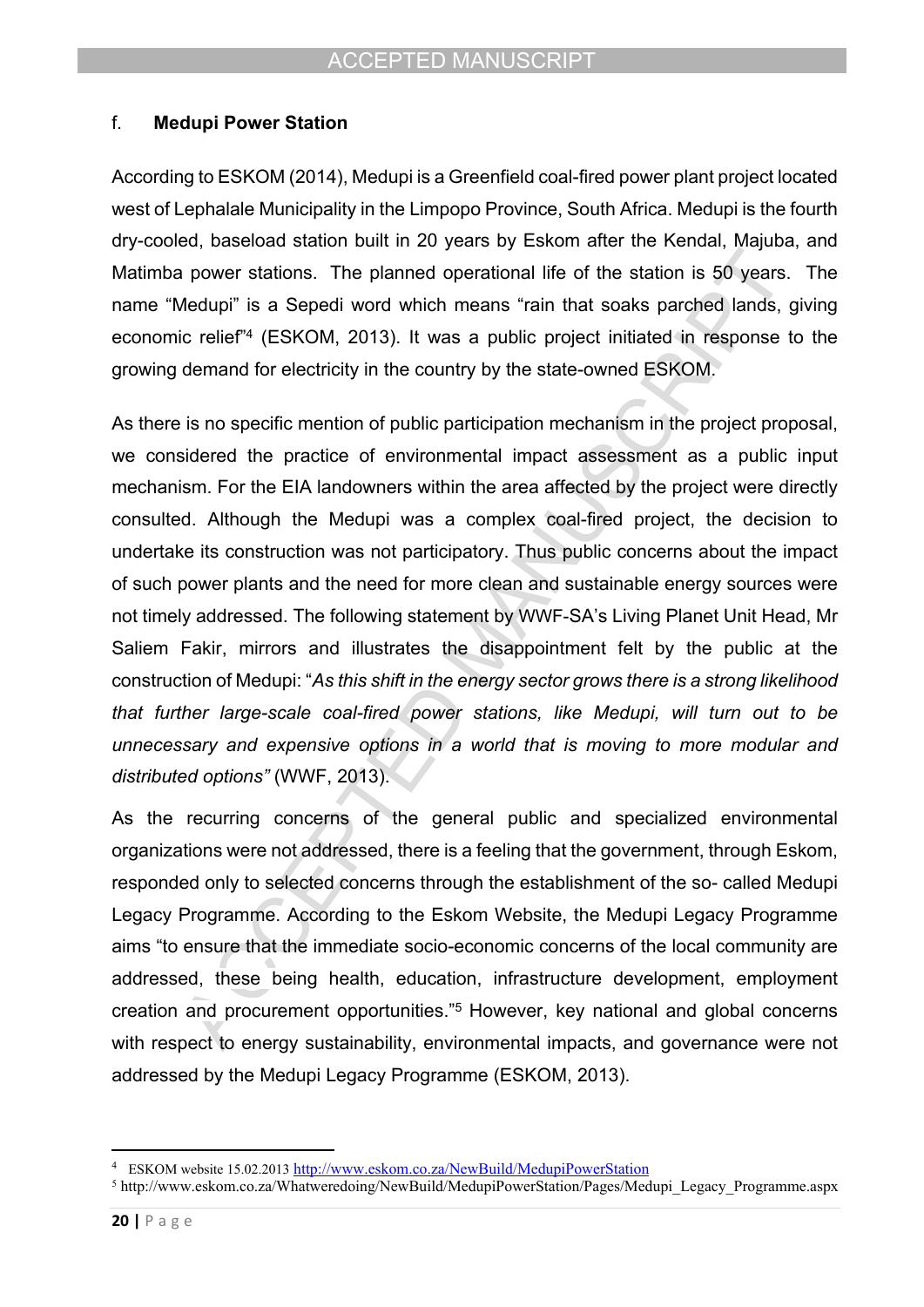## **g. The Mangaung Intermodal Public Transport Facility**

The Mangaung Intermodal project was a public project undertaken in preparation for the 2010 Soccer World Cup. This was a multi–story facility consisting of a spacious ground floor, plus three more floors offering space for over 800 mini-bus taxis and 150 longdistance taxis. The project had a series of dedicated pedestrian links connecting the centre of Mangaung to the Bloemfontein train station and Central Park bus station in the heart of the Bloemfontein Central Business District. Retail areas were also incorporated into the centre. The income from the retail areas was to be used by the local municipality to provide management, maintenance, and cleaning services to the new centre (IMIESA, 2011).

There were no mechanisms for public participation built in to the project and thus no consultation either in its conception and implementation phase. From the start of operations, there was public denunciation of the facility, mainly related to poor flow of buses and minibuses. Commuters and transport operators collectively boycotted the use of this facility.

After abandoning the facility in 2009, the public transporters have still not agreed to use the terminal. Mr Butana Khompela, member of the provincial Executive Council for police of the Free State, said that he could be forced to revoke licences of operators refusing to relocate to the terminal, adding that "the pick-up point is the official taxi rank and those refusing to adhere to that stipulation will have their licenses revoked." This has triggered confrontation between the authorities and the transporters, several of whom vowed that they would not be "intimidated" or ordered around to the terminal "like kids" (Free State Times, 25.10.2013).

As public concerns were not addressed, all operations are still being conducted at the previous facility, in spite of an investment of more than R400 million having been made in the new centre. The FIFA world cup project left unmet pressing concerns on infrastructure development (PCTE, 2010).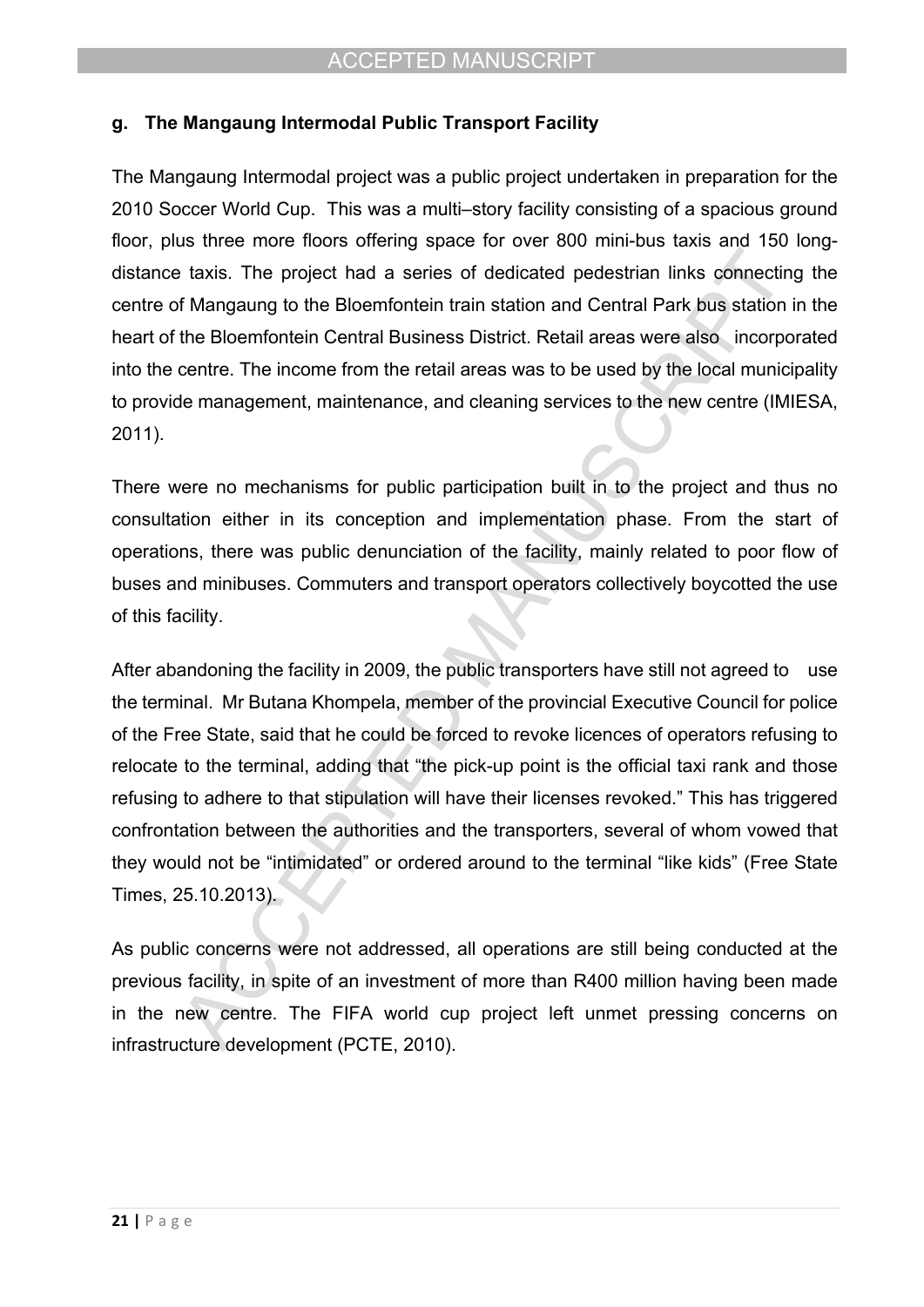## **h. The Spring Grove Dam Water Resource project**

The Spring Grove Dam, situated on the Mooi River, KwaZulu-Natal coastal metropolis, is the main component of Phase 2 of the Mooi-Mgeni Transfer Scheme. It is a public initiative that aims to boost water resource development and bring additional water to the KwaZulu-Natal metropolitan costal region Spring Grove, built with R1 billions of state funding, created more than 960 jobs and will supply water from the Kamberg catchment area of the Drakensberg to six KwaZulu-Natal local and district municipalities, including Durban and Pietermaritzburg (City Press, 2013).

The public and other interested parties have reportedly been widely consulted, and an Environmental Monitoring Committee was established to check environmental compliance of activities on site (The Trans Caledon Tunnel Authority- TCTA, 2013)<sup>6</sup>. Land owners were compensated for loss of land and income. Moreover, several resident labourers were found suitable alternative accommodation and given full title over the new their living spaces, which left a positive legacy. More than 180 graves were identified, exhumed, and relocated after family permission was obtained and suitable reburial locations found (TCTA, 2013).

#### **i. New Multi Product Pipeline (NMPP)**

The New Multi Product Pipeline (NMPP) is a 705-km, state-owned pipeline being built to replace the Durban to Johannesburg Pipeline (DJP); the original pipeline was built in 1965 and has been operating at capacity, but is nearing the end of its design life. According to Transnet<sup>7</sup> the NMPP transports refined petroleum products (petrol, diesel, and jet fuel) from the two refineries in Durban as well as importing refined petroleum products from the storage facilities at Island View, in the Port of Durban. Additionally, it is built to ensure security of petroleum products transport to the market at Gauteng and to reduce the deterioration of the road network, road maintenance costs, and congestion on the roads, thus enabling economic growth and lower carbon emissions associated with road transport in the country.

<sup>6</sup> See the Water Research Commission at Trans Caledon Tunnel Authority TCTA World Annual Report 2013/2014 <sup>7</sup> See Transnet on <http://www.transnet.net/AboutUs/Pages/NMPP.aspx>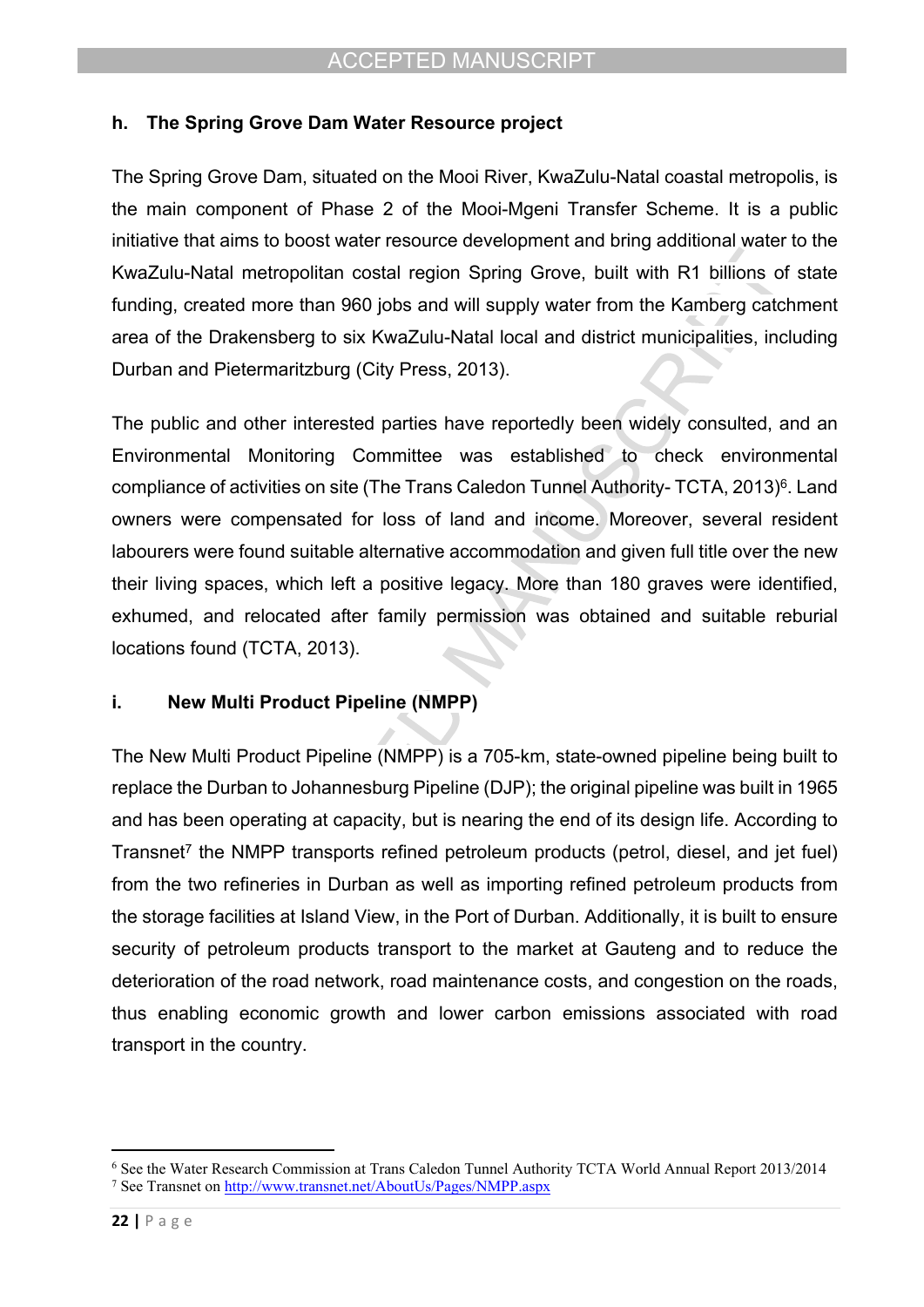The NMPP is also improving the capacity of the Inland Network (IN) which services the Alrode, Tarlton, Rustenburg, Witbank, Pretoria, Kroonstad, and Klerksdorp regions, resulting from the increased demand requirements in these regions. Although not publicised it involved land use concerns throughout the trace line of the pipeline (IMANI & Haskoning DHV, 2013)<sup>8</sup>. Concerns from the public affected were addressed, and affected people were resettled and or compensated.

#### **j. Informal Settlement Upgrading**

The City of Cape Town states that its informal settlement upgrading is based on active participation, dialogue, and continual engagement with communities. The innovative pilot program for the *in situ* upgrade of five informal settlements in Cape Town, namely, Monwabisi Park in Khayelitsha, TR Section, BM Section and Lotus Park in Gugulethu, aimed to improve infrastructure (such as roads, electricity, and water and sanitation) and thereby the living conditions of the inhabitants.

Mechanisms for public participation consisted of a Steering Committee (SC) comprising community stakeholders, that is, representatives of various community structures. The SC is responsible for identifying community assets and issues. Community members are trained to conduct participatory surveys to gather data on basic service delivery, safety, and status quo, and also identify possible community contributions to facilitate development. The results are then analysed and a community action plan drafted for each settlement. These plans contain short-, medium-, and long-term initiatives in areas such as sociocultural, institutional, safety and security, and economic development.<sup>9</sup> A Monitoring and Evaluation (M&E) intervention is being undertaken by both the community and the municipality (Integrated Development Plan, 2011). Issues of concern raised by the communities are addressed in a timely way in each municipality within the annual M&E and action plan revision process.

<sup>8</sup> See the IMANI & Haskoning Status Quo Report: Development of anti-integrated freight and logistics framework and action

<sup>9</sup> City of Cape Town: "Pilot in-situ upgrade of informal settlements reaps benefits". Accessed from [www.capetown.gov.za](http://www.capetown.gov.za) /14 February 2014.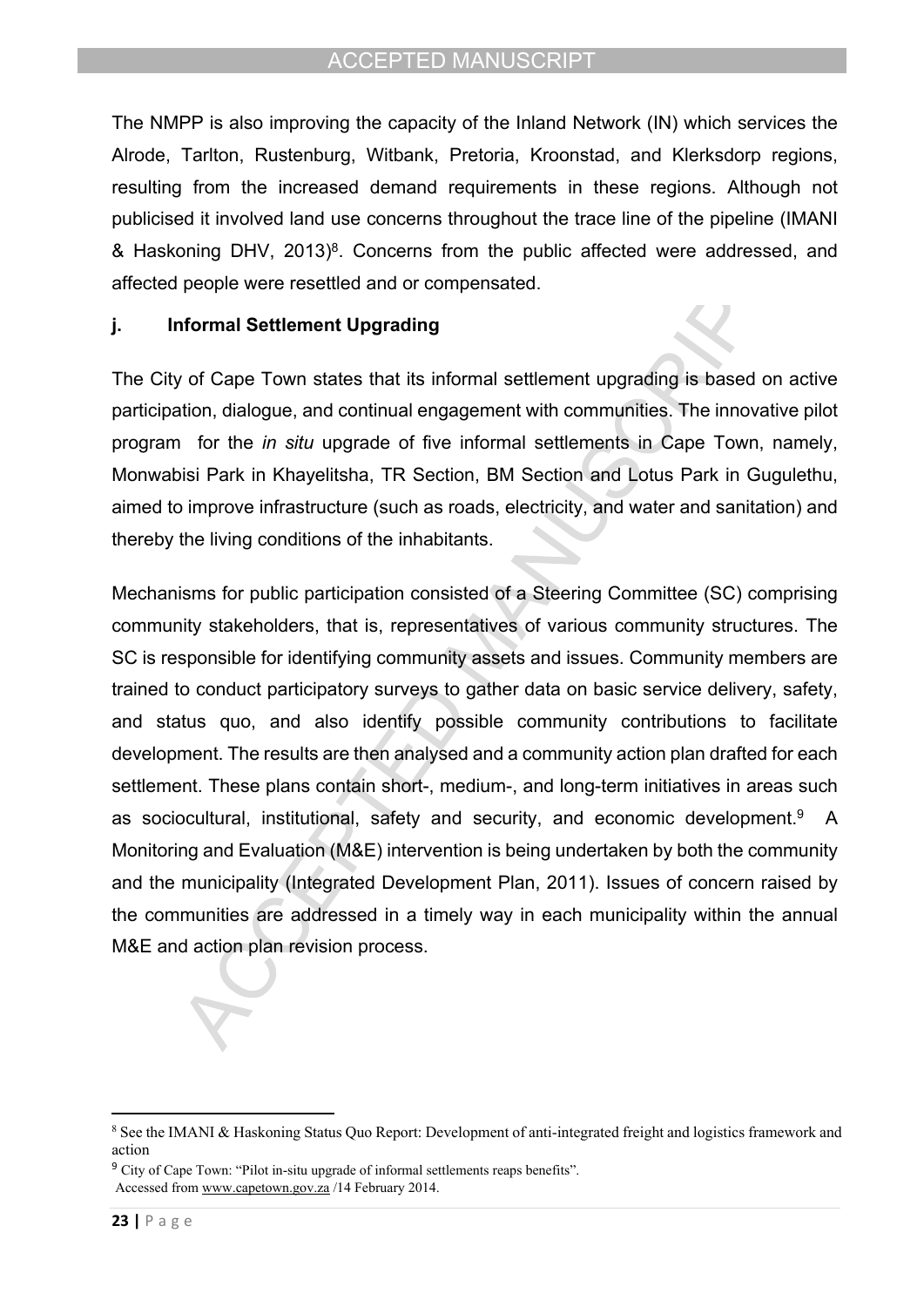## **4. Results and Discussion — Exploring and Discussing the main findings with other international similar works**

The level of public participation across all the projects analysed is uneven, with some projects showing complete lack of public involvement and some participation being only at the first stage of a project. Moreover, most public involvement is concentrated at the stage of information, consultation, and placation, (tokenism). It is shown that communities and citizens are not homogeneous and they have different vested interests in participating, at the same time decision makers are also heterogeneous in their vested interests and political openness for public participation (Arnstein1969; Blackmore 2008; Coelho and Favareto 2006; Francisco and Matter 2007; Groves, Munday and Yakovleva 2013; Weiss 2000).

Some projects are at the initial stage of partnership and very few at the citizen control stage. Thus most of the cases analysed show a weak approach to participation, with less attention being given to technical and management aspects. Most of the project reports do not consider public participation at all, focusing their analysis on the economic gains and results without looking at the governance aspects and the socio-political contribution to citizen empowerment.

| <b>Title</b>                                                                  | <b>Key Concerns and Protest</b>                                  | <b>Concerns addressed</b>                                                            |
|-------------------------------------------------------------------------------|------------------------------------------------------------------|--------------------------------------------------------------------------------------|
| The Gauteng<br>Freeway<br>Improvement<br>Project (GFIP)—<br>The e-toll system | Costs for commuters and taxi owners<br><b>Issues of fairness</b> | Court cases improve channels of<br>communication, engaging key<br>stakeholders       |
| 2010<br>World<br>soccer stadium                                               | Cup Land use development<br>Improve working conditions           | Negotiation for compensations<br>Conditions not improved until the<br>end of project |
| Karoo: Fracking <br>using groundwater<br>to explore shale<br>gas              | Water usage<br>Water contamination                               | Delay licensing<br>Enact legislation<br>Not addressed directly                       |

Table 2: Summary of findings for 10 infrastructure projects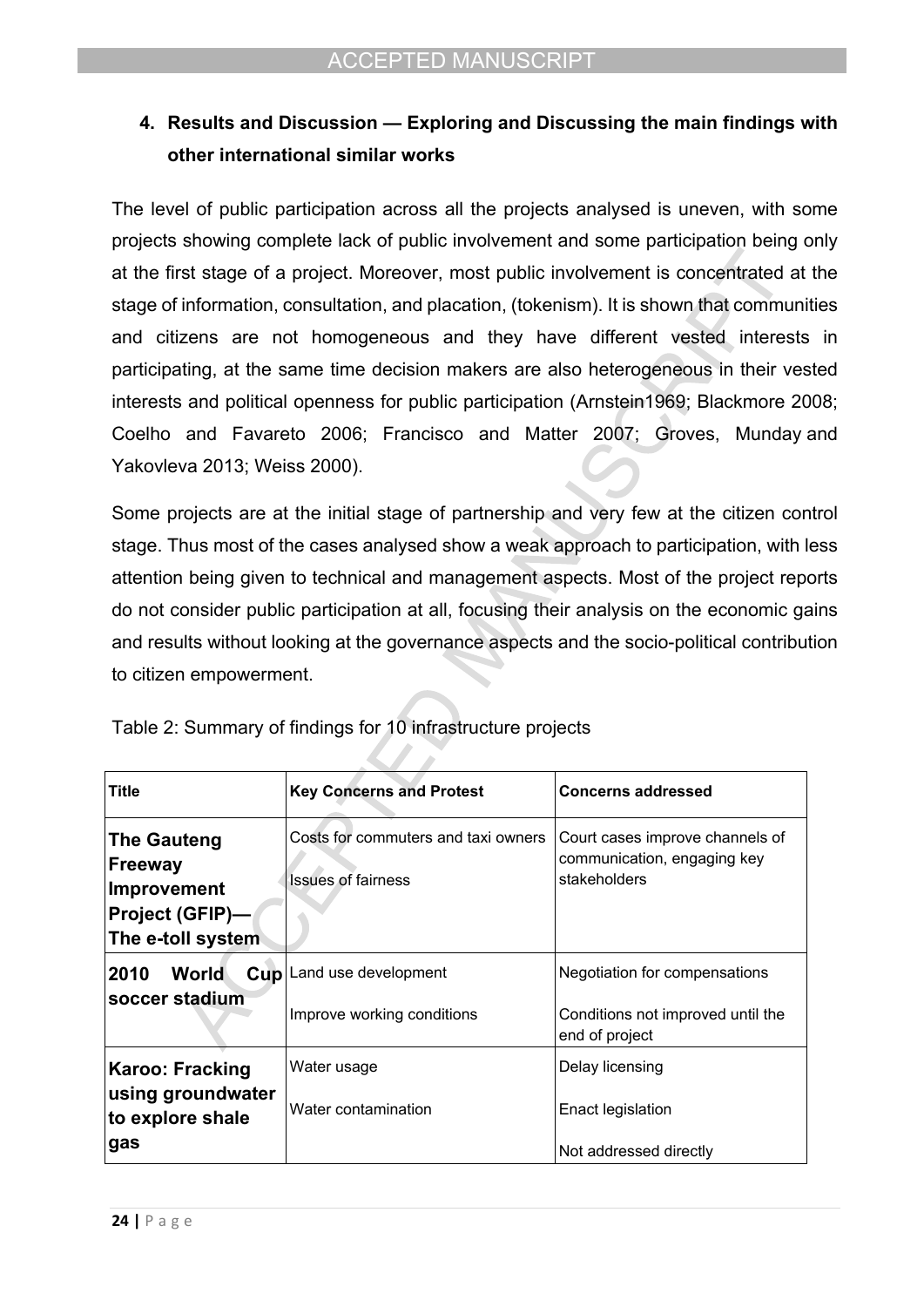| <b>Title</b>                                                          | <b>Key Concerns and Protest</b>                                                                                                             | <b>Concerns addressed</b>                                                                                       |
|-----------------------------------------------------------------------|---------------------------------------------------------------------------------------------------------------------------------------------|-----------------------------------------------------------------------------------------------------------------|
| <b>Rea Vaya Bus</b><br><b>Rapid Transport</b><br>network              | Owned taxi operators: lose business<br>Taxi drivers fear lose work                                                                          | Negotiation mechanism with taxi<br>owners<br>Incorporation of the tax drivers in<br>the work force              |
| <b>The Gautrain Rapid</b><br><b>Rail Link</b>                         | Land use development                                                                                                                        | Clear communication / participation<br>mechanism<br>Change of initial route/Continuous<br>communication         |
| <b>Medupi Power</b><br><b>Station</b>                                 | Land use development<br>Use of non-clean sources of energy<br>Working conditions                                                            | Land owners compensated                                                                                         |
| The Mangaung<br><b>Intermodal Public</b><br><b>Transport Facility</b> | Circulation of buses and minibuses                                                                                                          | Concern not address                                                                                             |
| <b>The Spring Grove</b><br><b>Dam Water</b><br>Resource project       | Land use development<br>Land owners: lose their farm<br>Farm workers lose jobs and<br>residential<br>Burial sites exhumation and relocation | Land use development: land<br>owners compensated and workers<br>resettled<br>Burial sites exhumed and relocated |
| <b>New Multi Product</b><br><b>Pipeline (NMPP)</b>                    | Land use development<br>Need for settlement                                                                                                 | Affected households resettled<br>Land owners compensated                                                        |
| <b>Upgrading - Cape</b><br>Town                                       | Informal Settlement   Basic service infrastructures                                                                                         | Community committees<br>Continuous dialogue with public                                                         |

Infrastructure projects, in general terms, imply huge investment and affect people in terms of land use, physical spaces, economic opportunities or challenges, social and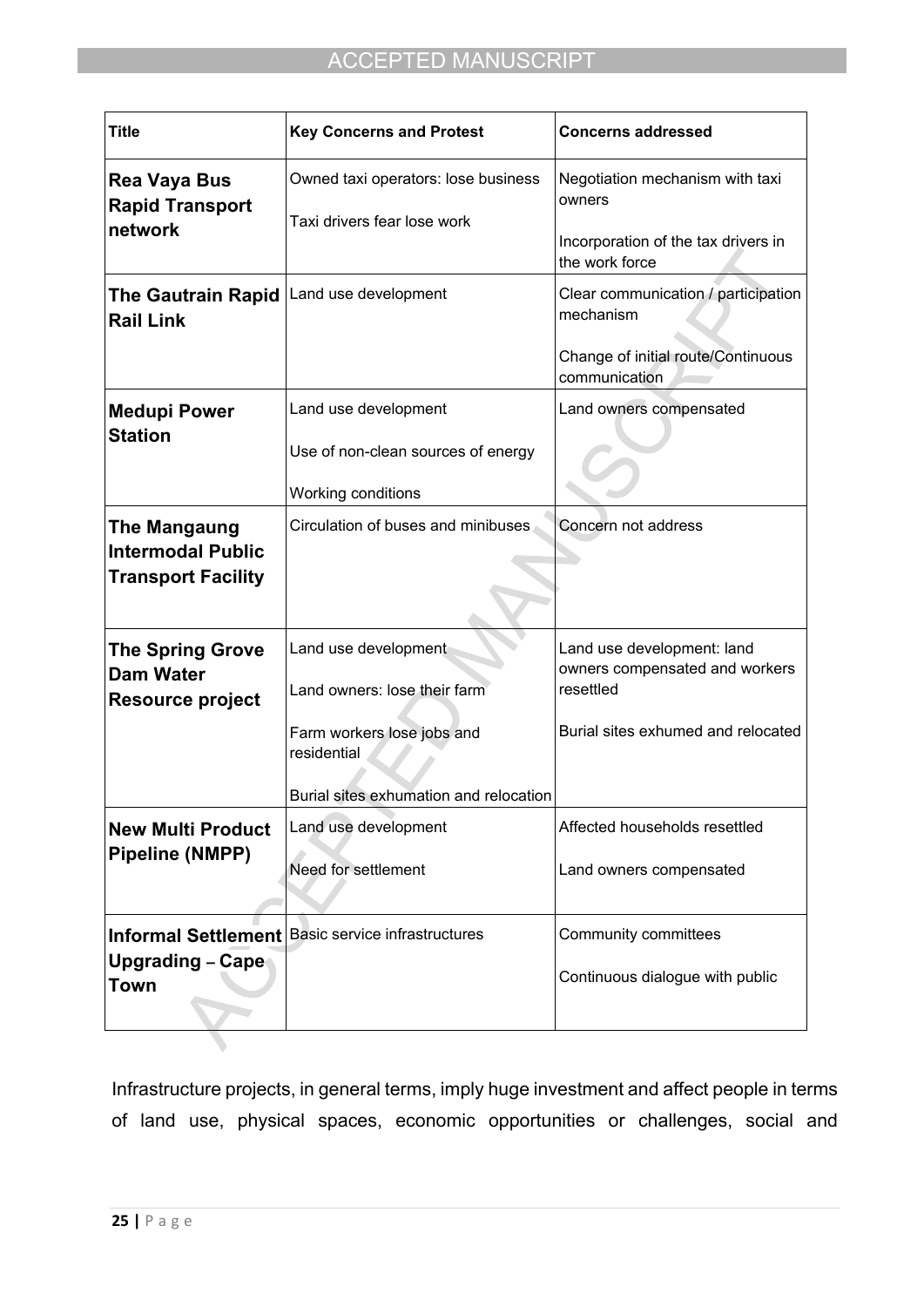environmental impacts on individuals and communities. However, all ten projects analysed seem to have five areas of commonality:

- i) Economic impact, for instance, job creation or losses, business creation or losses, and land use or exploration
- ii) Environmental impact, such as land use development and water contamination
- iii) Social impact, such as resettlement of people living in the affected project areas, relocation of graves, animals, and vegetation
- iv) Political impact, including the right of the public to be heard and to participate in decision making regarding infrastructure planning
- v) Impacts on human health, mainly in terms of availability of potable water for the community; however, only primary health issues were considered and critical human health issues, such as environmental and pollution-related diseases were not considered.

In addition, in almost all projects, public participation was only undertaken within the context of environmental impact assessment which is a mandatory requirement for any infrastructure project in South Africa.

| Table 3: Level of participation in all ten projects according to the ladder of participation |  |  |  |  |
|----------------------------------------------------------------------------------------------|--|--|--|--|
|----------------------------------------------------------------------------------------------|--|--|--|--|

| <b>Participation</b>                                                                       | Manipulation                                                   | <b>Information</b>          | <b>Consultation</b>                                   | Partnership | <b>Delegation</b> |
|--------------------------------------------------------------------------------------------|----------------------------------------------------------------|-----------------------------|-------------------------------------------------------|-------------|-------------------|
| Project                                                                                    | Therapy                                                        |                             | <b>Placation</b>                                      |             |                   |
| <b>The Gauteng</b><br>Freeway<br><b>Improvement Project</b><br>(GFIP)-The e-toll<br>system | Press releases<br>media coverage<br>Letters of<br>notification | Surveys<br>Toll-free phones | Key contacts<br>Environmental<br>impact<br>assessment | No          | No                |
| 2010<br>World<br>Cup<br>soccer stadiums                                                    | Advertising<br>Press releases<br>Media coverage                | Toll-free phones            | Environmental<br>impact<br>assessment                 | <b>No</b>   | <b>No</b>         |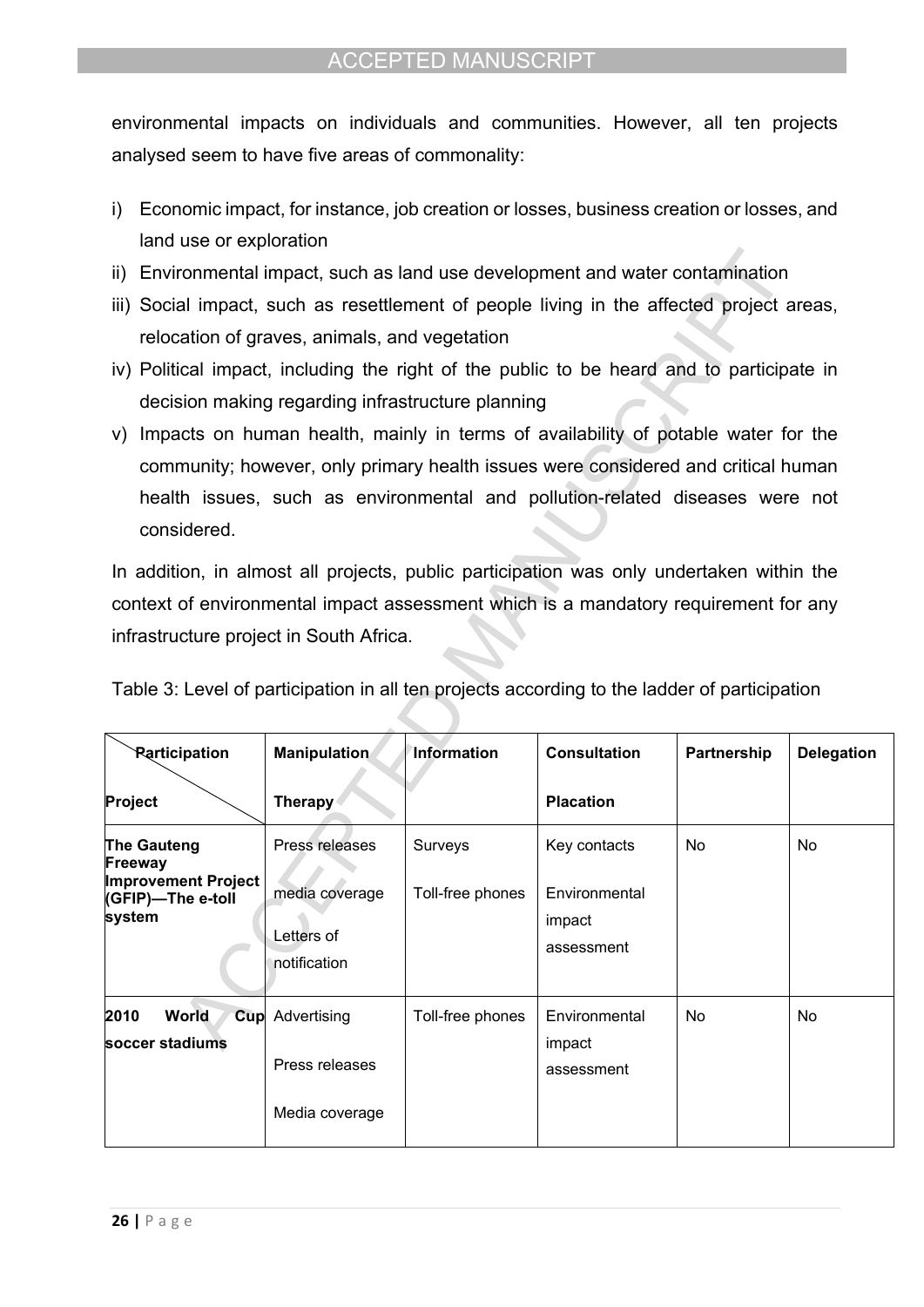| <b>Rarticipation</b>                                           | <b>Manipulation</b>                                          | <b>Information</b>                                                           | <b>Consultation</b>                                      | Partnership | <b>Delegation</b>    |
|----------------------------------------------------------------|--------------------------------------------------------------|------------------------------------------------------------------------------|----------------------------------------------------------|-------------|----------------------|
| Project                                                        | <b>Therapy</b>                                               |                                                                              | <b>Placation</b>                                         |             |                      |
| Karoo: Fracking<br>using groundwater to<br>explore shale gas   | Press releases<br>Media coverage                             | Public<br>information                                                        | Environmental<br>impact<br>assessment                    | No          | No                   |
| Rea Vaya Bus Rapid<br>Transport network                        | Advertising<br>Media coverage                                | Campaign                                                                     | Focus groups<br>Environmental<br>impact<br>assessment    | Communities | No                   |
| <b>The Gautrain Rapid</b><br><b>Rail Link</b>                  | Advertising<br>Press releases<br>Media coverage              | Meetings<br>Public<br>information<br>Campaign<br>Circulation of<br>proposals | Public hearings<br>Environmental<br>impact<br>assessment | Communities | Impact<br>assessment |
| Medupi<br><b>Station</b>                                       | <b>Power</b> Advertising<br>Press releases<br>Media coverage | <b>Meetings</b><br>Public<br>information<br>Campaign                         | Public hearings<br>Environmental<br>impact<br>assessment | No          | No                   |
| The Mangaung<br>Intermodal Public<br><b>Transport Facility</b> | Advertising<br>Press releases<br>Media coverage              | Meetings<br>Public<br>information                                            | Environmental<br>impact<br>assessment                    | No          | No                   |
| <b>Spring</b><br>The<br>Dam Water Resource<br>project          | <b>Grove</b> Advertising<br>Press releases<br>Media coverage | <b>Meetings</b><br>Public<br>information                                     | Environmental<br>impact<br>assessment                    | No          | No                   |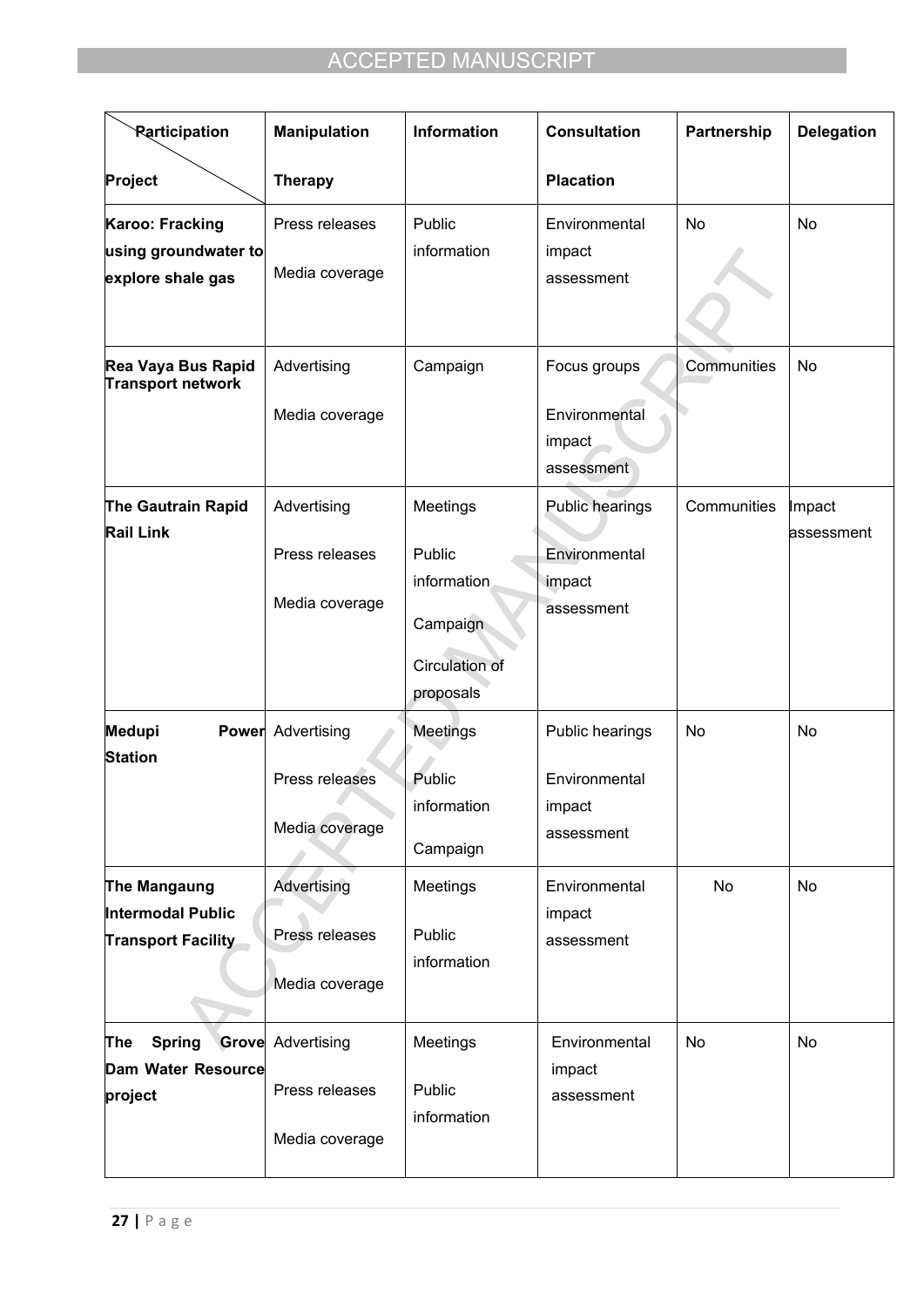| <b>Rarticipation</b>       | <b>Manipulation</b>        | <b>Information</b>    | <b>Consultation</b>  | Partnership | <b>Delegation</b> |
|----------------------------|----------------------------|-----------------------|----------------------|-------------|-------------------|
| Project                    | <b>Therapy</b>             |                       | <b>Placation</b>     |             |                   |
| <b>New</b><br>Multi        | <b>Product</b> Advertising | Meetings              | Environmental        | No          | No                |
| Pipeline (NMPP)            | Press releases             | Public<br>information | impact<br>assessment |             |                   |
|                            | Media coverage             |                       |                      |             |                   |
| <b>Informal Settlement</b> | Advertising                | Meetings              | Environmental        | Communities | Impact            |
| Upgrading-Cape             |                            |                       | impact               |             | assessment        |
| Town                       | Press releases             | Public                | assessment           | Advisory    |                   |
|                            | Media coverage             | information           |                      | committees  |                   |
|                            |                            | Campaign              |                      |             |                   |
|                            |                            | Circulation of        |                      |             |                   |
|                            |                            | proposals             |                      |             |                   |

One of the major features of the projects analysed indicate that public acceptance or participation was of a reactive nature of project managers to participation. In fact, there was no preventive and holistic participatory awareness and no mechanisms for participation in the majority of the projects. Therefore, projects managers usually only reacted to concerns; thus there were strikes and riots which aimed to pressurise decisionmakers into listening to, and addressing public concerns and grievances. This, in turn, incurred extra cost, time, and efforts in completing projects and getting back on track.

Where concerns were not addressed at all, or addressed partially, or in an unsatisfactory manner, the overall project was unsuccessful in gaining public acceptance, meaning that project managers sometimes had to struggle against the public will. This proved to be very costly and caused negative reactions on the part of the public. Examples are the etolling system in Gauteng, which is still contested by the general public and direct users of the system, and the Mangaung Intermodal Transport centre, which was abandoned with millions of Rands in public funds being wasted.

Where there was a consistent, well planned, and well implemented approach to public participation and acceptance, project results tend to be positive with fewer conflict and greater cost-effectiveness and sustainability over time. Project analyses showed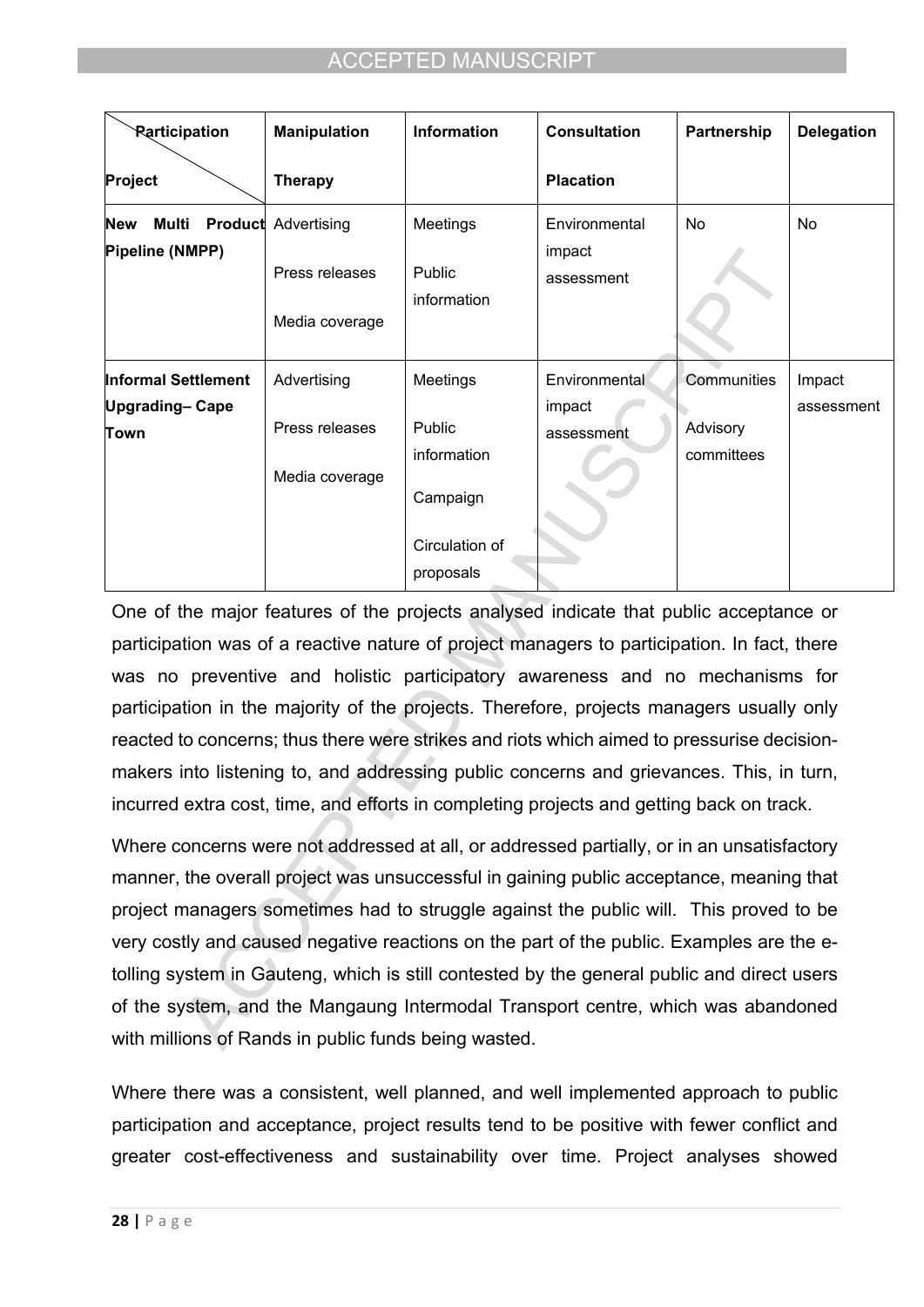evidence that stakeholder participation and involvement in decision-making processes led to better management and improved performance (Schinke and Klawiter 2015; Weiss 2010; Veltmeyer 2004). The projects that managed to build trust and some degree of citizen control resulted in a better management of conflicts and more effective financing. Examples of successful projects, were the municipal upgrading in townships in Cape Town and the Gautrain system in Gauteng province, where public participation was extended to the level of citizen control and incorporated into the project cycle.

The majority of the projects lack clear institutional settings for public participation, except for the Gautrain project and the Municipal Township upgrading in the Western Cape. Analysis also showed recurrent weak consideration of project governance and accountability with respect to all stakeholders, including the general public. In fact, in almost all project designs analysed and conception documents there is no provision for public participation strategy or mechanisms; nor is there a participatory communication strategy, which makes it difficult to implement participatory governance and accountability, thus making it difficult to implement the project with public participation in a consistent and thought manner.

However, as the review of the projects indicates, participatory governance has cost and time implications, and it needs to be considered in the project design. Participatory governance also needs commitment at all levels of governance. To drive participatory governance processes, leadership requires a change in mindset, and the entire process needs to be institutionalized through the setting up of clear and specific mechanisms for participation that can be monitored and evaluated (Veltmeyer 2004; Browining-Aikein et al 2014; Schinke and Klawiter 2015). Moreover, clear information is needed for all interested stakeholders about what possibilities are available for participation at different levels and phases of project decision making: planning, implementation, monitoring, and evaluation (Weiss, 2010; Coelho and Favareto 2006; Newig and Fritsch 2009). Decision making with genuine participation and public acceptance are key factors for successful and effective project implementation of infrastructure initiatives.

In summary, our results resemble similar patterns to the research conducted in several public and private investments in the energy sector in Europe where stakeholders' engagement is crucial. Additionally, public participation and acceptance require a fundamental and deliberate transparent mechanism which enables access to decision-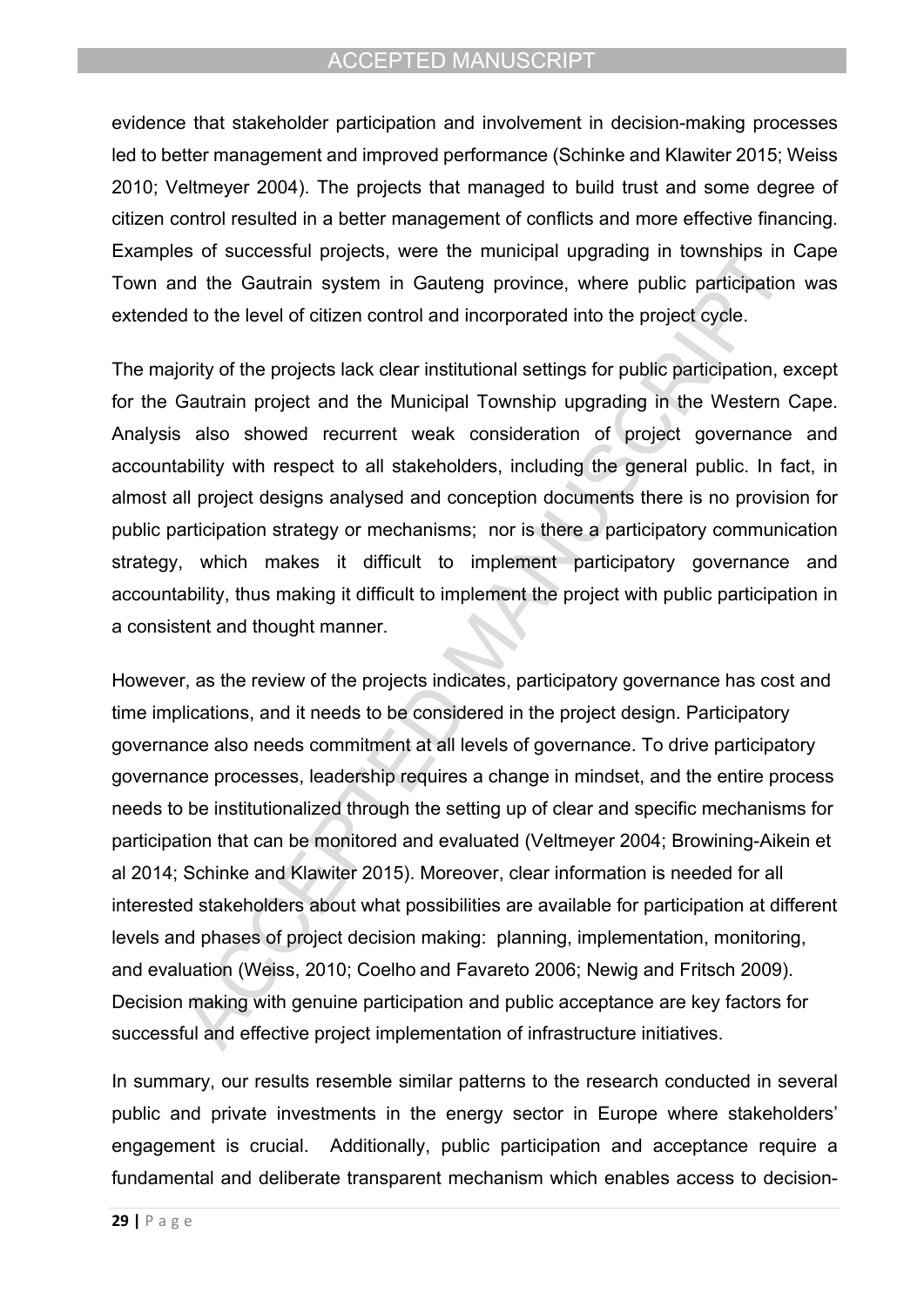making processes. Furthermore, there are some similarities such as seeing participation as an uneven and levelled process where different interests and stakeholders come to play which is translated in the differentiated level of engagement from interested parties. Finally there is a similarity of the key finding that the absence of public participation and acceptance can cause unnecessary delays and eruption of conflicts. However, our results show some specific differences such as that public participation shall include inhabitants of local affected communities for effective energy project deployment and that stakeholders' engagement might still be a tool for conflict resolution which can minimize the severity of conflicts in situation where conflicts erupted before public participation was promoted or as a cause of lack of stakeholders' engagement, increasing the likelihood for public acceptance of infrastructure project deployment.

### **5. Conclusions and recommendations**

The results of our study allow us to make the following set of conclusions. First, that the process of infrastructure deployment in South Africa still lacks consistent institutional mechanism for stakeholders' engagement and public participation. Review of infrastructure projects showed that stakeholders' engagement and public participation is organized to provide feedback on the results of environmental impact assessment, mainly. It also often takes place on ad hoc basis as a way to address conflict, which has already emerged, hence in a reactive in opposition to preventive and proactive manner. Most of the projects showed lacking institutional structure for public participation.

Second, even being organized at the time when conflict already emerged, public participation still helps to address concerns and to make conflicts less dramatic, helping to achieve a compromise and acceptance of the project. Energy transition is an area which is prone to conflicts as there are many concerns among organized stakeholders and inhabitants of affected communities. Most of these concerns are about the need for the project to take into account different available electricity generation technologies, transparency of decision-making processes at national and regional level, which then are impacting local governance level and communities. The need to also take into consideration the impacts from electricity infrastructure projects on local communities, such as visibility impacts, impacts on human health from different electricity generation technologies, like coal, oil, gas or even nuclear, impacts on local environment and destruction of local landscape.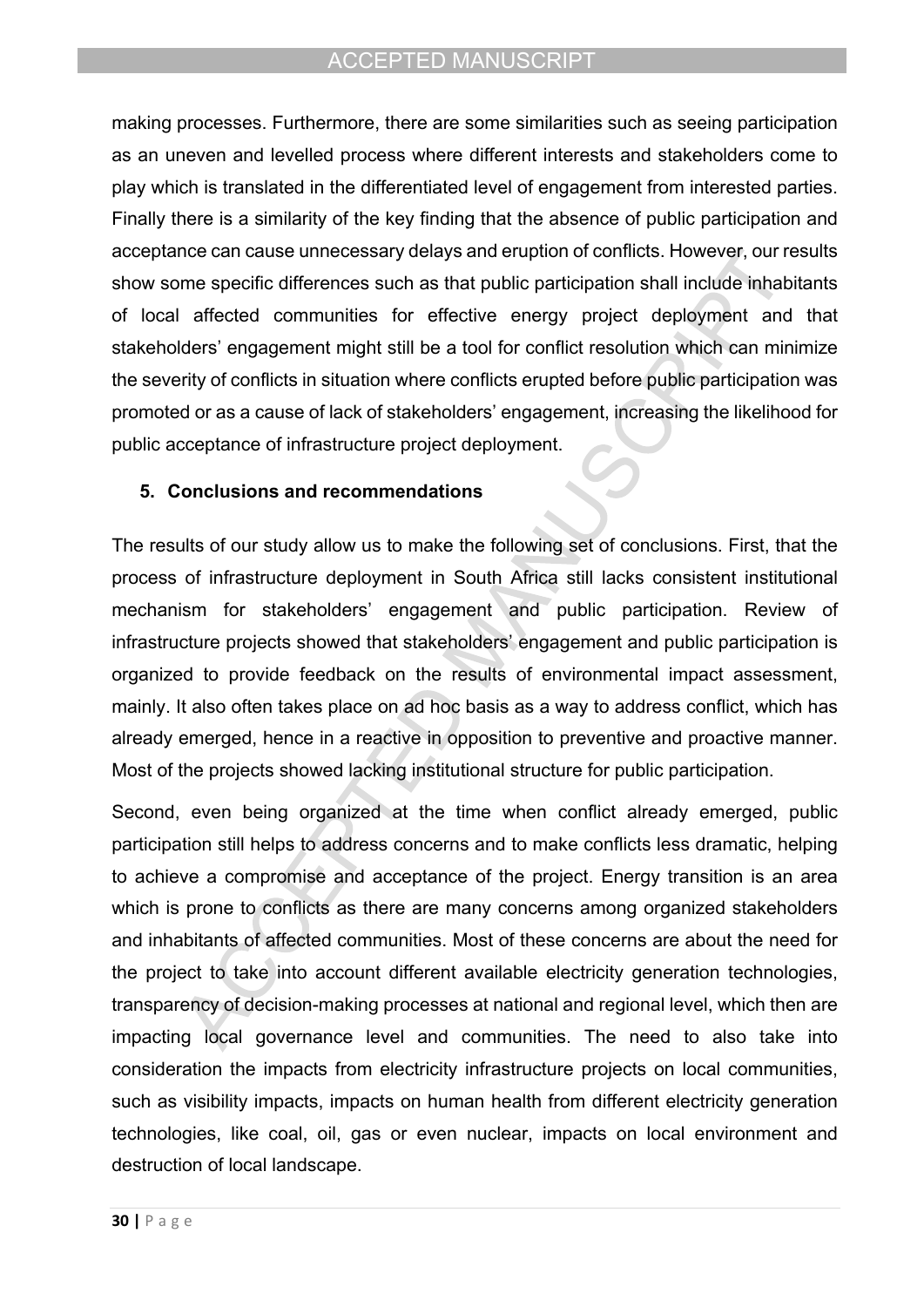At the same time there is also vivid discussion about benefits from energy transition, such as mitigation of climate change or energy security, which are usually perceived at the global or national level; and risks and costs of infrastructure deployment for local communities, which are usually perceived at the local level. Therefore, public participation involving inhabitants of affected communities is essential for deployment of electricity infrastructure. For instance, example of Europe shows that public opposition might delay deployment of electricity infrastructure projects for several years or even lead to their cancellation. Furthermore, participation showed itself to be one of the most efficient ways to address concerns about deployment of new electricity infrastructure projects and upgrading of the existing infrastructure.

Third, the level of provision of information and consultation are the two most frequent levels of public participation. Usually they include public consultations on environmental impact assessment, public information meetings and providing materials. This is the level, which is also most frequently observed in planning of electricity generation and transmission projects in Europe and is even higher than the most frequent level of participation in other regions, like the Middle East and North African region. As most of the concerns during the process of deployment of electricity infrastructure projects appear on the need of the project, the lack of information about planning criteria of the projects or outcomes of the results of environmental impact assessment, we might conclude that such level might be also sufficient for planning of electricity infrastructure projects in South Africa.

Forth, the results show that land use issues and questions about benefits and impacts from projects on local communities are the most frequent concerns. This is an important conclusion for energy transition as renewable energy installations, like concentrating solar power or photovoltaic, require significant land resources for their deployment. Without being addressed, the land use issues might lead to further conflicts during deployment of renewable energy installations and can become a barrier for further deployment of the projects.

The overreaching conclusion is that developing an effective participatory mechanisms into infrastructure projects has an impact in the way they are perceived and accepted by the communities and end-users. Hence, the authors recommend the implementation of participatory governance principles for infrastructure projects aimed at transformation of the South African energy system. Institutionalization of clear public participation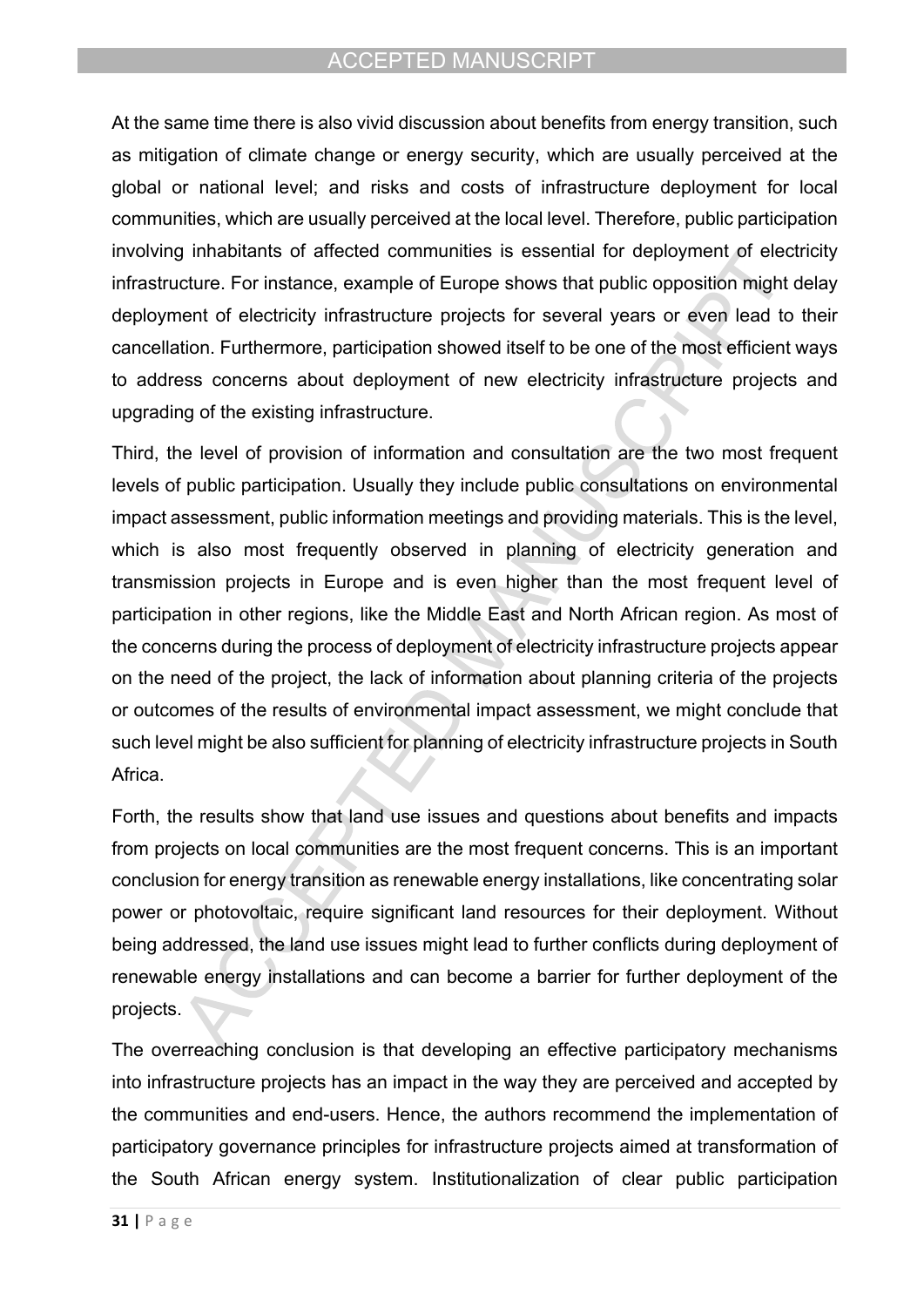mechanisms for decision making should be included from the conception and planning of infrastructure projects through to project end, and there needs to be clear allocation of funding to foster public involvement in all phases of the project cycle. The public should have the chance to buy-in into the project, be provided the space to participate in decision making and to enjoy its subsequent benefits.

Different levels and stages of the project require differentiated levels of participation bearing in mind the ladder of citizen participation. Fostering public participation requires skilled leadership equipped with a new mindset based on the ecological paradigm, mentioned earlier. Environmental leadership should be capable of inspiring effective and efficient infrastructure projects aiming to transform the way energy is produced, transformed, distributed, used, and managed.

Taking the above recommendations into account while developing and implementing infrastructure projects in the transformation of South African energy sector towards renewable energy will lead to effective participation and improve pro-activeness to deal with the emergence of conflicts, costly delays, as well as to manage public expectations, foster public acceptance and support, build good will and spirit of collaboration and trust, and increase the likelihood for effective energy infrastructure project development.

To deepen our understanding of public perception to public participation in specific energy infrastructure projects and assess the level of environmental leadership and participation within the sector, more research needs to be undertaken. This would involve in-depth interviews with the major actors and stakeholders of the energy sector, including consumers and the general public. This may allow the development of a model for public participation in the governance of the transformation of South African energy system.

## **References**

Arnstein, S. (1969); *A Ladder of Citizen Participation*, JAIP, Vol. 35 pp. 216-224.

Beuer, A., Feichtinger, J., and Steurer, R. (2011). The governance of climate change adaptation in ten OECD Countries: Challenges and approaches. Vienna. Institute of forest, environmental and natural resource policy. Discussion Paper I-2011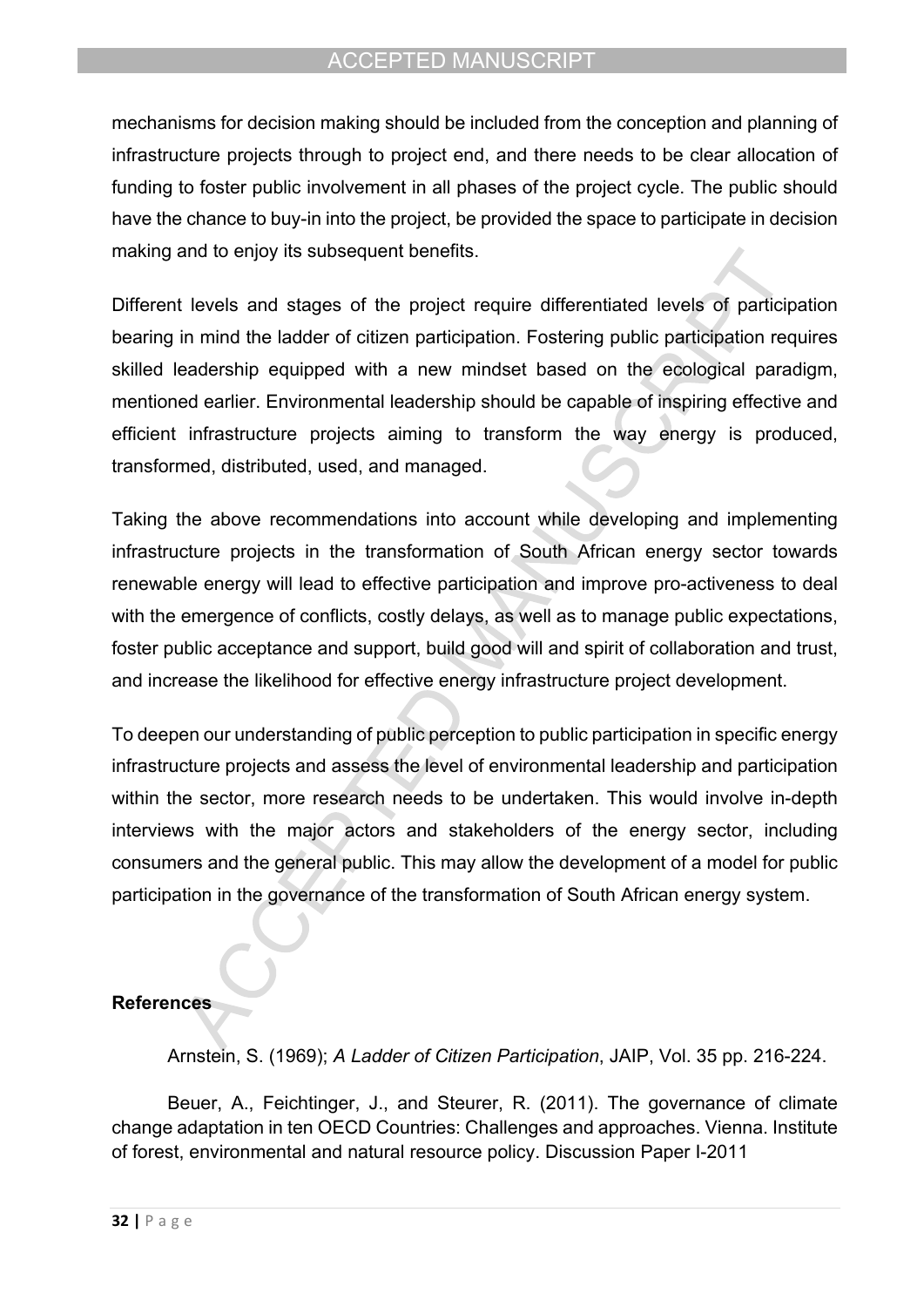BESTGRID (2015). Testing Better Practices: Final Report of the BESTGRID Project, October 2015

Blackmore, C. (2008). Where do participatory approaches meet social learning systems in the context of environmental decision making? Proceedings from the 7th European IFSA Symposium, Wageningen, the Netherlands. 7-11 May 2006. Changing farming systems for a better future-new vision for rural areas.

Block, P. (2013). Stewardship: Choosing Service over Self Interest. *Second Edition. Berrett-Koehler Publisher, Inc.*

Bond, P., Maharaji, B. and Desai, A. (2011). Zuma's Own Goal: Losing South Africa's 'War on Poverty'. Afterward: World Cup Profits defeat the Poor. [http://ccs.ukzn.ac.za/files/Bond%20Desai%20Maharaj%20Fifa%20critique%20in%20zu](http://ccs.ukzn.ac.za/files/Bond%20Desai%20Maharaj%20Fifa%20critique%20in%20zuma) [ma's%20own%20goal.pdf/](http://ccs.ukzn.ac.za/files/Bond%20Desai%20Maharaj%20Fifa%20critique%20in%20zuma) Viewed 22 December 2013.

Borial, O. (2007). Corporate Greening Through ISO 14001: A Rational Myth? *Organization Science*.18:127.

Borial, O. and Gendron, Y. (2011). Sustainable Development and Certification Practices: Lessons Learned and Prospects. *Business Strategy and Environment.* Organization Science.

Browning-Aiken, A.; Silva, M.C.; Neto, F. J. and Silva, D. (2014). Assessing the Role of Socio-Ecological Learning in Participatory Governance Building Resilience in Six Brazilian River Basin Communities. Vol 3. [www.sr.ufpr.br](http://www.sr.ufpr.br)

Carlsson, B. and Jacobsson, S., (1997a). Variety and Technology Policy - how do technological systems originate and what are the policy conclusions?" in: C. Edquist (ed.), Systems of Innovation: Technologies, Institutions and Organizations. Pinter, London, pp 266-297.

Carlsson, B. and Jacobsson, S., (1997b). In search of a useful technology policy general lessons and key issues for policy makers", in B. Carlsson (ed.): Technological Systems and Industrial Dynamics. Kluwer Press, Boston, pp. 299-315.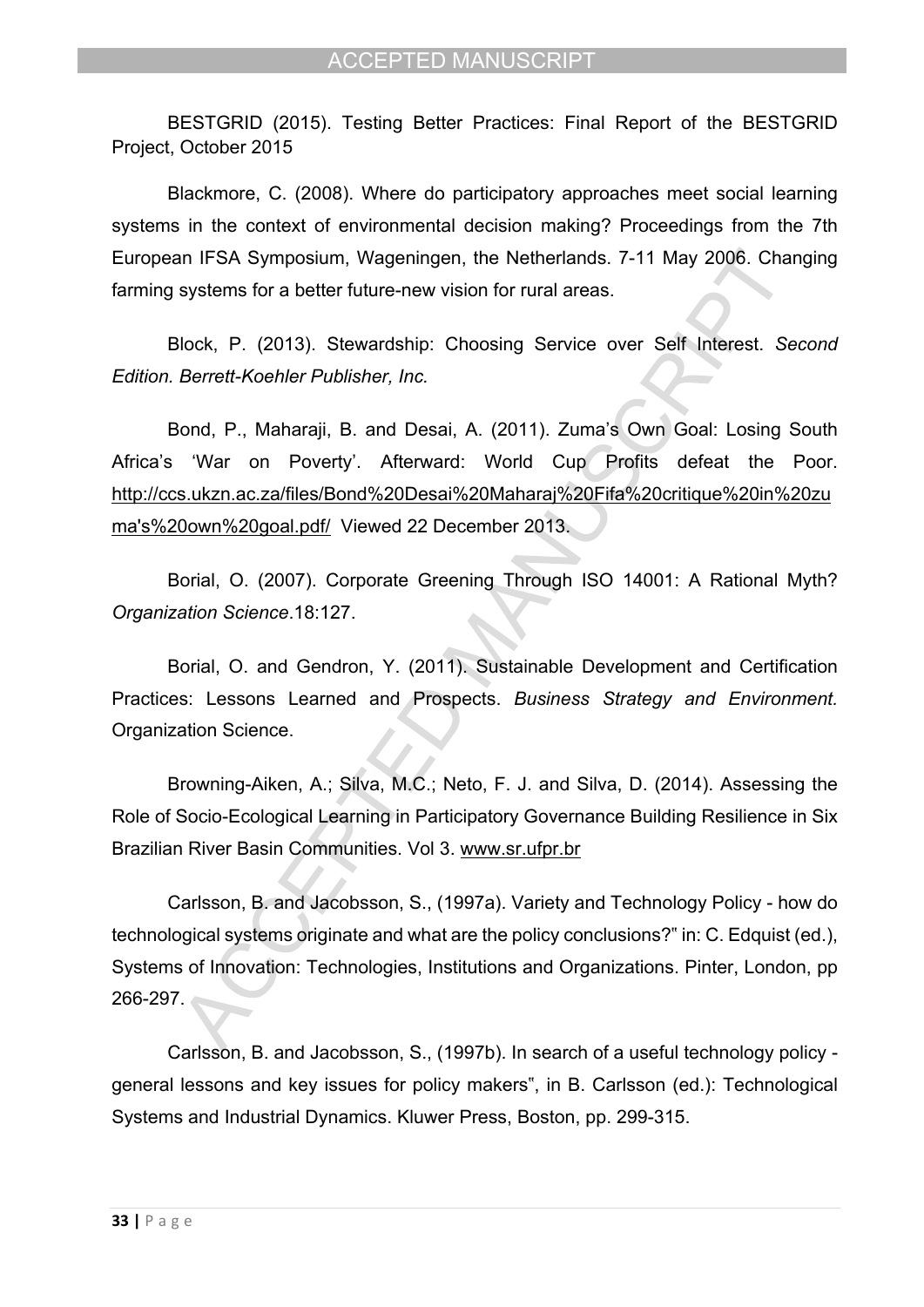Creswell, J.W. (2014). Research Design: Qualitative, Quantitative and Mixed Methods. (4<sup>th</sup> ed). Sage: Los Angeles.

Coelho, V. and Favareto, A. (2006). Participatory Governance and Development: In Search of a Casual Nexus. Geography Compass. Blackwell Publishing Ltd.

Cogan, A., Sharpe, S. and Hertzeberg, J. (1998). Citizen Participation. Chapter 12, *The Practice of State and Regional Planning*, edited by Frank S. So, Irving Hand, and Bruce D. McDowell. Chicago: APA Planners Press.

Congress of South African Trade Unions (COSATU) (2013). Memorandum for COSATU`s National Days of Action, 12-14 November 2013. <http://www.cosatu.org.za/docs/memos/2013/memos1112.html/> Viewed on 20 February 2014

Dames, B. (2011). ESKOM Quarterly Update: State of the power System.

Devine-Wright, P., (2012). Explaining "NIMBY" Objections to a Power Line: The Role of Personal, Place Attachment and Project-Related Factors. Environment and Behavior, 45, 761-781, 2012

Dunlap, R. E.; Van Liere, K. D.; Mertag, G. M. and Jones, R. E. (2000). Measuring Endorsement of the New Ecological Paradigm: Revized NEP Scale. Journal of Social Issues. Vol. 56 Number 3. The Society for the Psychological Study of Social Issues.

Durant, R. F.; Chun, Y-P.; Kim, B. and Lee, S. (2004). Toward a new governance paradigm for environmental and natural resources management in the 21st century? Administration and Society. Vol. 35 Number 6. Sage Publications.

Eddleston K. A.; Kellermanss, F. W. and Zellweger, T. M. (2010). Exploring the entrepreneurial behavior of family firms: Does the stewardship perspective explain differences? *Baylor University*.

ESKOM (2013). ESKOM website 15.02.2013 <http://www.eskom.co.za/NewBuild/MedupiPowerStation> [http://www.eskom.co.za/Whatweredoing/NewBuild/MedupiPowerStation/Pages/Medupi\\_](http://www.eskom.co.za/Whatweredoing/NewBuild/MedupiPowerStation/Pages/Medupi_Legacy_Programme.aspx) [Legacy\\_Programme.aspx](http://www.eskom.co.za/Whatweredoing/NewBuild/MedupiPowerStation/Pages/Medupi_Legacy_Programme.aspx)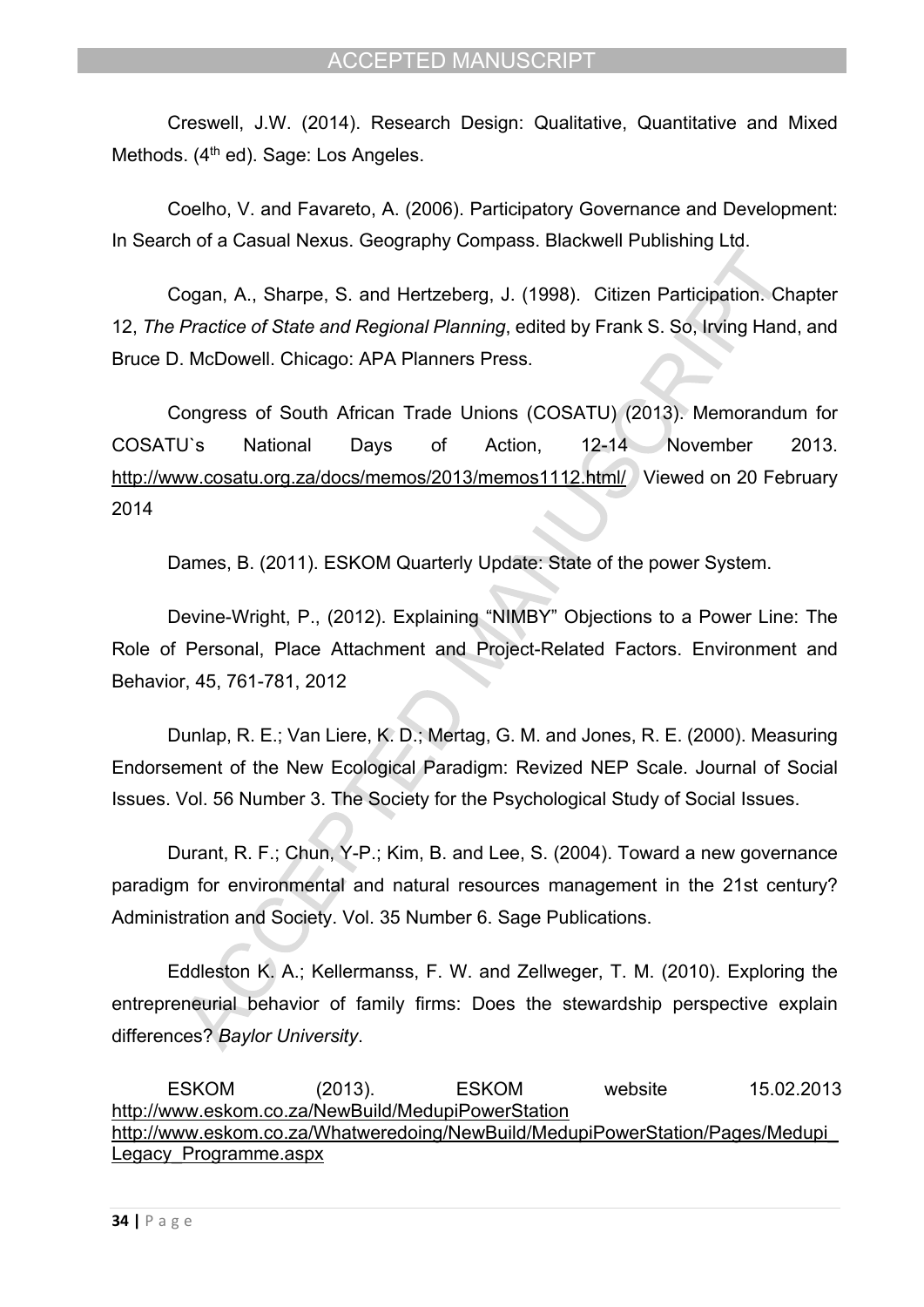Fig, A. (2013). Fracking and the Democratic Deficit in South Africa. Environmental Evaluation Unit. The University of Cape Town. South Africa.

Francisco, A.A. and Matter, K. (2007). Poverty Observatory in Mozambique Final Report. Commissioned to Gerster Consulting by the Swiss Agency for Development and Cooperation (SDC) and the Participation and Civil Engagement Department Team in the Social Development Department of the World Bank.

Free State Times (2013). Both Khompela quotes from Free States Times, 25 October 2013. http://fstimes.co.za/?p=2329

Fukuyama, F. (2013). What is governance? Working paper 314. Centre for Global Development.4[http://www.cgdev.org/files/1426906\\_file\\_Fukuyama. 2 July 2014](http://www.cgdev.org/files/1426906_file_Fukuyama.%20%20%202%20July%202013).

Gautrain Alternative Alliance (GAA) (2002). Report on Gautrain alternative alignments. See <http://www.gautraineia.co.za/contents/report/Volume.pdf> (Last accessed 15 July 2014)

Gautrain (2013). Submission of the Gautrain Management Agency Annual Report to the Executive Authority. [http://gma.gautrain.co.za/uploads/doc/GMA-Annual-Report-](http://gma.gautrain.co.za/uploads/doc/GMA-Annual-Report-2012.pdf.%20Viewed%2018%20February%202014)[2012.pdf. Viewed 18 February 2014.](http://gma.gautrain.co.za/uploads/doc/GMA-Annual-Report-2012.pdf.%20Viewed%2018%20February%202014)

Gerasimchu, I. (2010). Rethinking Green versus Conventional Investment Flows in BRIC+ Countries: Review of Emerging Trends and Model for Future. Journal of Environmental Investing, Vol. 1, No. 2, 2010.

Gjasdal, F. (1981). Accounting for Stewardship. *Journal for Accounting research;*  (Spring 19810, PP. 208-235).

Groves C., Munday M., and Yakovleva N. (2013), Fighting the pipe: neoliberal governance and barriers to effective community participation in energy infrastructure planning" *Environment and Planning C: Government and Policy* **31**(2) 340 – 356

IMANI & Haskoning DHV (2013). Status Quo Report: Development of antiintegrated freight and logistics framework and action.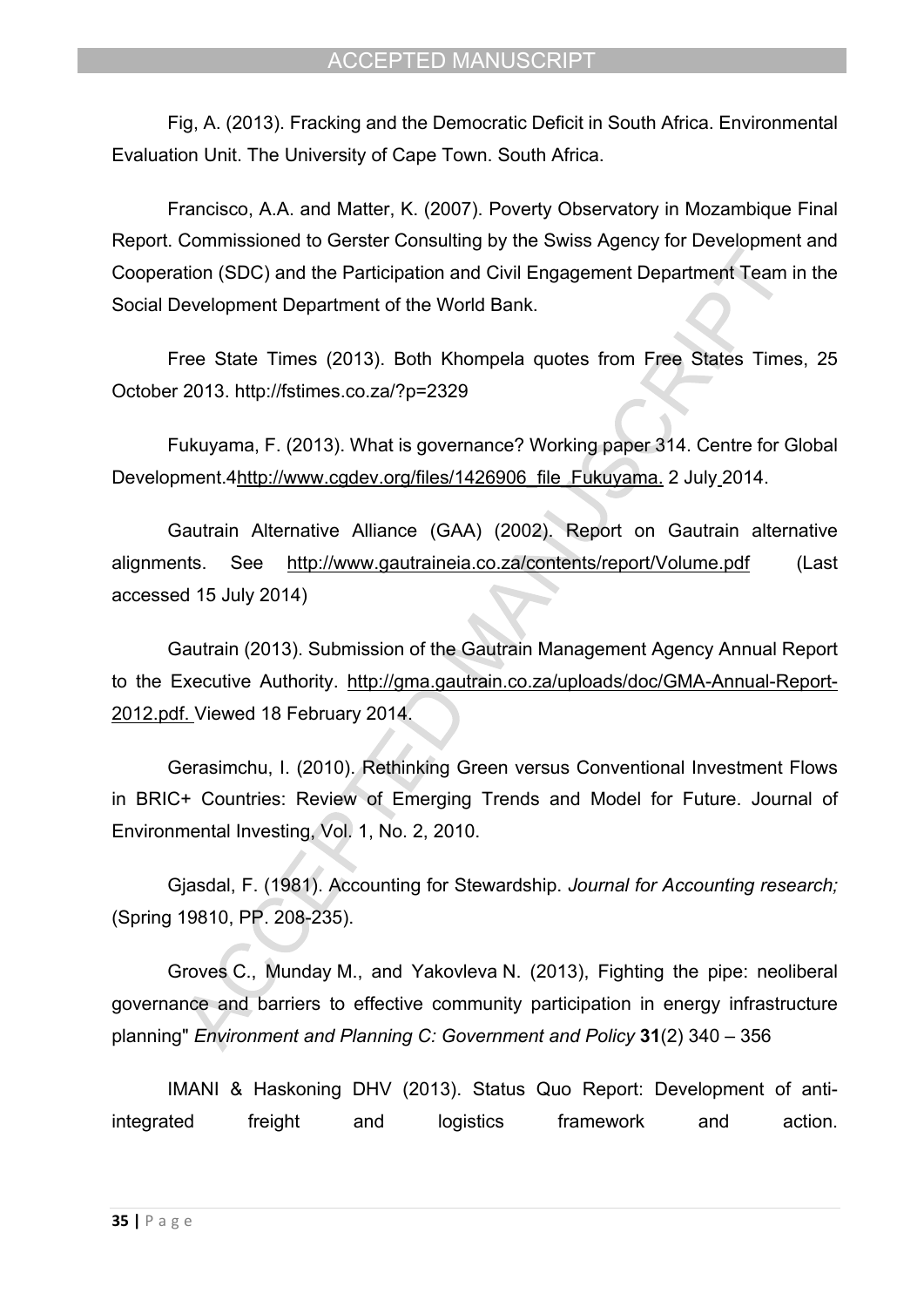<ftp://ftp.durban.gov.za/.../ETA%20Status%20Quo%20Report%20Final>Viewed 18 February 2014.

Inglesi, R. (2009). Aggregate electricity demand in South Africa: Conditional forecast to 2030. Applied Energy. Elsevier 87 (2010) 197-204

Ison, N. (2010). Governance of Community Energy Projects. Independent Research. Lancaster Environment Centre.

Hanger, S., Komendantova, N., Schinke, B., Zejli, D., Ihlal, A., Patt, A., (2016). Community acceptance of large-scale solar energy installations in developing countries: evidence from Morocco. Energy REsearch and Social Science, 14:80-89 [April 2016]

Jacobsson, S. and Lauber, V. (2004). The politics and policy of energy system transformation – explaining the German diffusion of renewable energy technology. Energy Policy 34 (2006). 256-276.

Jacobsson, S. and Bergek, A. (2004). Transforming the energy sector: the evolution of the technological systems in renewable energy technology. Industrial and corporate change; 13:815-849

Jordhus-Lier, D. and de Wet, P. T. (2013) City Approaches to the Upgrading of Informal Settlements. Chance to Sustain. Policy Brief 10

Komendantova, N.; Patt, A.; Barras, L. and Battaglini, A. (2012). Perception of risks in renewable energy projects: The case of concentrated solar power in North Africa. Energy Policy 2012, doi:1016/j.enpol.2009.12.008

Komendantova, N., Voccciante, M., Battaglini, A., (2015). Can the BestGrid Process Improve Stakeholder Involvement in Electricity Transmission Projects? Energies, 2015, 8, 9407-9433, doi: 10.3390/en8099407

Krupa, J. and Burch, S. (2011). A new energy future for South Africa: The political ecology of South Africa renewable energy. Energy Policy. Elsevier. University of Oxford.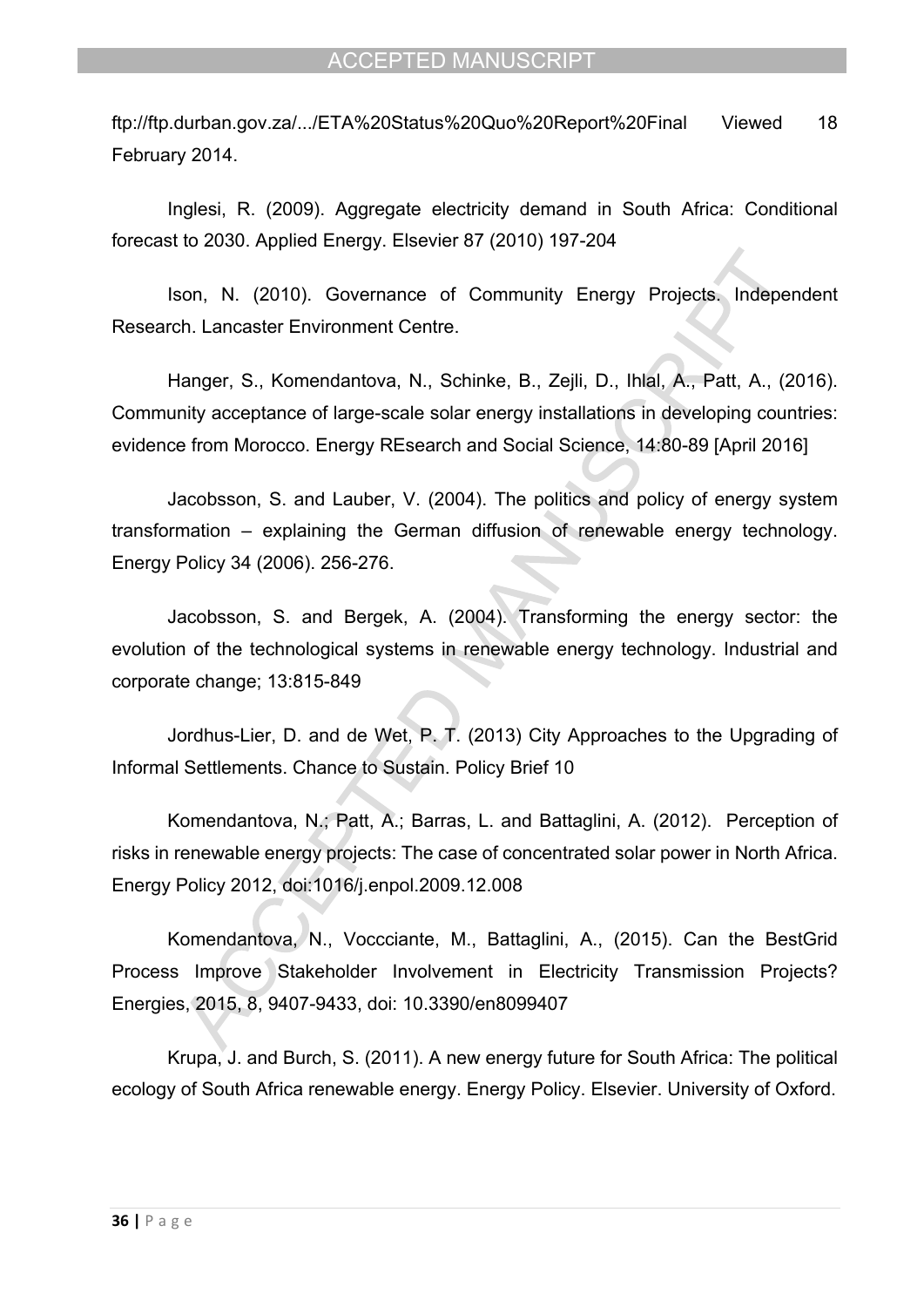Lariña, A.M., Dulce, J. C., and Saño, N. (2011). National amd Global Energy Governance: Issues and Challenges in the Philippines. London School of Economics and Political Science andJohn Wiley & Sons

Little, B. (undated). Fracking. B Little - blittleseportfolio.yolasite.com. Viewed on: 20 December 2015.

MC (2007). Ekhuruleni Energy and Climate Change Strategy. Environmental Development. BET (032007). MC 19/04/2007.

McDonald, G. W. and Patterson, M. G. (2007) Bridging the divide in urban sustainability: from human exemptionalism to the new ecological paradigm. Urban Ecosyst (2007) 10:169–192. Springer Science + Business Media, LLC 2007

Mantshantsha (2013). Shell SA optimistic on its search for oil and gas in Orange Basin. <http://www.bdlive.co.za/business/energy/2013/10/17/>*Business Gay Live*

Musango J.K. and Brent A.C. (2011). A conceptual framework for energy technology sustainability assessment. Energy for Sustainable Development

Munzangu, E. (2004) Water for All: Improving Water Resource Governance in Southern Africa. International Institute for Environment and Development. Natural Resources Group and Sustainable Agriculture and Rural Livelihoods Programme. Gatekeeper Series no.113.

Nel, D. (2010). "Governance of Political Risk in order to attract Foreign Direct Investment (FDI)", Public Administration 18 (14), October 2010.

Newig, J. and Fritsch, O. (2009). Environmental Governance Participatory, Multi-Level-And Effective? Environmental Policy and Governance 19,197-214

Omer, A. M. (2007). Energy, environment and sustainable development. Elsevier. ScienceDirect. Renewable and Sustainable Energy Reviews.

OUTA (2013). Opposition to Urban Tolling Alternative. <http://www.outa.co.za/site/about-outa/why-we-oppose-e-tolling/#sthash.Z8Cev8g3.dpuf>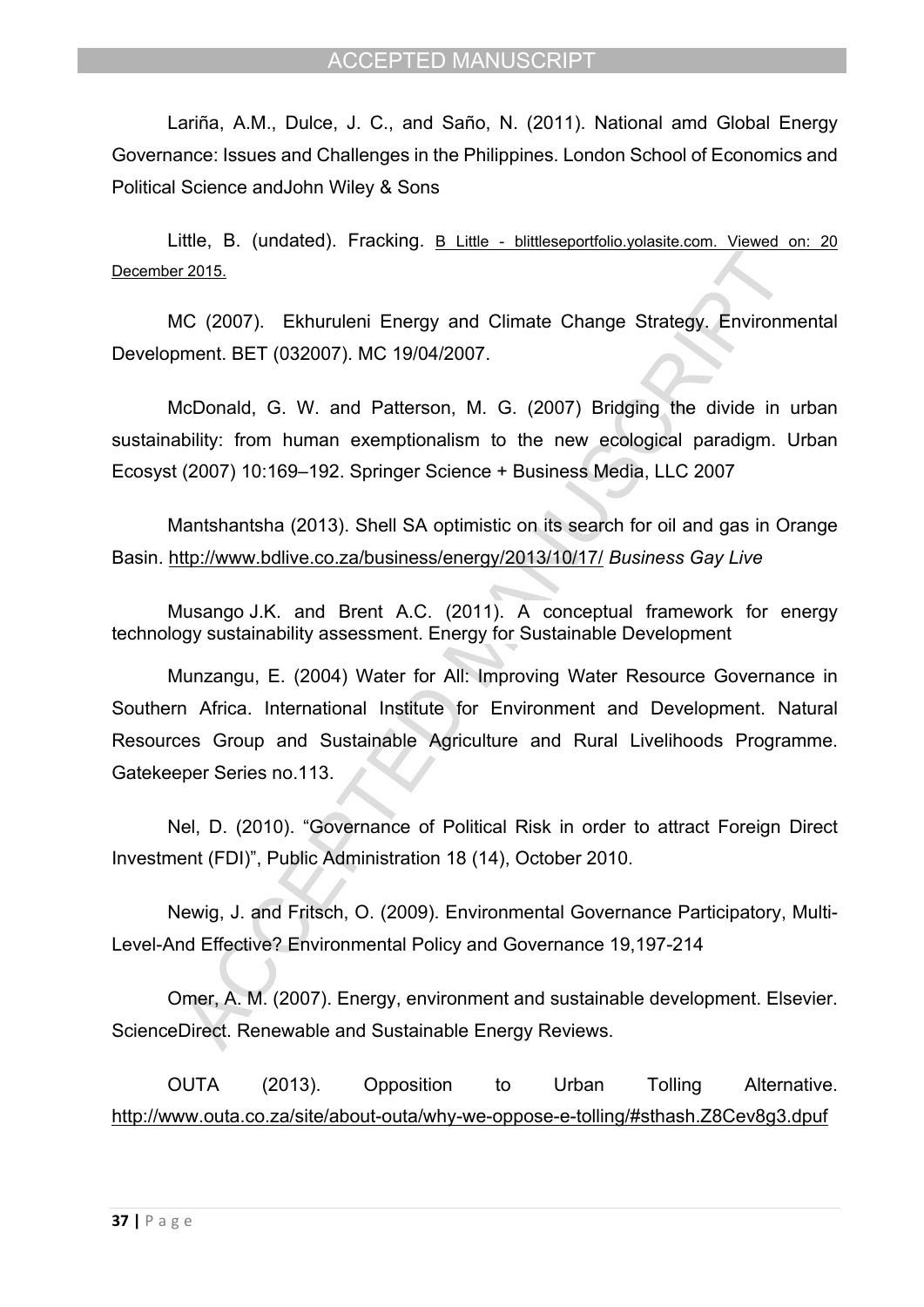OUTA (2014). E-tolling at an impasse transcending the mess in Gauteng. <http://www.outa.co.za/site/wp-content/uploads/2014/02/2014-02-27/>

PCTE (2010). A report of World Cup FIFA 2010: A successful project or not? Punjab College of Technical Education. Baddwal. <http://www.slideshare.net/anshusehgal3/a-report-of-worldcup-fifa-2010/>Viewed 19 February 2014.

Pegels, A. (2010). Renewable energy in South Africa: Potentials, barriers and options for support. *Energy Policy*. Elsevier

Pegels, A. and Stamm, A. (2011). Decarbonizing South Africa? Prospects and barriers to the energy transformation. *Deutsches Institut fur Entwicklungspolitik, Germany*.

Pickering, M. (2010). Towards an independent system operator for South Africa. *Energy Research Centre*. University of Cape Town. South Africa.

Prinsloo, L. (2013). Fracking in South Africa takes a big step forward. [http://www.bdlive.co.za/businesstimes/2013/10/20/.](http://www.bdlive.co.za/businesstimes/2013/10/20/) *Business Day Live*.

Roberts, N. (2004). Public Deliberation in an Age of Direct Citizen Participation. American Review of Public Administration. Vol 34 n°4. Sage Publications.

SARi (2011). Progress in Renewable Energy Policies for Green Growth in Africa. SARi Update 3. Progress in renewable energy policies

Schinke, B. and Klawiter, J. (2015). Good Neighbours – A development policy perspective on community acceptance and procedural justice in the context of utility-scale renewable energy. Think Tank & Research. German Watch e.V. [www.germanwatch.org](http://www.germanwatch.org) 

Smith, P., McDonough, M., (2001). Beyond Public Participation: Fairness in Natural Resource Decision Making. Society and Natural Resources: An International Journal, Volume 14, Issue 3, 2001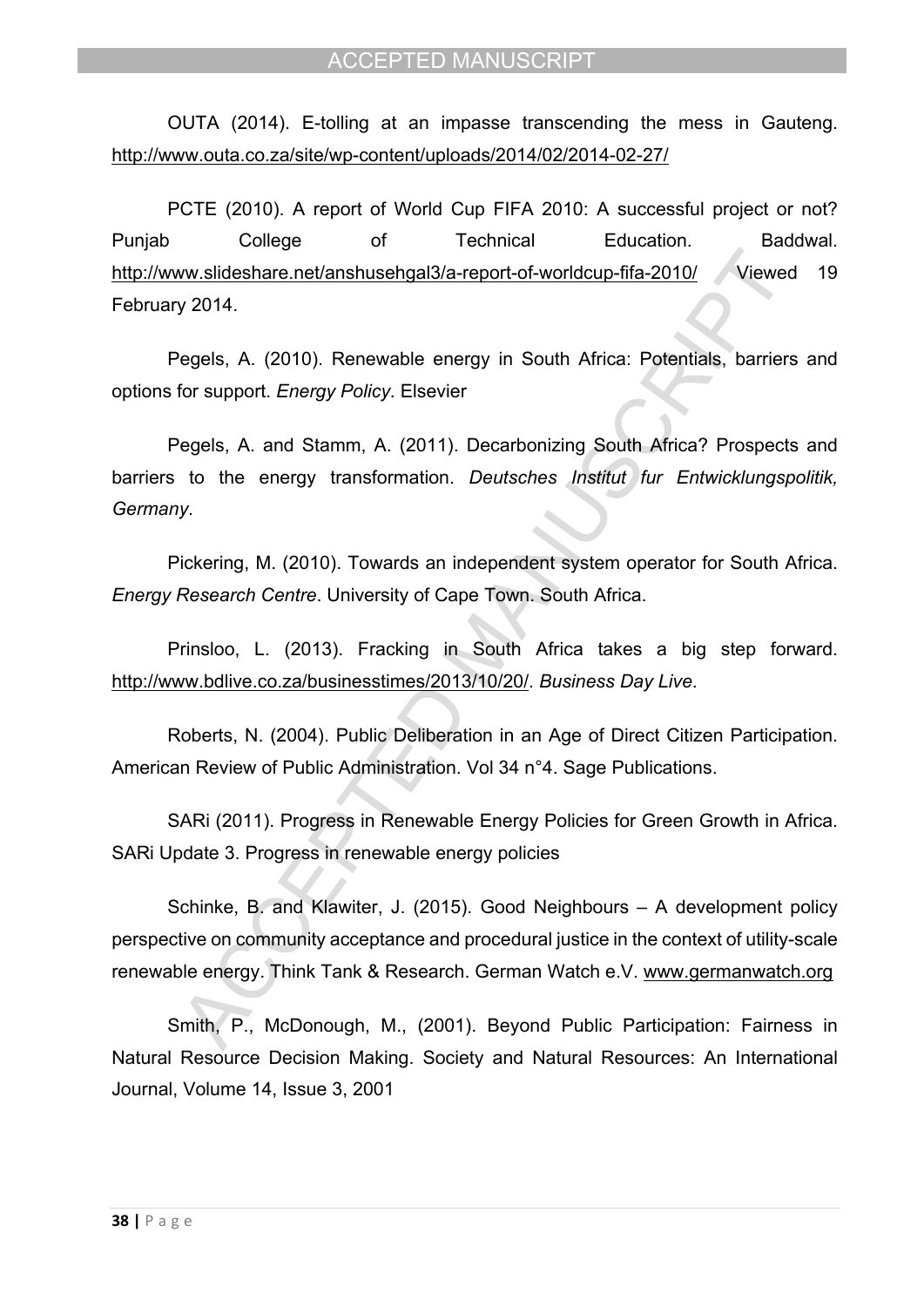Taylor, A. (2011). The Role of Leadership for Environment and Sustainability. Guest Lecture. Perspectives on Environment and Sustainability, Monash University. Australia.

Veltmeyer, H. (2004). Civil Society, Development and Democracy. The Whitehead Journal of Diplomacy and International Relations. The University of Scotia. Canada.

Wapner, P. (1997). Environmental Ethics and Global Governance: Engaging the International Liberal Tradition. *Global Governance* 3(2).

Wampler, B. and McNulty, S.L. (2011). Does Participatory Governance Matters? Comparative Urban Studies Project, Woodrow Wilson Center for Scholars. [www.wilsoncenter.org/cusp](http://www.wilsoncenter.org/cusp)

Weiss, T. G. (2000). Governance, Good Governance and Global Governance: Conceptual and Actual Challenges. *Third World Quarterly, 21:5*, 795-814

Winkler, H.; Edikins, M. and Marquand, A. (2010). South Africa renewable energy policy roadmaps. Final Report for the United Nations Environment Programme Research Project. Enhancing information for renewable energy technology deployment in Brazil. China and South Africa. *Energy Research Centre*. University of Cape Town.

Winkler, H. (2005). Renewable energy policy in South Africa: policy options for renewable electricity. *Energy Policy 33* (2005) 27-38

Worrell, R. and Appleby, M. C. (2000). Stewardship of Natural Resources: Definition, Ethical and Practical Aspects. *Journal of Agricultural and Environmental Ethics*. Vol. 12, Issue 3; pp. 263-277

WRI (2009). Enhancing today's MRV Framework to Meet Tomorrow's Needs: The Role of National Communications and Inventories. World Resources Institute working paper.

WWF (2013). "Medupi delays strengthen case for renewables." [http://www.wwf.org.za/what\\_we\\_do/climate\\_change/green\\_growth\\_south\\_africa/?8320/](http://www.wwf.org.za/what_we_do/climate_change/green_growth_south_africa/?8320/Medupi-delays-strengthen-case-for-renewables) [Medupi-delays-strengthen-case-for-renewables](http://www.wwf.org.za/what_we_do/climate_change/green_growth_south_africa/?8320/Medupi-delays-strengthen-case-for-renewables) (last accessed 14 July 2014).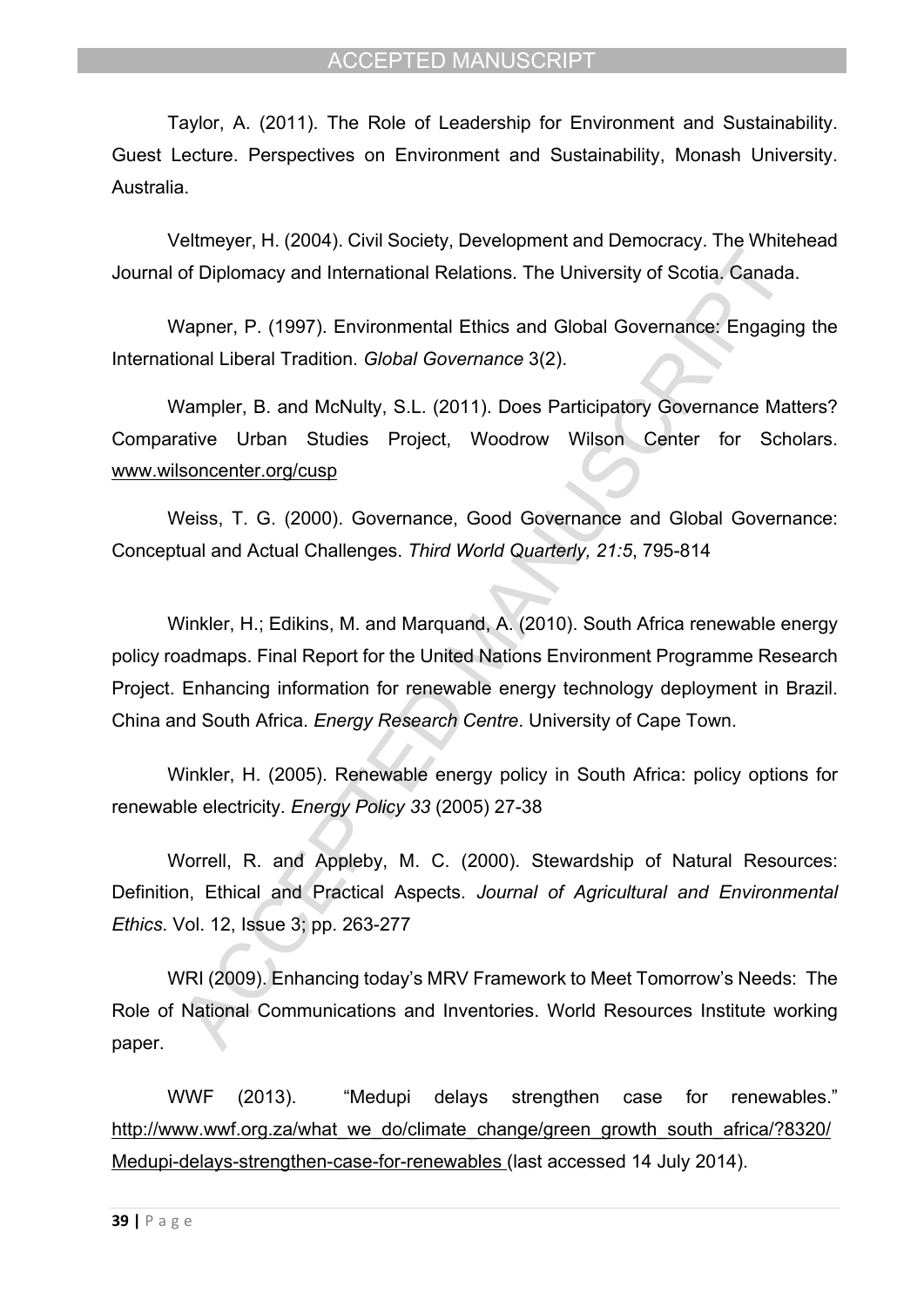#### **Policy Documents:**

Boklwelki (2002) Environmental Impact Assessment for the proposed Gautrain Rapid Rail Link between Johannesburg, Pretoria and Johannesburg International Airport

Department of Energy<sup>10</sup> (2010) Draft 2012 Integrated Energy Planning Report. Executive Summary

Department of Mineral and Energy<sup>11</sup> (2003) White Paper on renewable Energy.

Integrated Development Plan (2011). Integrated Development Plan 2012/2016. http://www.westerncape.gov.za/text/2012/11/overberg-idp-2012-2017\_0.pdf\_viewed 25 February 2014.

IRP<sup>12</sup> (2013) Integrated Resource Plan for Electricity 2010-2030. Updated Report

MoED<sup>13</sup> (2013) Infrastructure Development Bill. [B49-2013]. ISB 978-1-77597- 140-5

NDP (2012). The National Development Plan 2030. [www.gov.za/issues/national](http://www.gov.za/issues/national-development-plan/)[development-plan/](http://www.gov.za/issues/national-development-plan/) 

PICC<sup>14</sup> Secretariat (2012) Presidential Infrastructure Plan. Pretoria. [http://www.economic.gov.za/communications/presidential-infrastructure-coordinating](http://www.economic.gov.za/communications/presidential-infrastructure-coordinating-commission)[commission](http://www.economic.gov.za/communications/presidential-infrastructure-coordinating-commission)

SONA (2014). The State of the Nation Address 2014 by President Jacob Zuma. [www.thepresidency.gov.za/pebble.asp?relid=17570](http://www.thepresidency.gov.za/pebble.asp?relid=17570) 

Statistics SA (2013), Mid-year population estimates, 2013. Statistical release P0302

<sup>10</sup> Department of Energy of South Africa

<sup>&</sup>lt;sup>11</sup> Department of Minerals and Energy of South Africa

<sup>12</sup> Integrated Resources Planning

<sup>&</sup>lt;sup>13</sup> Ministry of Economic Development

<sup>14</sup> Presidential Infrastructure Coordinating Commission